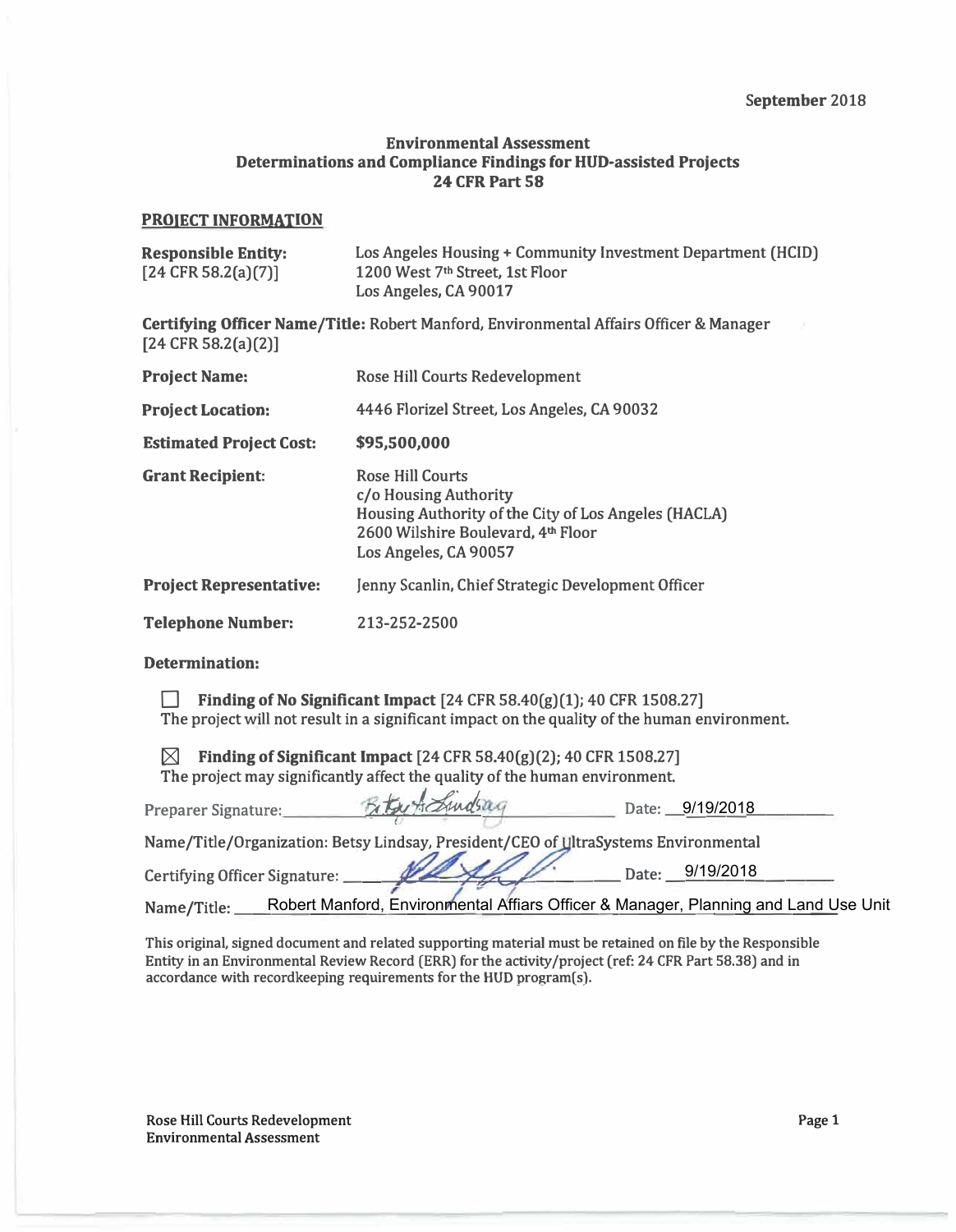### **Statement of Purpose and Need for the Proposal** [40 CFR 1508.9(b)]

The proposed Rose Hill Courts Redevelopment ("the Project") is subject to the National Environmental Policy Act (NEPA); therefore, this Environmental Assessment (EA) has been prepared to analyze the effects of the project on the environment and the potential environmental impacts of the proposed action and project alternatives.

The project consists of the redevelopment of the Rose Hill Courts apartment complex. Rose Hill Courts is one of the oldest public housing complexes within the City of Los Angeles (City), and it was originally developed by the Housing Authority of the City of Los Angeles (HACLA) in 1942.

The existing apartment complex at the project site is comprised of fifteen structures, of which fourteen structures include 100-multi-family units, and one structure includes an Administration Building. The buildings throughout the complex are rectangular in site design and are generally arranged in parallel groupings. These groupings include:

- North Block- the administration building facing Florizel Street;
- Western Block- three rectangular apartment buildings;
- Eastern Block- one rectangular and four-square apartment buildings; and
- Southern Block- six rectangular apartment buildings.

The developer of the project is The Related Companies of California, LLC (Related). Related will be responsible for the redevelopment that is anticipated to occur in two phases during an 18-24 month time frame. During project construction, the complex residents would be required to be temporarily relocated. Specific tenant relocation assistance will be provided by Related during project construction. Residents will be provided relocation counseling, compensation for moving expenses, and provided with decent, safe and sanitary housing choices.

The intent of the project is to improve existing living conditions for low-income residents and to provide additional affordable housing units. The Rose Hill Courts Redevelopment would continue to ensure that low- and moderate-income housing units are equitably distributed throughout the Northeast Los Angeles Community Plan area on a fair share basis in relationship to all other planning areas within the City. The project would provide 191 apartment units on site, thereby contributing to the maintenance and expansion of low-income housing stock within the Los Angeles region.

As part of this NEPA process, the environmental review record (ERR), will to the fullest extent, utilize environmental documentation prepared as part of the CEQA process. It is anticipated that certain CEQA mitigation measures that would be utilized to substantially lessen or avoid significant effects on the environment would also be used as mitigation for NEPA topical areas. Information included in the Initial Study (IS)<sup>1</sup> prepared for the project, pursuant to the California Environmental Quality Act (CEQA), will be utilized in this EA, as necessary. The Initial Study precedes this document for reference. 

**Description of the Project2** [24 CFR 58.32; 40 CFR 1508.25]**:** *Include all contemplated actions which logically are either geographically or functionally a composite part of the project, regardless of source of the funding.*

<sup>1</sup> UltraSystems Environmental, Rose Hill Courts Redevelopment, Initial Study. June 2018.

<sup>2</sup> IBID, Section 3.0 - Project Description.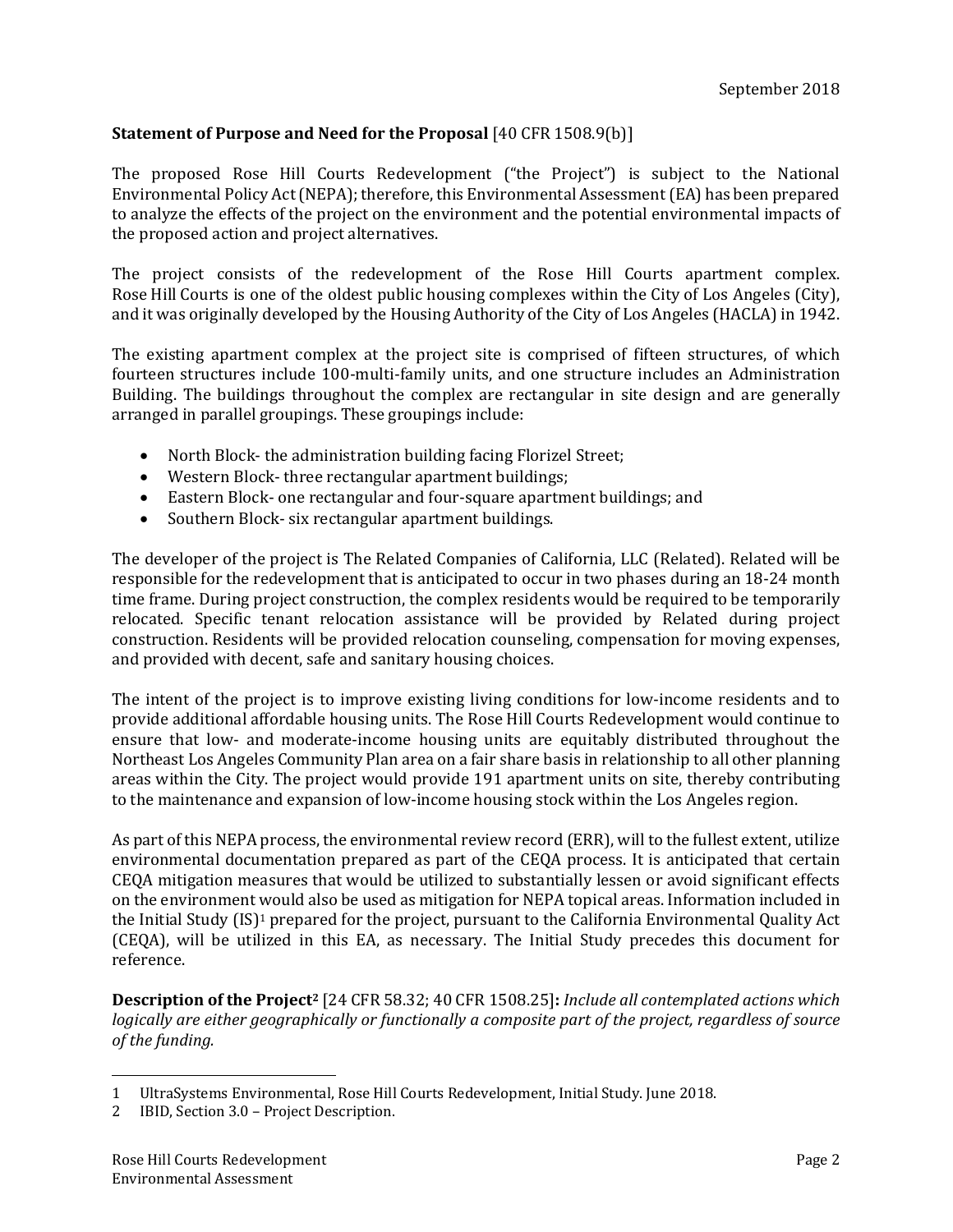The Rose Hill Courts Redevelopment (project) will demolish all the existing buildings and construct a total of 191 affordable housing units along with a property management and maintenance office on site, in two phases. The components of the project are listed below in Table 1 and conceptually depicted in **Figure 1**. 

| <b>Address</b>                                    | 4446 Florizel Street                     |
|---------------------------------------------------|------------------------------------------|
|                                                   | Los Angeles, CA 90032                    |
| <b>Assessor's Parcel Number</b>                   | 5305-011-900                             |
|                                                   |                                          |
| <b>Approximate Acreage</b>                        | 5.24                                     |
| <b>Phase I Units</b>                              | 94                                       |
| <b>Phase II Units</b>                             | 97                                       |
| <b>Total Number of Units</b>                      | 191                                      |
| <b>Lot Coverage</b>                               | Approximately 32 percent                 |
| <b>Floor Area Ratio</b>                           | Approximately 1.3                        |
| Total Number of 1-bedroom/1-bathroom units        | 102                                      |
| <b>Total Number of 2-bedroom/1-bathroom</b>       | 61                                       |
| units                                             |                                          |
| Total Number of 3-bedroom/2-bathroom units        | 20                                       |
| Total Number of 4-bedroom/2-bathroom units        | 8                                        |
| <b>Property Management and Maintenance Office</b> | $+/-$ 4,500 square feet                  |
| Approximate acreage of landscaping/open           | Open space and landscaped area:          |
| space                                             | 128,200 sq.ft. Walkways: 20,000 sq. ft.  |
|                                                   | Drive/Parking areas: 46,000 sq. ft.      |
|                                                   | Note: Open space area overlaps with      |
|                                                   | landscaped and walkway area.             |
| <b>Building Height</b>                            | Phase I:                                 |
|                                                   | Mid-rise 4 stories, 50 feet              |
|                                                   | Phase II:                                |
|                                                   | Mid-rise 4 stories, 50 feet              |
|                                                   | <b>Property Management and</b>           |
|                                                   | Maintenance Office: 1-2 stories, 20 feet |
|                                                   | Townhouse/Stacked Flats: 2-3 stories,    |
|                                                   | 30 feet                                  |
| <b>Density</b>                                    | 191 units on a 5.24-acre site equates to |
|                                                   | approximately 36.45 dwelling units per   |
|                                                   | acre                                     |
| <b>Total Number of Parking Spaces</b>             | 176                                      |

### **Table 1 PROJECT SUMMARY**

**Source**: Withee Malcolm Architects, 2018. Composite Site Plan dated January 30, 2018.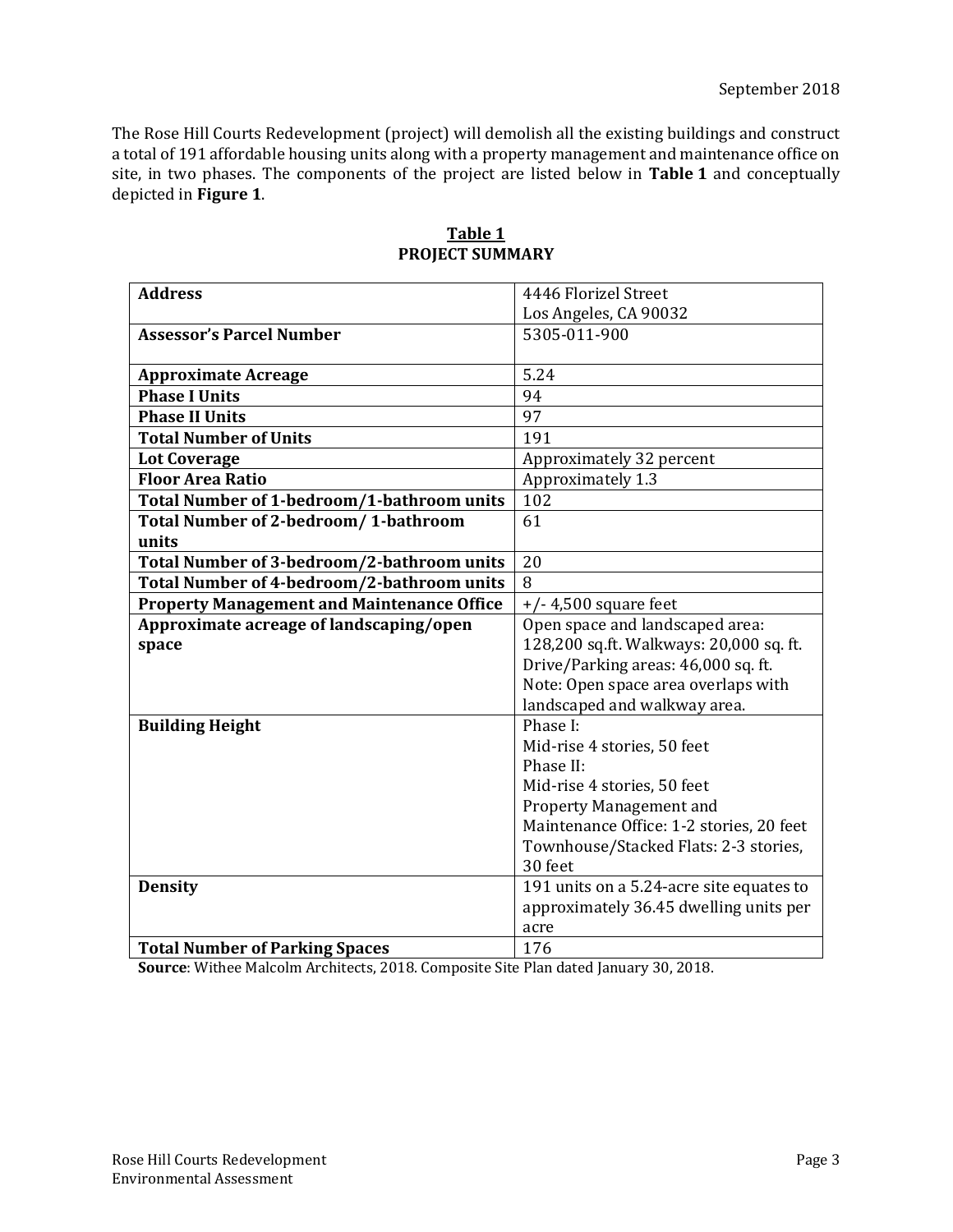Rose Hill Courts Redevelopment Page 4 Environmental Assessment 

## September 2018

| <b>PROJECT SUMMARY</b>                                                                                                                 |                                               |  |
|----------------------------------------------------------------------------------------------------------------------------------------|-----------------------------------------------|--|
| PROJECT ADDRES:                                                                                                                        |                                               |  |
|                                                                                                                                        | 4446 FLORIZEL STREET,<br>LOS ANGELES CA 90032 |  |
| ASSESSE PARCEL SUMMA SERIESTICS                                                                                                        |                                               |  |
| TOTAL LOT ANCA                                                                                                                         | FARCEL 1. 179 ADRES 76,000 of                 |  |
| 1214 NESCRIVÍAL UNITS 191 UNIT                                                                                                         |                                               |  |
| 20MAG                                                                                                                                  | <b>HOTA</b>                                   |  |
| texam'                                                                                                                                 |                                               |  |
|                                                                                                                                        | PARCEL 1 53 ST DUACRE                         |  |
|                                                                                                                                        |                                               |  |
|                                                                                                                                        | Unit Schedule Phase 1                         |  |
|                                                                                                                                        |                                               |  |
| c<br>Unit Type                                                                                                                         | Count<br>$\mathbf{1}$                         |  |
|                                                                                                                                        | (64%)                                         |  |
| $\begin{array}{ c c c c c }\hline 1A - 1BR / 1BATH & 80 \\ \hline 2A - 2BR / 1BATH & 18 \\ 2B - 2BR / 1BATH & 7 \\ \hline \end{array}$ | (19%                                          |  |
|                                                                                                                                        | $\frac{18}{7}$<br>(8%)                        |  |
| $\begin{array}{ c c c c }\hline 3 & -388/2BATH \\ \hline 4 & -4BR/2BATH \\ \hline \end{array}$                                         | $\frac{5}{4}$<br>(5%                          |  |
| Grand total                                                                                                                            | (4%)<br>04                                    |  |
|                                                                                                                                        |                                               |  |
|                                                                                                                                        | Unit Schedule Phase 2                         |  |
| Unit Type<br>ι                                                                                                                         | Count                                         |  |
|                                                                                                                                        |                                               |  |
|                                                                                                                                        | $\sqrt{28}$<br>(29%)                          |  |
| $\frac{1A - 1BR / 1BATH}{2A - 2BR / 1BATH}$<br>$2B - 2BR / 1BATH$                                                                      | $\frac{12}{4}$<br>(13%)                       |  |
|                                                                                                                                        | (4%)                                          |  |
|                                                                                                                                        | (4%)<br>$\frac{4}{10}$<br>(10%)               |  |
|                                                                                                                                        | (4%                                           |  |
|                                                                                                                                        | (12%                                          |  |
|                                                                                                                                        | $(-856)$                                      |  |
|                                                                                                                                        | (11%)                                         |  |
| Grand total                                                                                                                            | (4%)<br>67                                    |  |
|                                                                                                                                        |                                               |  |
|                                                                                                                                        | <b>Building Schedule</b>                      |  |
| <b>Building Number</b>                                                                                                                 | Hulding Sub-Type                              |  |
|                                                                                                                                        |                                               |  |
| 01 02 03 04 05 06 07 08 09 09                                                                                                          | 48 Unit Building                              |  |
|                                                                                                                                        | 46 Unit Building                              |  |
|                                                                                                                                        | $4 - P$ lex<br>$4 - P$ iex                    |  |
|                                                                                                                                        | 48 Unit Building                              |  |
|                                                                                                                                        | 5-Plex Downhill                               |  |
|                                                                                                                                        | 6-Flex Downhill                               |  |
|                                                                                                                                        | 6-Plex Uphill                                 |  |
|                                                                                                                                        | 6-Plex Downhill                               |  |
|                                                                                                                                        | 4-Plax Lavel<br>4-Plax Level                  |  |
|                                                                                                                                        | 6-Plex Level                                  |  |
| $\begin{array}{r} \hline 010 \\ \hline 011 \\ \hline 812 \\ \hline 613 \end{array}$                                                    | 4-Plax Level                                  |  |
|                                                                                                                                        |                                               |  |
| Ŀ                                                                                                                                      | Community Building                            |  |
|                                                                                                                                        |                                               |  |
|                                                                                                                                        | Parking Schedule                              |  |
| Type Mark                                                                                                                              | Count                                         |  |
|                                                                                                                                        |                                               |  |
| Phase 1 50<br>Phase 2 126<br>Grand total 178                                                                                           |                                               |  |
|                                                                                                                                        |                                               |  |
|                                                                                                                                        |                                               |  |
|                                                                                                                                        |                                               |  |
|                                                                                                                                        |                                               |  |
|                                                                                                                                        |                                               |  |
|                                                                                                                                        |                                               |  |
|                                                                                                                                        |                                               |  |
|                                                                                                                                        |                                               |  |
|                                                                                                                                        |                                               |  |
|                                                                                                                                        |                                               |  |
|                                                                                                                                        |                                               |  |
|                                                                                                                                        |                                               |  |
|                                                                                                                                        |                                               |  |
|                                                                                                                                        |                                               |  |
|                                                                                                                                        |                                               |  |
|                                                                                                                                        |                                               |  |
|                                                                                                                                        |                                               |  |
|                                                                                                                                        |                                               |  |
|                                                                                                                                        |                                               |  |
| ì)                                                                                                                                     |                                               |  |
|                                                                                                                                        |                                               |  |
|                                                                                                                                        |                                               |  |
|                                                                                                                                        |                                               |  |
|                                                                                                                                        |                                               |  |
|                                                                                                                                        |                                               |  |
|                                                                                                                                        |                                               |  |
|                                                                                                                                        |                                               |  |
|                                                                                                                                        |                                               |  |
|                                                                                                                                        |                                               |  |
|                                                                                                                                        |                                               |  |
|                                                                                                                                        |                                               |  |
| MPOSITE SITE PLAN                                                                                                                      |                                               |  |
|                                                                                                                                        |                                               |  |
|                                                                                                                                        |                                               |  |
|                                                                                                                                        |                                               |  |
|                                                                                                                                        |                                               |  |
|                                                                                                                                        |                                               |  |
|                                                                                                                                        |                                               |  |
|                                                                                                                                        | <b>ITHEE MALCOLM</b>                          |  |
| R C H                                                                                                                                  | ITEC<br>T <sub>s</sub>                        |  |
|                                                                                                                                        | ce   ca 90504   310.217.8855   withoomalco    |  |
|                                                                                                                                        |                                               |  |
|                                                                                                                                        |                                               |  |
|                                                                                                                                        |                                               |  |
|                                                                                                                                        |                                               |  |

## **Rose Hill Courts Redevelopment**

Site Plan

**Figure 1 ROSE HILL COURTS REDEVELOPMENT SITE PLAN**

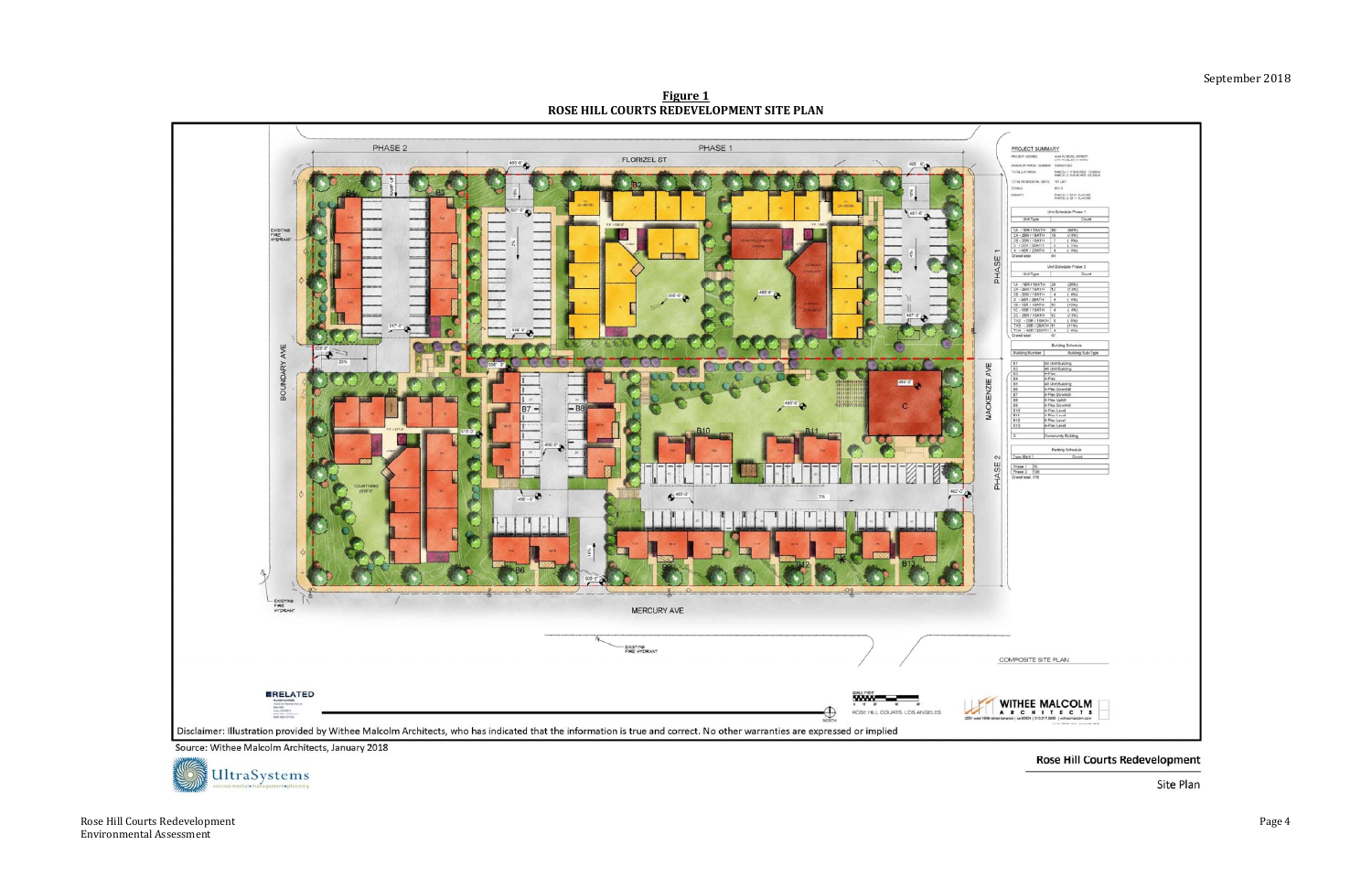### **Open Space and Recreational Amenities**

Several courtyards are proposed on site, each with a unique design theme and use. Outdoor space adjacent to the community building offers places for outdoor social gatherings, and special events and neighborhood celebrations, with shaded areas seating and BBQ grills for outdoor dining. Areas designed for use by children would feature tot-lots for use by children from 2-12 years of age. There would be play areas for children, from tot-lots to hard surface play, experiential play elements that encourage interaction and group play. The landscape design would create a park-like setting for residents. 

### **Exterior Lighting**

The project will have exterior lighting that will be located on the buildings in addition to street, sidewalk and pathway lighting located across the entire site.

### **Fencing**

Project fencing would be located between buildings. Courtyard areas would be fenced from the street and pedestrian walks accessing perimeter streets would have combination of hedges and fencing to clearly define paths of access.

#### **Security**

The site will have security features including: cameras, controlled access to mid-rise buildings, and potentially controlled access to some of the parking areas.

### **Architectural Design, Building Facades, and Rooflines**

The architectural plan is based on creating a development with multiple building and unit types with shared amenities. The project would consist of two phases, Phase I will be comprised of two 4-story multi-family buildings. Each building would have dedicated parking, shared leasing, and community/outdoor amenities. The architectural style would be California Contemporary with flat parapet roofs, cement fiber board siding, and material and color accents.

Phase II would be comprised of building types of varying scale and architectural detailing. Buildings B3 and B4 would be two-story townhouses wrapping around a two-level concrete parking garage with dedicated parking for buildings  $B3$ ,  $B4$  and  $B5$ . Buildings  $B6$  through  $B13$  would be two-story townhouses and flats with tuck-under parking. The architectural style for building B5 would be California Contemporary with flat parapet roofs, cement fiber board siding, and material and color accents. The architectural styles for buildings B3, B4 and B6 through B13 would be California Contemporary Farm House with pitched roofs, gable ends, horizontal siding, vertical board/batten siding, window trim, planter boxes and base details.

#### **Landscaping**

The landscape design theme would complement the architectural style and would be California Eclectic with a selection of drought tolerant and low maintenance plant materials. The plants would be fire retardant due to the sensitivity of fire hazard in the area. Plant selections would be based on their aesthetic/horticultural value, durability, water use, and low maintenance. Tree selections such as Sycamore, Oaks Palo Verde, Mesquite, Western Redbud, Strawberry Tree, Desert Willow, Australian Willow, African Sumac, Palms, and Crape Myrtle etc. would be utilized on site due to their low water use and fire-retardant characteristics.

Water efficient dripline emitter tubing would be used in planting areas and dedicated low-flow bubblers would be utilized for irrigation of trees. Irrigation system improvements would include new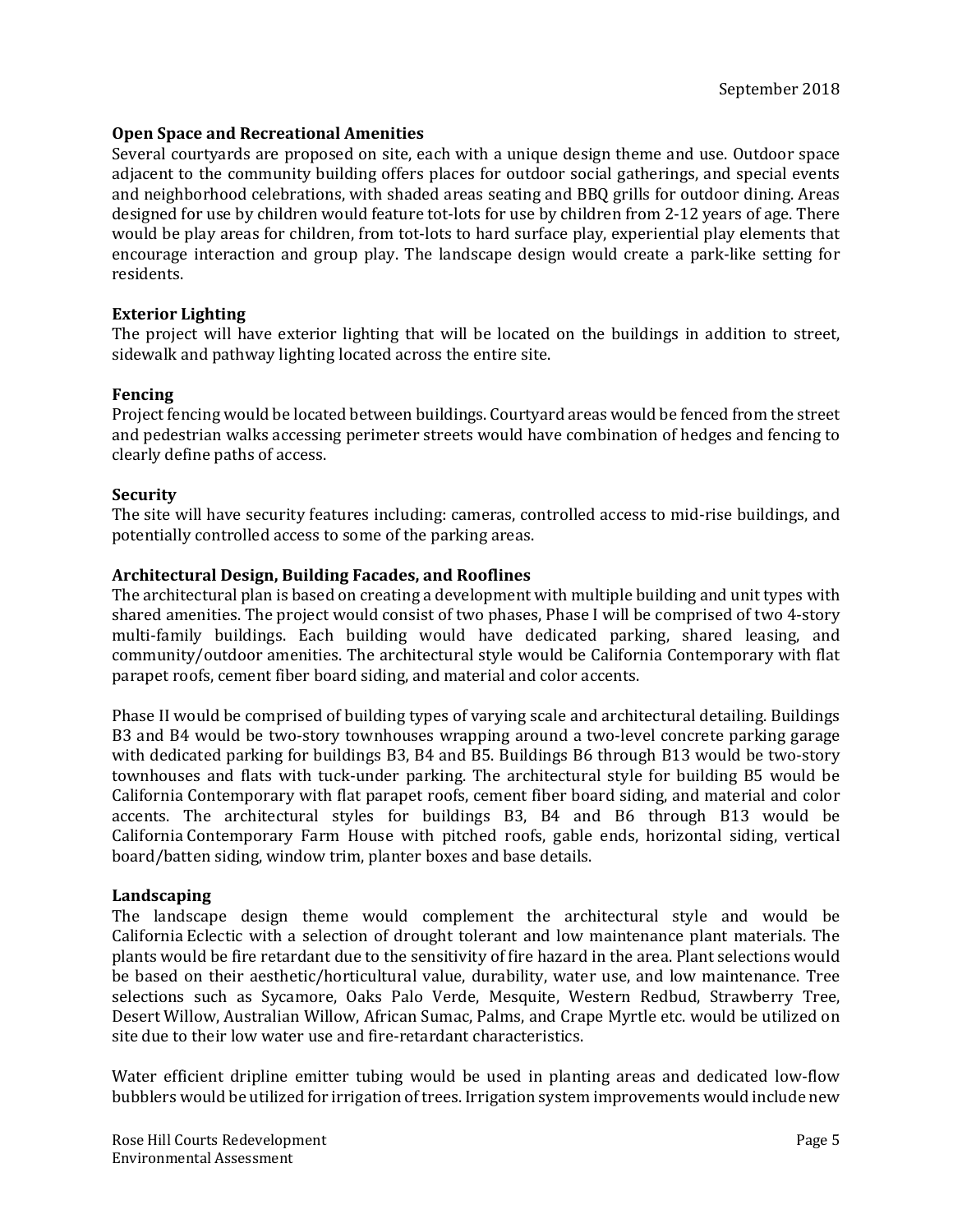weather based "Smart controller" and a dedicated irrigation water meter. The irrigation methods for the project meet and exceed the City of Los Angeles Landscape Ordinance.

Water delivery systems have been designed in conformance with Hydrozone requirements for water conservation and in compliance with the City's Landscape Ordinance and California Water Efficient Landscape Ordinance AB 1881.

### **Parking and Circulation**

A total of 176 parking spaces will be provided onsite. The 176 proposed parking spaces equates to 0.92 spaces per unit overall, with 8 spaces designated for the property management and maintenance office. Phase I will have 50 spaces, which equates to 0.53 parking spaces per unit. Phase II will have 126 spaces, which equates to 1.29 parking spaces per unit. The project would not meet normal Los Angeles Municipal Code requirements but would meet AB 744 requirements.

The project proposes access points into the complex from three driveways along Florizel Street, one driveway along Boundary Avenue, one driveway along Mercury Avenue, and one driveway along Mackenzie Avenue. The existing driveway, which currently runs east-west through the project site would be removed with development of the proposed project.

### **Utilities**

**Sanitary Sewer.** Sewer service to the project site is provided by the City of Los Angeles. The Department of Public Works' Bureau of Sanitation (BOS) owns and operates the City's sanitary sewer system and is also responsible for providing sewer service to the City via backbone collection and conveyance system. The site is served by an existing sanitary sewer network.

**Domestic Water.** Water to the project site is currently provided by the LADWP. Offsite mainline water system improvements may be necessary within the street right-of-way to accommodate the project. 

**Dry Utilities.** Natural gas and electricity are provided to the project site by the Southern California Gas Company (SGC) and the Los Angeles Department of Water and Power (DWP). Offsite mainline electrical or natural gas improvements may be necessary within the street right-of-way to accommodate the project.

#### **Catchment Basins**

The existing site conditions and drainage infrastructure includes: one  $(1)$  curb catch basin along Florizel Street (some 100 feet west of Mackenzie Avenue); two  $(2)$  catch basins along the existing driveway (at Mackenzie Avenue), and two (2) curb catch basins at the site's southeast corner (along Mercury Avenue and Mackenzie Avenue). The proposed project grading/drainage design intends to re-use these existing catch basin features and/or possibly replace with new basin structures in similar locations. The existing site's general drainage pattern (from northwest to southeast) will not change with the new onsite improvements, and therefore, the existing street drainage scheme will not be significantly altered. The project's onsite improvements would include LID/SUSMP Best Management Practices (BMPs) for "store & re-use" that will retain and treat the 85<sup>th</sup> percentile 24-hour runoff event onsite. It is estimated that the project's post development storm water run-off flowing into drainage infrastructure would be less than the current/exiting conditions.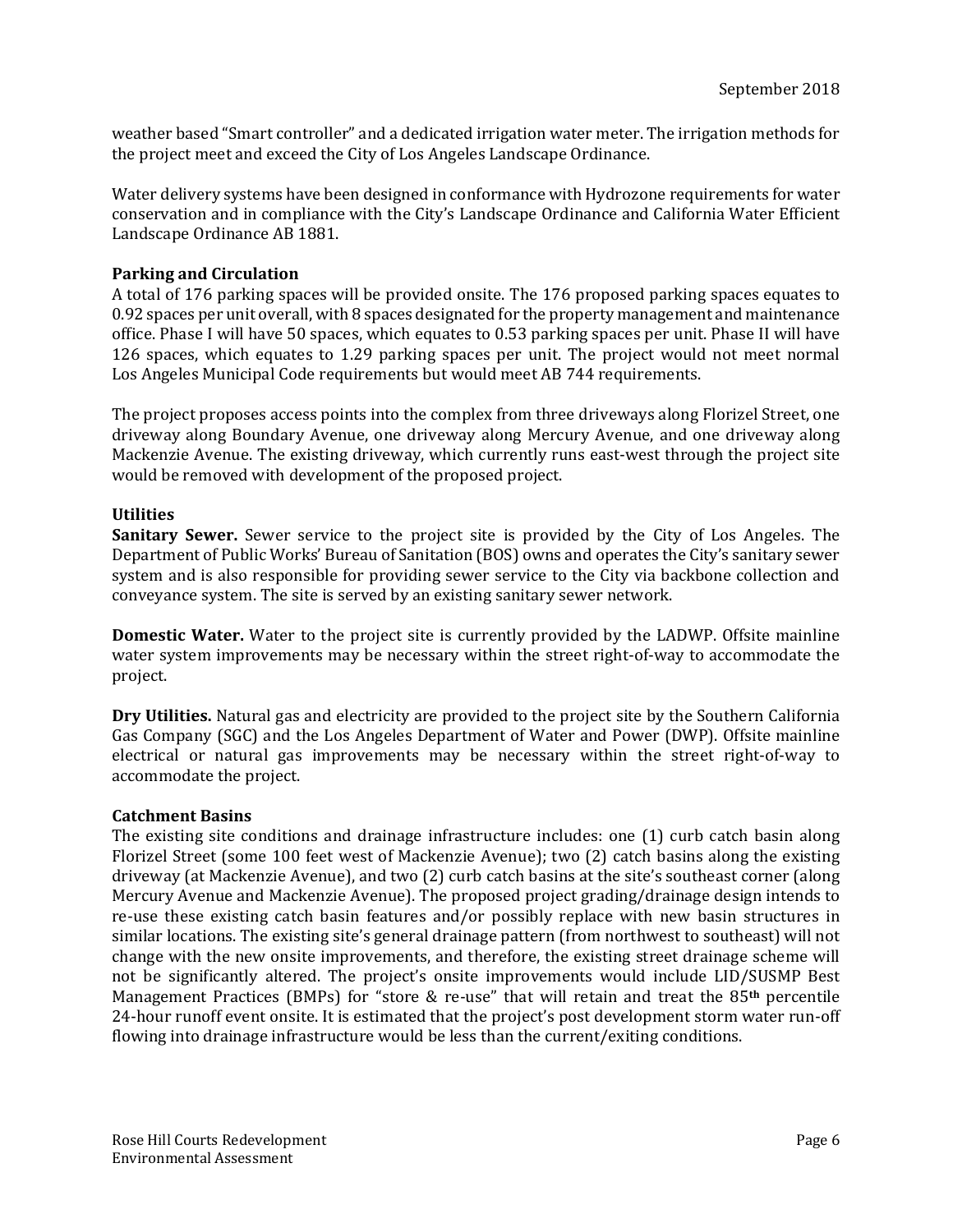### **Signage**

The project proposes various types of signage in a host of locations, such as the exterior and interior of buildings, along sidewalks and pathways, and in parking areas. Signs will be oriented for both pedestrian and vehicular traffic. The design of the signage will range from uniformly recognized traffic signs to custom signage for each building that will reflect the selected architectural style and exterior colors.

### **Construction Activities and Phasing**

The proposed project at Rose Hill Courts would consist of the development of 191 affordable housing units in two phases.

Projected construction improvements are expected to occur starting in 2020 for Phase I and 2023 for Phase II. During Phase I, existing residents living in buildings scheduled to be demolished will be required to vacate their apartment units on site and temporarily relocate. For Phase II, residents in the remaining original buildings will be permanently relocated to the completed Phase I buildings. This phasing schedule will allow for a majority of the residents to remain onsite during project construction. Specific tenant relocation assistance will be provided by the HACLA during construction work activities in the apartments. A total of 32 buildings would be constructed onsite, with two buildings being built during Phase I and 30 buildings being constructed during Phase II.

### **Relocation Plan**

Before any tenant relocation occurs, HUD must approve the project's relocation plan, which is currently under development (49 CFR 24 Subpart C). Consistent with HUD regulations for the treatment of itinerants, current residents who are in good standing will have the option to return to the property after construction is complete. Residents, living in units under the footprint of Phase 1, who wish to return will be temporarily relocated until construction of the buildings is complete. The residents who are living in the existing buildings within the footprint of Phase II will be moved and assisted into the Phase I units upon completion. Residents will be provided relocation counseling, compensation for moving expenses, and provided with decent, safe and sanitary housing choices. Additionally, the Relocation Plan will be considered by the Board of Commissioners and HUD, prior to any development at Rose Hill Courts. For relocation activities, Related/HACLA will take into consideration individual household preferences and needs to be close to public transportation, employment, schools, medical/public/social services and agencies, recreational services, parks, community centers, and/or shopping and will attempt to accommodate households by moving them to an available unit onsite. If such a unit is not available, the next preferred option would be for households to relocate into a nearby motel or an apartment unit and return to the Rose Hill Courts as soon as Phase I's construction is complete and the unit is ready for occupancy. For households that prefer to accept a HACLA issued Tenant Section 8 Voucher and permanently relocate from Rose Hill Courts, full relocation assistance for permanent replacement housing will be available.

#### **Demolition**

All of the existing buildings on site are scheduled to be removed. Demolition would occur in two phases: in Phase I, 7 buildings are scheduled to be demolished. In Phase II, 8 buildings will be demolished.

#### **Hazardous Material Removal**

Hazardous materials exist on the project site, including lead and radon gas.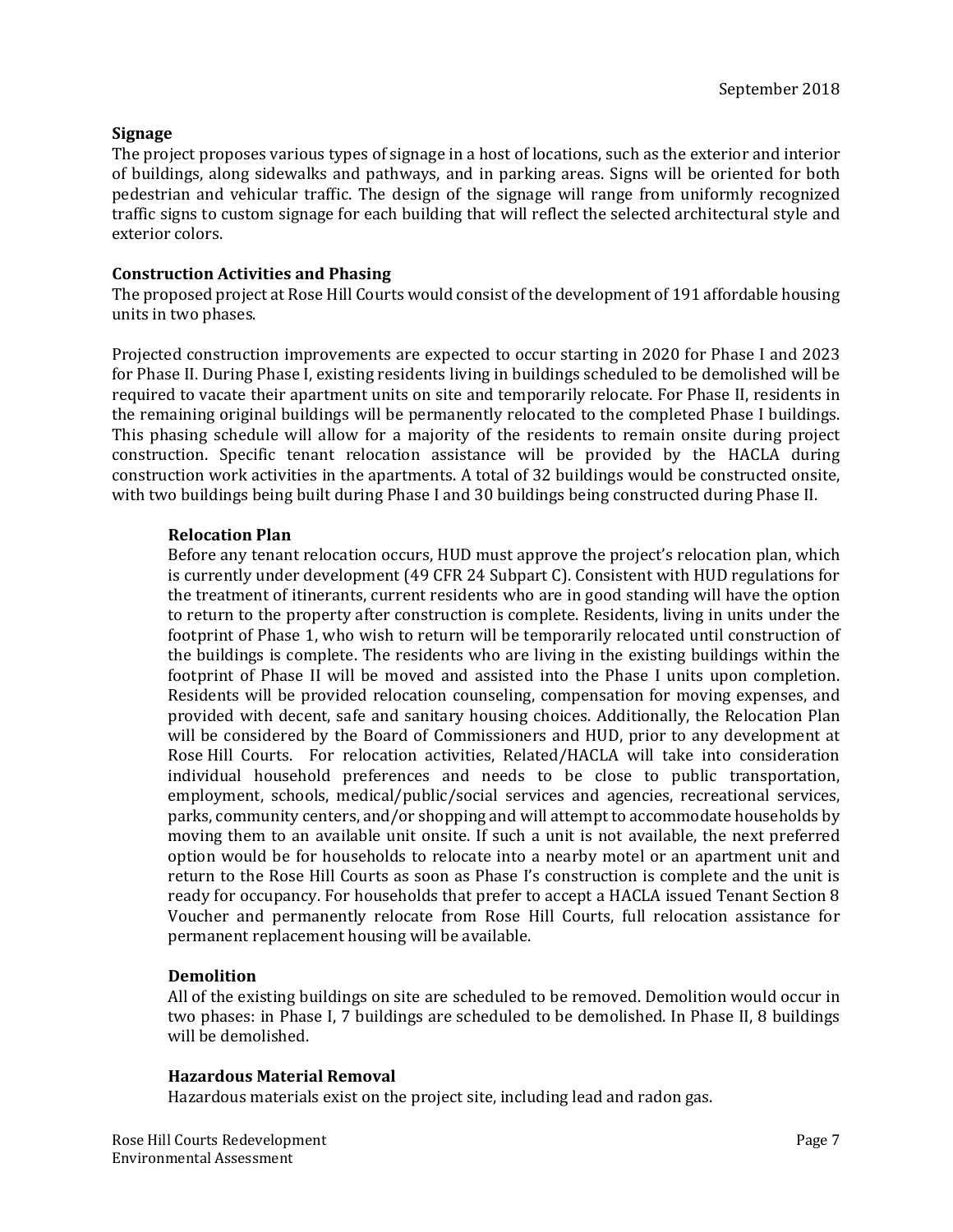### **Grading**

The existing grading will be modified to adapt to the design of the new buildings, parking areas, landscape and outdoor amenities.

### **Utilities Installation**

Upon review of existing utilities and anticipated utilities in the new buildings, a utility plan will be developed in consultation with the project's utility consultant and the local service providers for wet and dry utilities.

#### **Construction Activities**

Construction activity will range based on the type of buildings and site work required per phase. Phase I will consist of the construction of two, 4-story midrise buildings totaling 94 units and a surface parking area. Phase II will consist of a combination of one, 4-story midrise building, and numerous townhouses and stacked flats totaling 97 units along with a 1-2 story property management and maintenance office, surface-level parking areas and a partial subterranean parking structure. Project work force will vary based on the scheduled activities to over 100 at peak with a projected average of  $40-60$  workers per day.

### **Offsite Improvements**

As part of the project it is anticipated that offsite utility improvements will need to be made in the public right of way for utilities such as water, sewer, and electricity. These offsite improvements would be limited to only the public right of way in the streets surrounding the projects site: Florizel Street, Boundary Avenue, Mackenzie Avenue, and Mercury Avenue. Offsite improvements include trenching and installation of additional utility lines and pipes to provide additional water, sewer, and electrical service to the project site.

### **Equipment During Construction**

A wide variety of construction equipment will be used onsite to support the necessary construction activities. The site conditions will determine necessary equipment for each phase. Dirt moving equipment, trenching, digging equipment, backhoes and skip loaders will predominate the initial work. All-terrain fork lifts and possibly small cranes will be utilized to feed and build the project when vertical construction commences.

#### **Project Alternatives**

At this time, it is anticipated that the following alternatives will be analyzed in the EIR/EIS to be prepared for the project:

- No Project/No Action Alternative. This alternative would involve the continuation of uses on the site; therefore, existing buildings and tenants would remain at the project site and no new buildings or uses would be constructed or demolished.
- Non-Historically **Compliant Rehabilitation Alternative.** This alternative would redevelop the existing units at Rose Hill Courts but not in a way that would preserve their historic integrity. However, the Non-Historically Compliant Rehabilitation Alternative would retain the existing 100 units on the project site and would not allow for the opportunity to increase the number of affordable housing units on the project site.
- **Historic Rehabilitation Alternative.** This alternative would redevelop the existing units at Rose Hill Courts in a way that would preserve their historic integrity of the buildings. This alternative would restore the characteristics of the Garden Style design utilized in the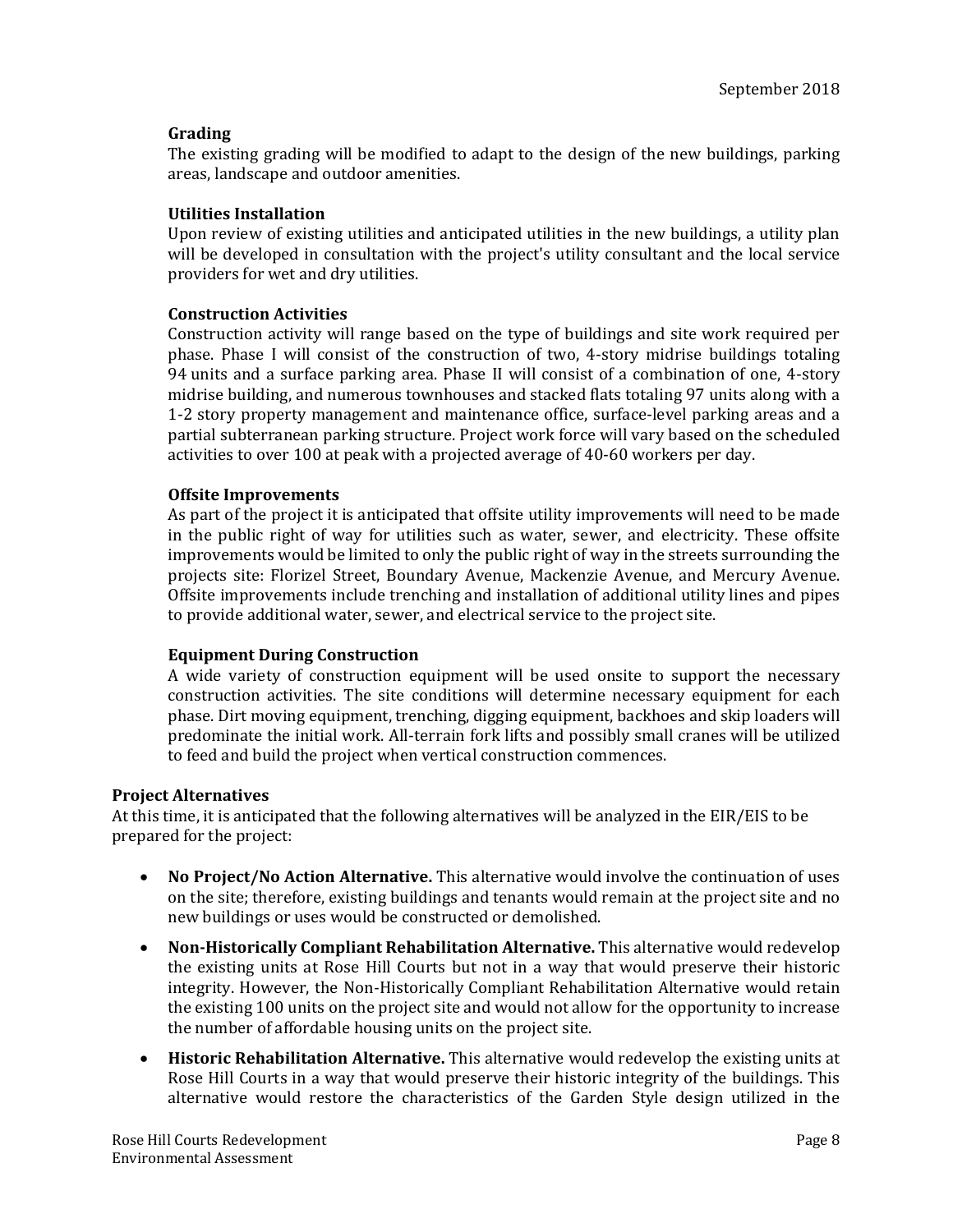Rose Hill Courts development, including but not limited to low-slung buildings, large open spaces, and recreational amenities.

### **Discretionary Action**

Following Lead Agency approval of the Initial Study, the following permits and approvals would be required prior to construction. On November 29, 2017, HACLA and the City of Los Angeles entered a Memorandum of Understanding designating HACLA as the lead agency and the City a responsible agency for the project.

| <b>Agency</b>                                        | <b>Permit or Approval</b>                                                                                                                                                        |
|------------------------------------------------------|----------------------------------------------------------------------------------------------------------------------------------------------------------------------------------|
|                                                      | Approval of Disposition and Development<br>$\bullet$<br>Agreement                                                                                                                |
| Housing Authority of the City of Los Angeles (HACLA) | Discretionary approval of Relocation Plan for<br>$\bullet$<br>Residents                                                                                                          |
|                                                      | Certification of the EIR/EIS                                                                                                                                                     |
|                                                      | Demolition and Building Permits<br>$\bullet$                                                                                                                                     |
|                                                      | Public Benefit Project with Alternative<br>$\bullet$<br>Compliance (PUB) under Los Angeles<br>Municipal Code Section 14.00B                                                      |
| City of Los Angeles                                  | Affordable Housing Density Bonus (SB 1818)<br>$\bullet$<br>as identified in LAMC Section 12.22 A.25:<br>Request is to allow a Density Bonus project<br>with off-menu incentives. |
|                                                      | Lot Tie/Lot Line Adjustment Process due to<br>$\bullet$<br>Phase I and II being on separate lots.                                                                                |
|                                                      | Permit for the removal of street trees (if<br>$\bullet$<br>required)                                                                                                             |
|                                                      | Haul Route approval (if necessary)                                                                                                                                               |
|                                                      | NEPA Part 58 Compliance<br>$\bullet$                                                                                                                                             |
| United States Department of Housing and Urban        | Section 18 Demolition and Disposition of<br>existing Rose Hill Courts                                                                                                            |
| Development                                          | Rental Assistance Demonstration (RAD)<br>Conversion                                                                                                                              |
|                                                      | Adoption of the EIS                                                                                                                                                              |

### **Table 2 PERMITS AND APPROVALS**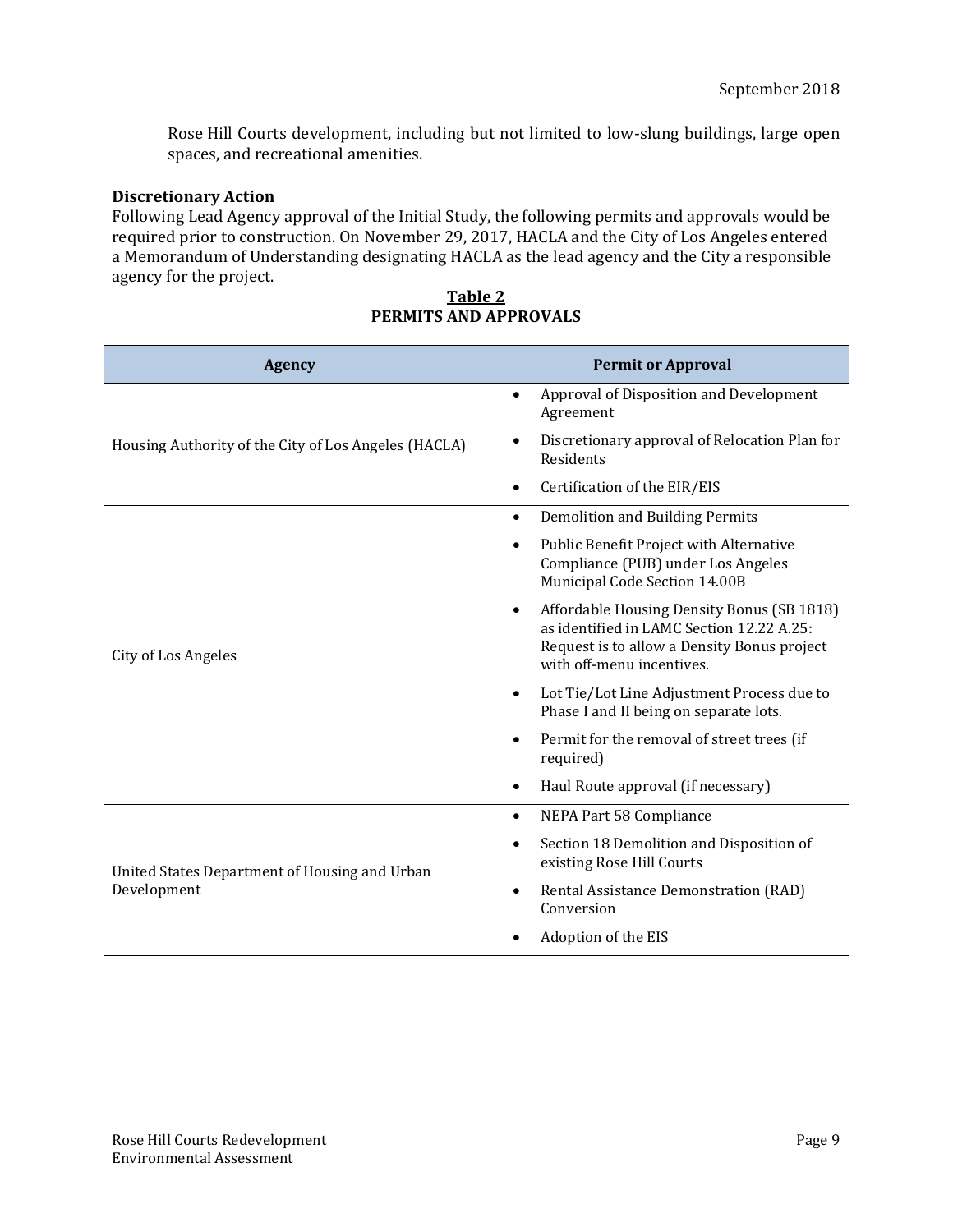## **Estimated Total HUD Funded Amount:** To be determined.

### **Estimated Total Project Cost** (HUD and non-HUD funds) [24 CFR 58.32(d)]

HACLA is proposing a HUD Section 18 demolition/disposition. The developer is planning to use Project Based Section 8 vouchers and HACLA is planning to sign a Disposition and Development Agreement which is a discretionary action.

HACLA is proposing a HUD Section 18 demolition/disposition and will consider a Disposition and Development Agreement with the developer. The developer is planning to use Project Based Section 8 and Rental Assistance Demonstration Vouchers. The project may also utilize other funding sources to make it financially feasible. These potential funding sources include, but are not limited to: CDBG, HOME, LIHTC, State of California's Affordable Housing Sustainable Communities and other housing related funding sources. Specific funding sources and exact amounts will be identified at a later date.

To the extent that the project description in this EA does not change, and the circumstances under which this EA has been prepared remains the same, no additional environmental documentation pursuant to NEPA would be prepared by HCID, unless specifically requested by HUD.

### **Existing Conditions and Trends3** *[24 CFR 58.40(a)]: Describe the existing conditions of the project area and its surroundings, and trends likely to continue in the absence of the project.*

The Rose Hill Courts complex is located at 4446 Florizel Street, on an improved 5.24-acre site. The site is located within the Northeast Los Angeles Community Plan area, in the Rose Hill neighborhood area of the City of Los Angeles (City), approximately 10 miles from downtown Los Angeles. Local surface streets surrounding the site include: Florizel Street to the north; McKenzie Avenue to the east; Mercury Avenue to the south; and Boundary Avenue to the west. In addition, a driveway bisects the housing complex from west to east. Mercury Avenue, a City collector street, provides direct access to the project site from Monterey Road and Huntington Drive.

The site (APN 5305-011-900) is located on a slope. The boundary is further described as "TRACT  $# 13089$ , Lots 1, 2, 3, 4, 5, and 6." The northwestern end of the project site is the highest point and the southeastern end of the project site is the lowest point. Surface water drainage at the site appears to be by sheet flow along existing ground contours to the City streets.

### **Statutory Checklist [24 CFR §58.5]**

### **Compliance with 24 CFR 50.4, 58.5, and 58.6 Laws and Authorities**

*Record below the compliance or conformance determinations for each statute, executive order, or regulation. Provide credible, traceable, and supportive source documentation for each authority. Where applicable, complete the necessary reviews or consultations and obtain or note applicable permits of approvals. Clearly note citations, dates/names/titles of contacts, and page references. Attach additional documentation as appropriate.*

<sup>3</sup> IBID, Section 2.0 - Environmental Setting.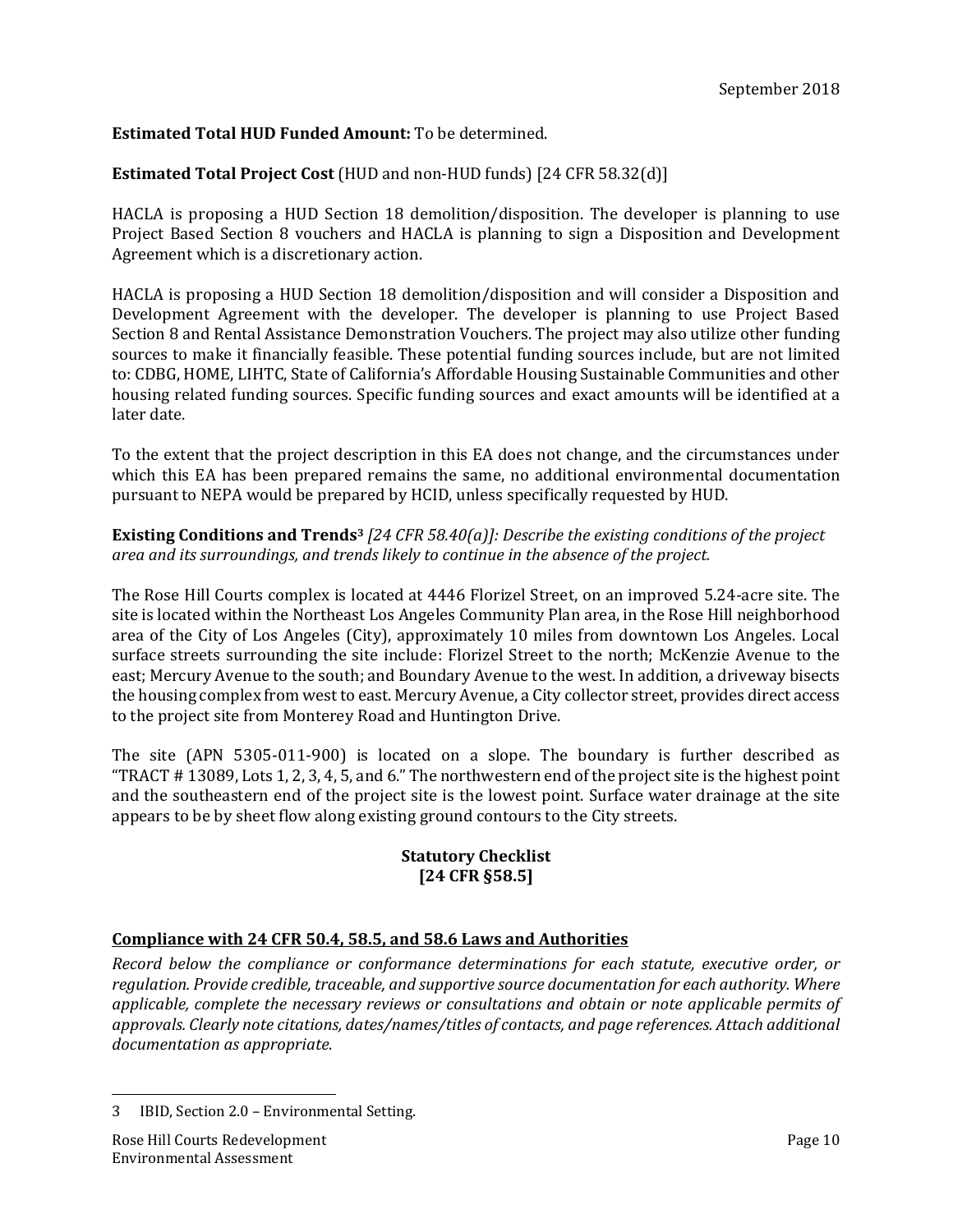| <b>Compliance Factors</b>                                                     | <b>Determination and Compliance Documentation</b>                                                                                                                                                                                                                                                                                                                                                                                                                                                                                                                                                                                                                                                                                                                                                                                                                                                                                                                                                                                                                                                                                                                                  |
|-------------------------------------------------------------------------------|------------------------------------------------------------------------------------------------------------------------------------------------------------------------------------------------------------------------------------------------------------------------------------------------------------------------------------------------------------------------------------------------------------------------------------------------------------------------------------------------------------------------------------------------------------------------------------------------------------------------------------------------------------------------------------------------------------------------------------------------------------------------------------------------------------------------------------------------------------------------------------------------------------------------------------------------------------------------------------------------------------------------------------------------------------------------------------------------------------------------------------------------------------------------------------|
| <b>Historic Preservation</b><br>[36 CFR Part 800]                             | Compliance steps would be invoked. Rose Hill Courts is located<br>at 4446 Florizel Street in the City of Los Angeles. The property<br>consists of 100 apartments that were developed by the<br>Los Angeles Housing Authority (HACLA) in 1942. The design team<br>included architects William F. Ruck and Claud Beelman and<br>landscape architect Hammond Sadler. Rose Hill Courts is also<br>considered historically significant as one of the oldest public<br>housing complexes in Los Angeles and exemplifies the city<br>planning and public welfare practices of the time, which<br>responded to the urban housing shortages and substandard living<br>conditions in the second quarter of the twentieth century.                                                                                                                                                                                                                                                                                                                                                                                                                                                            |
|                                                                               | Rose Hill Courts was officially determined eligible for listing in the<br>National Register of Historic Places in 2003, and thus meets the<br>definition of a "historic property" under the provisions of Section<br>106 of the National Historic Preservation Act. The proposed<br>demolition of Rose Hill Courts and construction of the proposed<br>Rose Hill Courts Redevelopment project would have an adverse<br>effect on the significance and integrity of Rose Hill Courts.<br>A potentially significant impact could occur. This issue will be<br>further<br>analyzed<br>in<br>Environmental<br>an<br>Impact<br>Report/Environmental Impact Statement (EIR/EIS) to be<br>prepared for the project.                                                                                                                                                                                                                                                                                                                                                                                                                                                                       |
| Floodplain Management <sup>4</sup><br>[24 CFR Part 55, Executive Order 11988] | Compliance steps would not be invoked. The project site is in<br>Federal Emergency Management FEMA Flood Insurance Rate Map<br>(FIRM), Zone X, which is outside the 100-year flood zone (Panel<br>06037C1629F) (FEMA, 2008). FIRM Zone X containing the project<br>site is characterized as moderate to low risk areas for FEMA flood<br>hazard zones. Flood Zone X identifies "areas outside the one<br>percent annual chance floodplain, areas of one percent annual<br>chance sheet flow flooding where average depths are less than one<br>foot, areas of one percent annual chance stream flooding where<br>the contributing drainage area is less than one square mile, or<br>areas protected from the one percent annual chance flood by<br>levees." (FEMA, 2011) Therefore, the project would not place<br>housing within a 100-year flood hazard area as mapped on a<br>federal Flood Hazard Boundary, FEMA FIRM, or other flood hazard<br>delineation map. No impacts to housing or flood-flow as a result of<br>the project are anticipated. No impact would occur. This issue<br>will not be analyzed further in the EIR/EIS that will be prepared<br>for the project. |
| <b>Wetlands Protection<sup>5</sup></b><br>[Executive Order 11990]             | Compliance steps would not be invoked. According to the<br>literature review and reconnaissance-level field survey, no<br>wetlands occur in or adjacent to the project site. For this reason,<br>no direct or indirect impacts to federally-protected wetlands as<br>defined by § 404 of the Clean Water Act are anticipated through                                                                                                                                                                                                                                                                                                                                                                                                                                                                                                                                                                                                                                                                                                                                                                                                                                               |

<sup>4</sup> UltraSystems Initial Study Section 4.9 - Hydrology.

<u> 1989 - Johann Stein, fransk politik (d. 1989)</u>

<sup>5</sup> Ibid. Section 4.4 - Biological Resources.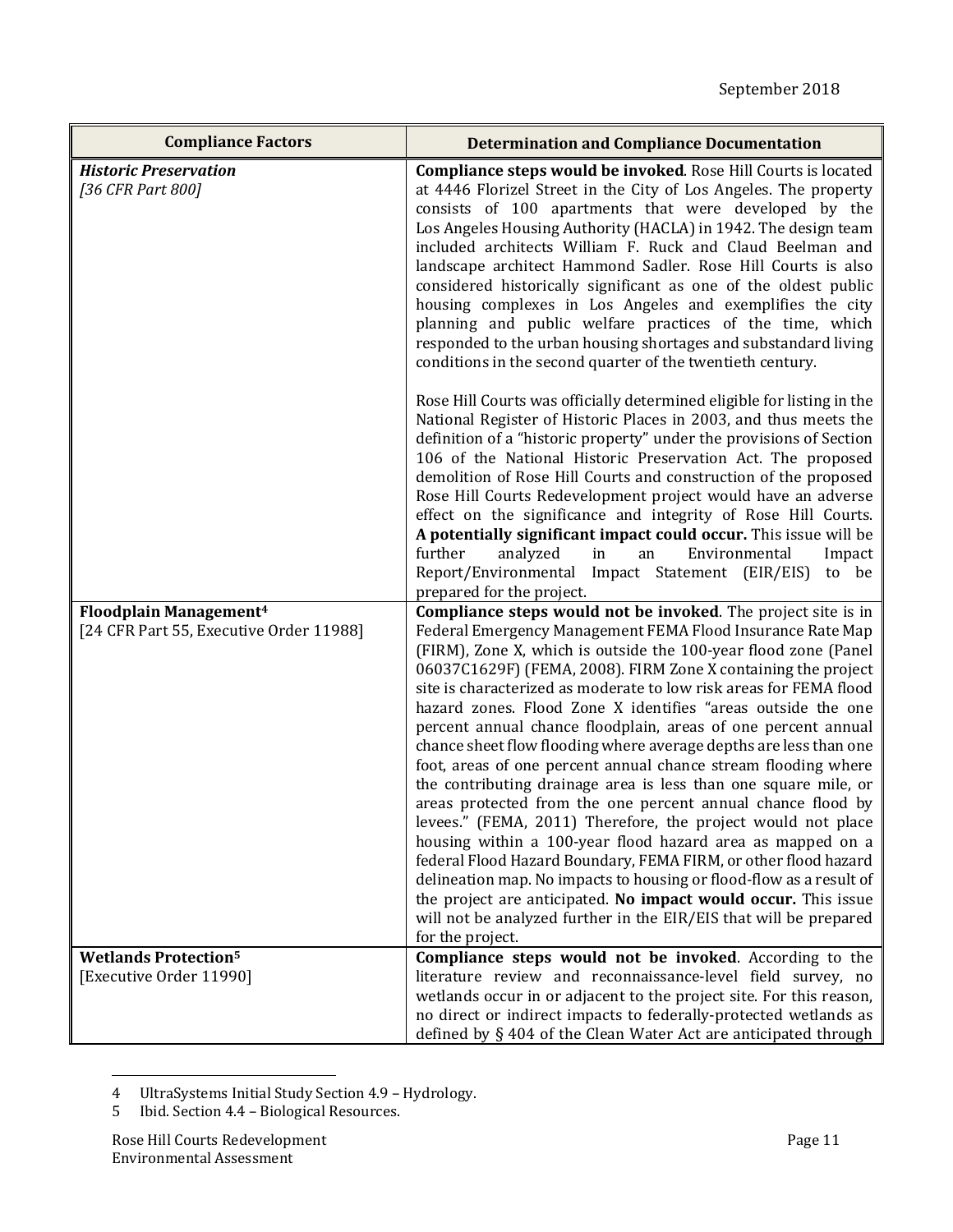| <b>Compliance Factors</b>                                                  | <b>Determination and Compliance Documentation</b>                                                                                                                                                                                                                                                                                                                                                                                                                                                                                                                                                                                                                                                                                                                                                                                                                                                                                                                                                                                                                                                                                                                                                                                                              |
|----------------------------------------------------------------------------|----------------------------------------------------------------------------------------------------------------------------------------------------------------------------------------------------------------------------------------------------------------------------------------------------------------------------------------------------------------------------------------------------------------------------------------------------------------------------------------------------------------------------------------------------------------------------------------------------------------------------------------------------------------------------------------------------------------------------------------------------------------------------------------------------------------------------------------------------------------------------------------------------------------------------------------------------------------------------------------------------------------------------------------------------------------------------------------------------------------------------------------------------------------------------------------------------------------------------------------------------------------|
|                                                                            | direct removal, filling, hydrological interruption, or other means,<br>as a result of project activities. No impact would occur. This issue<br>will not be analyzed further in the EIR/EIS that will be prepared<br>for the project.                                                                                                                                                                                                                                                                                                                                                                                                                                                                                                                                                                                                                                                                                                                                                                                                                                                                                                                                                                                                                           |
| <b>Coastal Zone Management<sup>6</sup></b><br>[Sections $307(c)$ , $(d)$ ] | Compliance steps would not be invoked. The project site is not<br>located within the City's Coastal Zone. Further, the City of Los<br>Angeles Zoning Information Map Access System (ZIMAS)<br>determines that the assessor's parcel number for the project site<br>is not within a coastal zone. No impact would occur. This issue<br>will not be analyzed further in the EIR/EIS that will be prepared<br>for the project.                                                                                                                                                                                                                                                                                                                                                                                                                                                                                                                                                                                                                                                                                                                                                                                                                                    |
| Sole Source Aquifers7<br>[40 CFR Part 149]                                 | Compliance steps would not be invoked. The Environmental<br>Protection Agency (EPA) map of designated sole source aquifers<br>in Region 9 (which covers California Nevada, and Arizona)<br>indicates that there are no sole source aquifers located within the<br>City of Los Angeles. No impact would occur. This issue will not be<br>analyzed further in the EIR/EIS that will be prepared for the<br>project.                                                                                                                                                                                                                                                                                                                                                                                                                                                                                                                                                                                                                                                                                                                                                                                                                                              |
| <b>Endangered Species<sup>8</sup></b><br>[50 CFR Part 402]                 | Compliance steps would not be invoked. The project site is<br>located in a highly-urbanized settings which provides low habitat<br>value for special-status plant and wildlife species. The literature<br>review and reconnaissance biological survey conducted in<br>May 2018 assessed that the project site contains structures,<br>sidewalks, multiple paved surface areas with impervious surfaces,<br>and lacks suitable soils, biological resources, and physical features<br>to support any candidate, sensitive, or special-status plant and<br>animal species. Additionally, no special-status plants or wildlife<br>were observed within the project site during any site surveys.<br>Therefore, no direct or indirect impacts on special-status plant or<br>animal species are anticipated as a result of the project activities.<br>The project site does not contain habitat that supports any special<br>status species, and no wetlands or riparian habitats are found on<br>site. For these reasons, the project would be compatible with<br>California Wetlands Policy, and the California Endangered Species<br>Act. No impact would occur. This issue will not be analyzed<br>further in the EIR/EIS that will be prepared for the project. |
| <b>Wild and Scenic Rivers<sup>9</sup></b><br>[Section $7(b)$ , $(c)$ ]     | Compliance steps would not be invoked. According to the<br>National Park Service, there are no wild or scenic rivers located on<br>or near the project site. The project is located within an urbanized<br>setting, and construction of the project would not have an effect on<br>any of the rivers included in the National Wild and Scenic Rivers                                                                                                                                                                                                                                                                                                                                                                                                                                                                                                                                                                                                                                                                                                                                                                                                                                                                                                           |

 6 City of Los Angeles Coastal Zone Map, Accessed online at:

http://cityplanning.lacity.org/Code\_Studies/Housing/CWCZ85x11102003.pdf. on May 30, 2018.

<sup>7</sup> United States Environmental Protection Agency, Ground Water Sole Source Aquifer, Pacific Southwest Region 9, https://archive.epa.gov/region9/water/archive/web/html/ssa.html. Accessed: May 30, 2018.

<sup>8</sup> UltraSystems Initial Study, Section 4.4 -Biological Resources and Section 4.10 Land Use and Planning.

<sup>9</sup> National Park Service. 2018. Wild and Scenic Rivers Program. Accessed on May 31, 2018, at: https://www.nps.gov/orgs/1912/plan‐your‐visit.htm.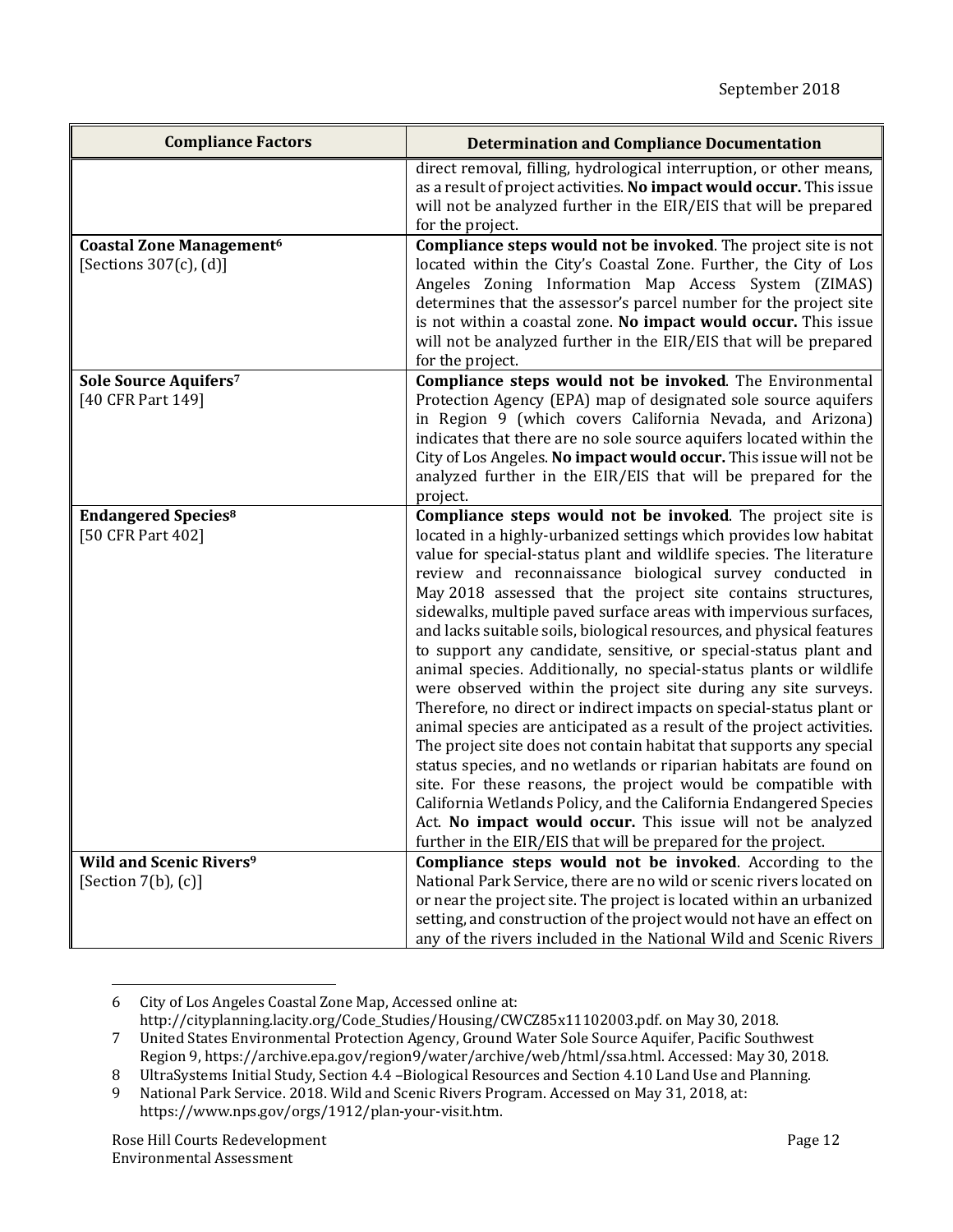| <b>Compliance Factors</b>                                                                        | <b>Determination and Compliance Documentation</b>                                                                                                                                                                                                                                                                                                                                                                                                                                                                                                                                                                                                                                                                                                                                                                                                                                                                                                                                                                                                                                                          |
|--------------------------------------------------------------------------------------------------|------------------------------------------------------------------------------------------------------------------------------------------------------------------------------------------------------------------------------------------------------------------------------------------------------------------------------------------------------------------------------------------------------------------------------------------------------------------------------------------------------------------------------------------------------------------------------------------------------------------------------------------------------------------------------------------------------------------------------------------------------------------------------------------------------------------------------------------------------------------------------------------------------------------------------------------------------------------------------------------------------------------------------------------------------------------------------------------------------------|
|                                                                                                  | System. No impact would occur. This issue will not be analyzed<br>further in the EIR/EIS that will be prepared for the project.                                                                                                                                                                                                                                                                                                                                                                                                                                                                                                                                                                                                                                                                                                                                                                                                                                                                                                                                                                            |
| Air Quality <sup>10</sup><br>[Clean Air Act, Sections 176(c) and (d); 40<br>CFR Parts 6, 51, 93] | Compliance steps would be invoked. The project is located<br>within the jurisdiction of the South Coast Air Quality Management<br>District (SCAQMD). The SCAQMD is directly responsible for<br>reducing emissions from stationary (area and point), mobile, and<br>indirect sources to meet federal and State ambient air quality<br>standards. It has responded to this requirement by preparing a<br>series of Air Quality Management Plans (AQMPs). As discussed in<br>the Rose Hill Courts Redevelopment Initial Study, Section 4.3, Air<br>Quality, the project would demolish the existing onsite housing<br>and construct a new housing project that would house more<br>people than the existing project site and would also generate<br>additional vehicle trips compared to existing conditions.<br>A potentially significant impact could occur regarding air<br>quality impacts and potential impacts to sensitive receptors. This<br>issue will be further analyzed in an Environmental Impact<br>Report/Environmental Impact Statement (EIR/EIS)<br>to be<br>prepared for the project.       |
| <b>Farmlands Protection</b> <sup>11</sup><br>[7 CFR Part 658]                                    | Compliance steps would not be invoked. The project site and<br>surrounding land uses are designated by the FMMP (Department<br>of Conservation, 2016) as "Area Not Mapped (Z)," which falls<br>outside of the Natural Resources Conservation Service (NRCS) soil<br>survey and not mapped by the FMMP. The project is located within<br>an urbanized area, and all construction activities and onsite<br>improvements would occur within an existing developed site.<br>Therefore, no farmland would be converted to non-agricultural<br>use. No impact would occur. This issue will not be analyzed<br>further in the EIR/EIS that will be prepared for the project.                                                                                                                                                                                                                                                                                                                                                                                                                                      |
| <b>Environmental Justice</b><br>[Executive Order 12898]                                          | Compliance steps would not be invoked. In 2010, the per capita<br>income for the Northeast Community Plan area, where the project<br>site is located was \$20,965, per person. <sup>12</sup> The Northeast<br>Los Angeles Community is identified as having one of the lowest<br>per capita income by Community Plan within the City of<br>Los Angeles. The project includes the demolition of 100 affordable<br>multi-family dwelling units; however, it would construct<br>191 affordable multi-family dwelling units reserved for families<br>earning between 30 to 50 percent of the area median income. The<br>project is not expected to result in alteration of the demographic<br>character or socioeconomic context of the area. The project would<br>benefit the community at large by continuing to provide affordable<br>housing to low-income families in an area that is already highly<br>characterized by residential development. Development of the<br>project would address the City of Los Angeles' goals and the<br>growing need of providing equitable and affordable housing to all |

 10 Ibid. Section 4.3 - Air Quality.

<sup>11</sup> Ibid. Section 4.2 - Agriculture and Forestry Resources.

<sup>12</sup> City of Los Angeles, Health Atlas for the City of Los Angeles, Chapter 4: Economic Conditions, June 2013, pg. 29.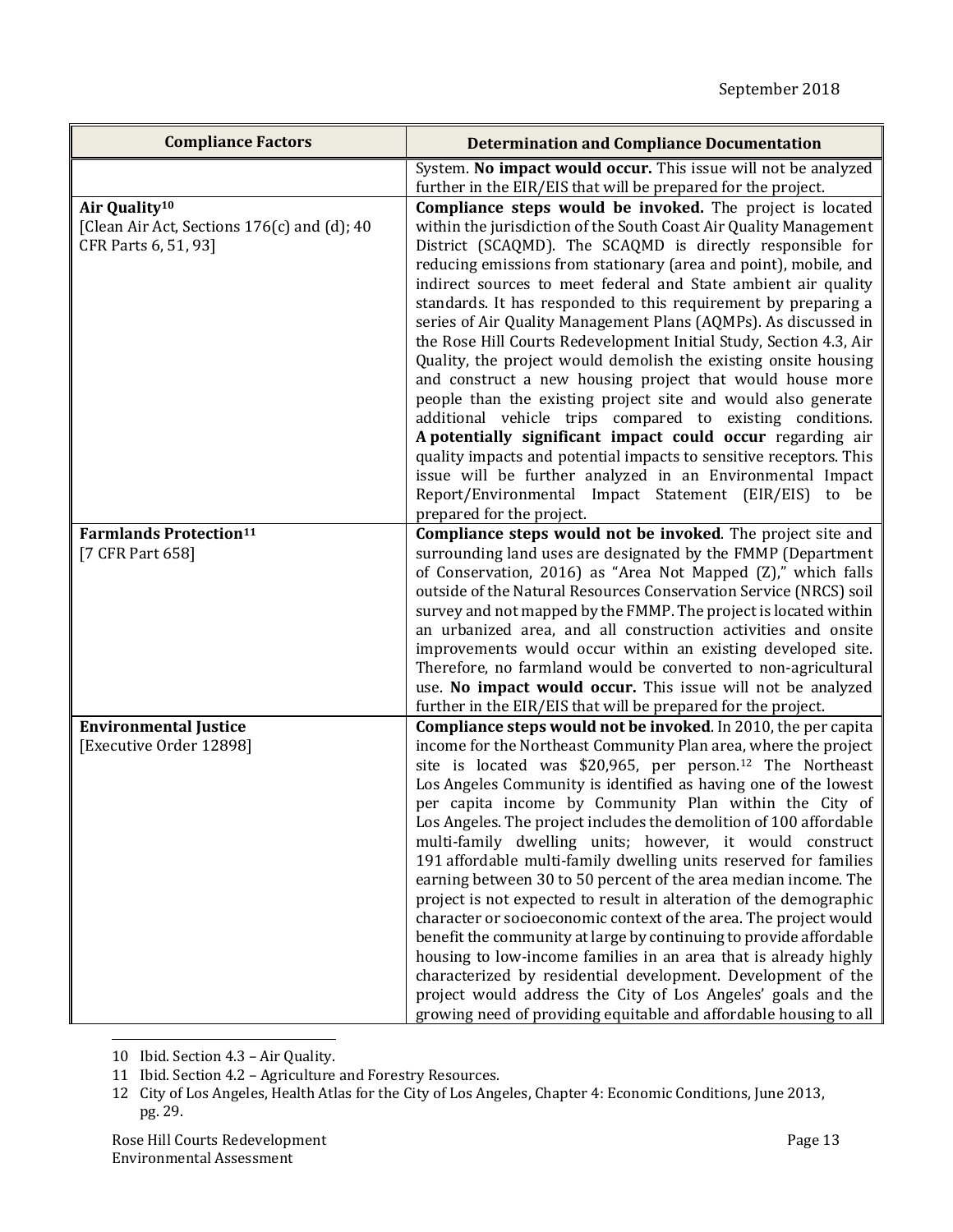| <b>Compliance Factors</b>                                                                                             | <b>Determination and Compliance Documentation</b>                                                                                                                                                                                                                                                                                                                                                                                                                                                                                                                                                                                                                                                                                                                                                                                                                                                                                                                                                                                                                                                                                                                                                                                                                                                                                                                                                                                                                       |
|-----------------------------------------------------------------------------------------------------------------------|-------------------------------------------------------------------------------------------------------------------------------------------------------------------------------------------------------------------------------------------------------------------------------------------------------------------------------------------------------------------------------------------------------------------------------------------------------------------------------------------------------------------------------------------------------------------------------------------------------------------------------------------------------------------------------------------------------------------------------------------------------------------------------------------------------------------------------------------------------------------------------------------------------------------------------------------------------------------------------------------------------------------------------------------------------------------------------------------------------------------------------------------------------------------------------------------------------------------------------------------------------------------------------------------------------------------------------------------------------------------------------------------------------------------------------------------------------------------------|
|                                                                                                                       | segments of the population. No impact would occur. This issue                                                                                                                                                                                                                                                                                                                                                                                                                                                                                                                                                                                                                                                                                                                                                                                                                                                                                                                                                                                                                                                                                                                                                                                                                                                                                                                                                                                                           |
|                                                                                                                       | will not be analyzed further in the EIR/EIS that will be prepared                                                                                                                                                                                                                                                                                                                                                                                                                                                                                                                                                                                                                                                                                                                                                                                                                                                                                                                                                                                                                                                                                                                                                                                                                                                                                                                                                                                                       |
| <b>HUD Environmental Standards</b>                                                                                    | for the project.<br><b>Determination and Compliance Documentation</b>                                                                                                                                                                                                                                                                                                                                                                                                                                                                                                                                                                                                                                                                                                                                                                                                                                                                                                                                                                                                                                                                                                                                                                                                                                                                                                                                                                                                   |
| <b>Noise Abatement and Control 13</b>                                                                                 | Compliance steps would be invoked.                                                                                                                                                                                                                                                                                                                                                                                                                                                                                                                                                                                                                                                                                                                                                                                                                                                                                                                                                                                                                                                                                                                                                                                                                                                                                                                                                                                                                                      |
| [24 CFR Part 51 Subpart B]                                                                                            | <b>Construction.</b> Per Initial Study Section 4.12, Noise, a significant<br>impact may occur if the project would generate excess noise that<br>would cause the ambient noise environment at the project site to<br>exceed noise level standards set forth in the City of Los Angeles<br>General Plan Noise Element (Noise Element) and the City of<br>Los Angeles Noise Ordinance (Noise Ordinance). See § 111.00<br>through § 116.01 of the LAMC, and LAMC § 41.40. The project has<br>the potential to generate noise during the construction phase from<br>construction equipment. A potentially significant impact could<br>occur. This issue will be further analyzed in an Environmental<br>Impact Report/Environmental Impact Statement (EIR/EIS) to be<br>prepared for the project.                                                                                                                                                                                                                                                                                                                                                                                                                                                                                                                                                                                                                                                                           |
|                                                                                                                       | <b>Operation.</b> Upon completion and operation of the project, onsite<br>operational noise would be generated from vehicular project<br>traffic, including parking and noise from vehicles, as well as noise<br>from use of outdoor areas. Additionally, noise would be created by<br>heating, ventilation, and air conditioning (HVAC) equipment<br>installed for the new development. However, the noise levels<br>generated by these equipment types are not anticipated to be<br>substantially greater than those generated by the current HVAC<br>equipment serving the existing buildings on site and in the project<br>vicinity. The operation of any onsite stationary sources of noise<br>would be required to comply with the LAMC Section 112.02, which<br>prohibits noise from air conditioning, refrigeration, heating,<br>pumping, and filtering equipment from exceeding the ambient<br>noise level on the premises of other occupied properties by more<br>than five decibels. The project has the potential to generate noise<br>and as such, construction and/or project operation has the<br>potential to generate noise which could exceed HUD noise<br>threshold levels of 45 A-weighted decibels (dBA) interior and<br>65 dBA exterior. A potentially significant impact could occur.<br>This issue will be further analyzed in an Environmental Impact<br>Report/Environmental Impact Statement (EIR/EIS)<br>to be<br>prepared for the project. |
| Toxic/Hazardous/Radioactive<br>Materials, Contamination, Chemicals or<br>Gases <sup>14</sup><br>$[24$ CFR 58.5(i)(2)] | Compliance steps would be invoked.<br>The project includes the demolition of 14 existing buildings<br>comprised of 100 residential apartments, and one administration<br>building. As detailed in the Phase I Report conducted in April 2018<br>for the project site by Altec Testing & Engineering, Inc (Altec),<br>several technical studies were conducted for the project site.                                                                                                                                                                                                                                                                                                                                                                                                                                                                                                                                                                                                                                                                                                                                                                                                                                                                                                                                                                                                                                                                                     |

<sup>&</sup>lt;u> 1989 - Johann Stein, fransk politik (d. 1989)</u> 13 UltraSystems Initial Study, Section 4.12 - Noise.

<sup>14</sup> UltraSystems Initial Study, Section 4.8 - Hazards and Hazardous Materials.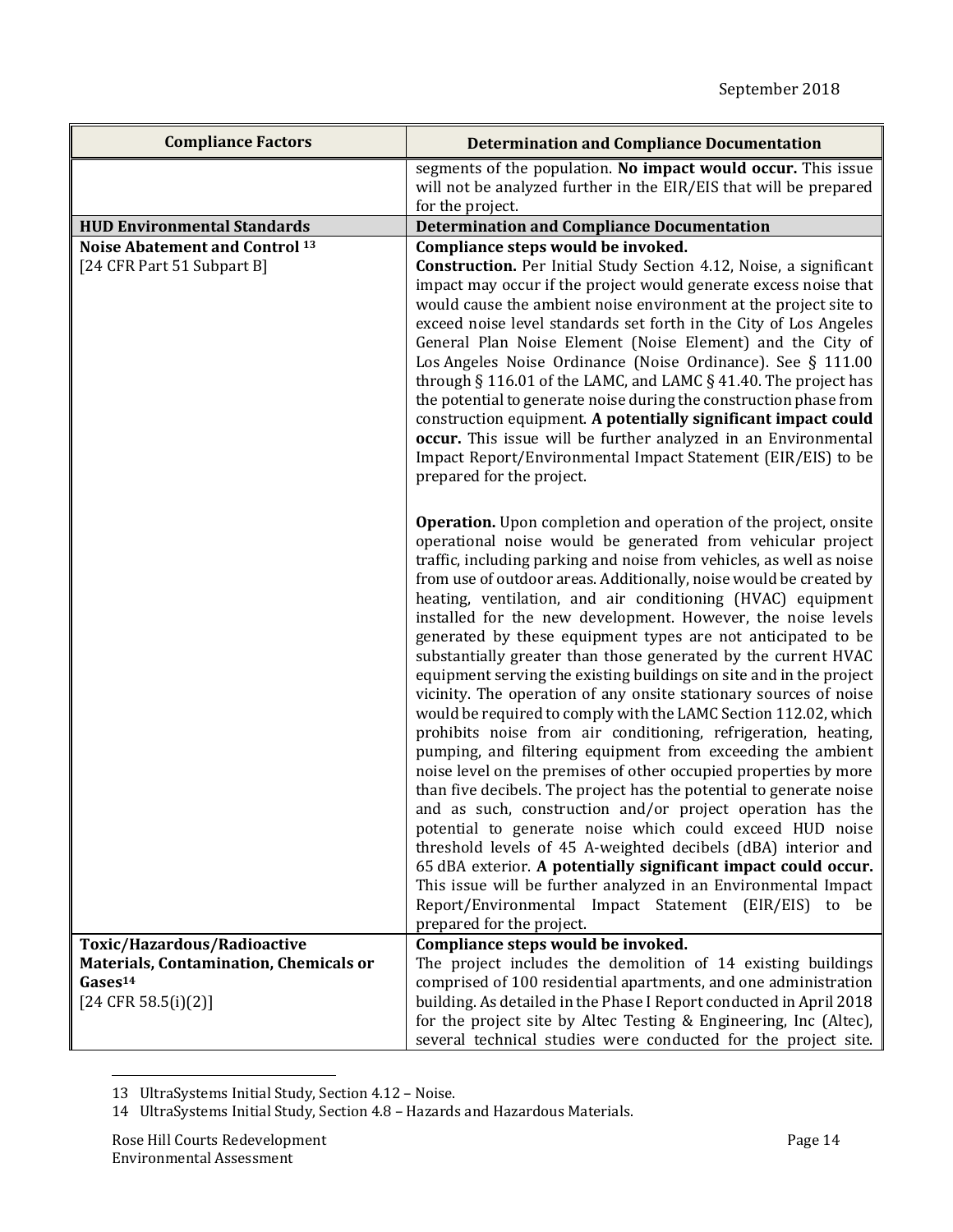| <b>Compliance Factors</b> | <b>Determination and Compliance Documentation</b>                                                                                                                                                                                                                                                                                                                                                                                                                                                                                                                                                                                                                                                                                                      |
|---------------------------|--------------------------------------------------------------------------------------------------------------------------------------------------------------------------------------------------------------------------------------------------------------------------------------------------------------------------------------------------------------------------------------------------------------------------------------------------------------------------------------------------------------------------------------------------------------------------------------------------------------------------------------------------------------------------------------------------------------------------------------------------------|
|                           | Altec Testing & Engineering, Inc. (Altec) was hired to perform an<br>update to the Phase I Environmental Site Assessment (ESA) for the<br>project site. This Phase I ESA found the following Recognized<br>Environmental Conditions (RECs):                                                                                                                                                                                                                                                                                                                                                                                                                                                                                                            |
|                           | Potential REC - Lead in Soil. Lead has been found in soil<br>along existing building foundations. The most protective<br>screening level for lead in residential soil in California is<br>80 milligrams per kilogram (mg/kg). Any lead above<br>applicable action levels will be remediated by trained<br>personnel in accordance with applicable laws (see<br>discussion below regarding HACLA Master Specification<br>Sections 01110 and 02090). Due to the presence of lead in<br>the soil, there could be a potential impact. A potentially<br>significant impact could occur. This issue will be further<br>Environmental<br>analyzed<br>in<br>Impact<br>an<br>Report/Environmental Impact Statement (EIR/EIS) to be<br>prepared for the project. |
|                           | Potential REC - Indoor radon gas. There is a moderate<br>potential for indoor radon gas levels at or exceeding the<br>US EPA action level of 4.0 pCi/L. Due to the presence of<br>indoor radon gas, project impacts regarding hazards and<br>hazardous materials could be potentially significant.<br>A potentially significant impact could occur. This issue<br>will be further analyzed in an Environmental Impact<br>Report/Environmental Impact Statement (EIR/EIS) to be<br>prepared for the project.                                                                                                                                                                                                                                            |
|                           | The Phase I ESA found the following regarding lead in drinking<br>water.                                                                                                                                                                                                                                                                                                                                                                                                                                                                                                                                                                                                                                                                               |
|                           | There is a potential for the presence of lead in drinking<br>water associated with the leaching of lead from plumbing<br>components/water supply lines. (Altec, 2018, p. 5) Due to<br>the presence of lead in drinking water, project impacts<br>regarding hazards and hazardous materials could be<br>potentially significant. A potentially significant impact<br>could occur. This issue will be further analyzed in an<br>Environmental Impact Report/Environmental Impact<br>Statement (EIR/EIS) to be prepared for the project.                                                                                                                                                                                                                  |
|                           | Demolition of the existing onsite structures will require the<br>remediation, removal, mitigation, or stabilization of Asbestos<br>Containing Materials (ACMs) and Lead Based Paint (LBP)<br>previously identified in the project buildings (Altec, 2018). Due to<br>the presence of ACMs and LBP on the project site, the project could<br>have a potentially significant impact. A potentially significant<br>impact could occur. This issue will be further analyzed in an                                                                                                                                                                                                                                                                          |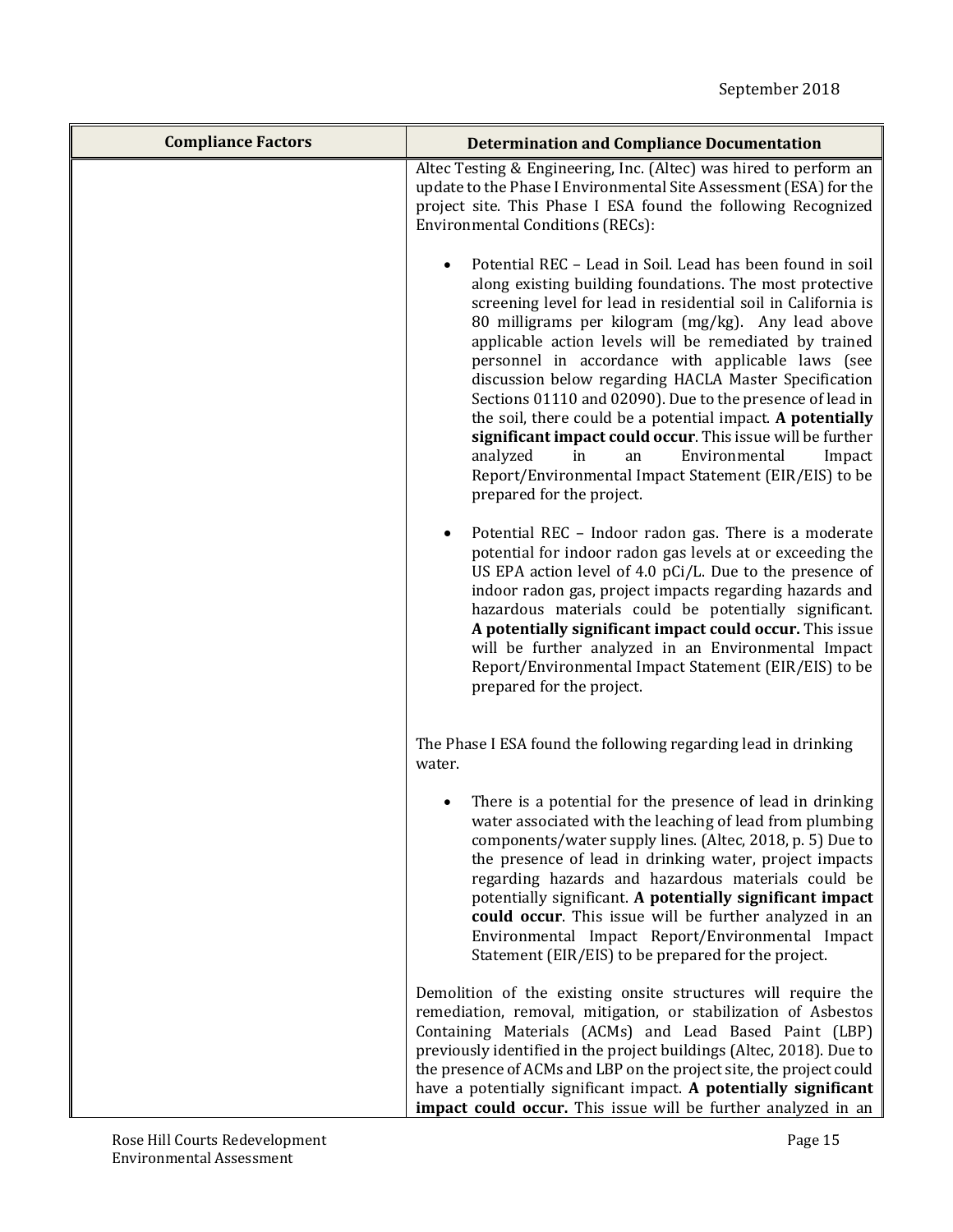| <b>Compliance Factors</b>                                                                                  | <b>Determination and Compliance Documentation</b>                                                                                                                                                                                                                                                                                                                                                                                                                                                                                                                                                                                                                                                              |
|------------------------------------------------------------------------------------------------------------|----------------------------------------------------------------------------------------------------------------------------------------------------------------------------------------------------------------------------------------------------------------------------------------------------------------------------------------------------------------------------------------------------------------------------------------------------------------------------------------------------------------------------------------------------------------------------------------------------------------------------------------------------------------------------------------------------------------|
|                                                                                                            | Environmental Impact Report/Environmental Impact Statement<br>(EIR/EIS) to be prepared for the project.                                                                                                                                                                                                                                                                                                                                                                                                                                                                                                                                                                                                        |
| <b>Siting of HUD-Assisted Projects near</b><br>Hazardous Operations <sup>15</sup><br>[24 CFR 51 C]         | <b>Compliance steps would not be invoked.</b> The project site is not<br>located within the boundaries of a City-designated methane zone<br>or a methane buffer zone <sup>15</sup> . Therefore, the potential for the<br>presence of methane or other volatile gases at the site is<br>considered low. The project site is not located on a hazardous<br>waste site, superfund site, or brownfield site. The project site is not<br>identified as clean up or disposal sites <sup>16</sup> . A less than significant<br>impact would occur. This issue will not be analyzed further in the<br>EIR/EIS that will be prepared for the project.                                                                   |
| <b>Airport Clear Zones and Accident</b><br><b>Potential Zones Hazards 17</b><br>[24 CFR Part 51 Subpart D] | Compliance steps would not be invoked. The project is not<br>located within the boundary of an Airport Influence Area or within<br>two miles of a public airport or public use airport (Los Angeles<br>County GIS Data Portal, 2018). For these reasons, the project<br>would not expose people to safety hazards due to proximity to a<br>public airport, the parcel profile report for the project site<br>generated by the City of Los Angeles Information Mapping Map<br>Access System (ZIMAS) indicates that the project site is not located<br>within an airport hazard area. No impact would occur. This issue<br>will not be analyzed further in the EIR/EIS that will be prepared<br>for the project. |

<sup>15</sup> https://www.partneresi.com/resources/library/los-angeles-methane-zone-map-0. Accessed on March 31, 2018.

<sup>16</sup> UltraSystems Initial Study, Section 4.8 - Hazards.

<sup>17</sup> Ibid., Section 4.8 - Hazards; and City of Los Angeles ZIMAS Parcel Profile Report for the project site; and Los Angeles County GIS Data Portal, 2018. GIS Data for LA County. Accessed online at: http://egis3.lacounty.gov/dataportal/2016/03/30/airport‐land‐use‐commission‐aluc‐layers/, 2015/2016. Accessed on February 20, 2018.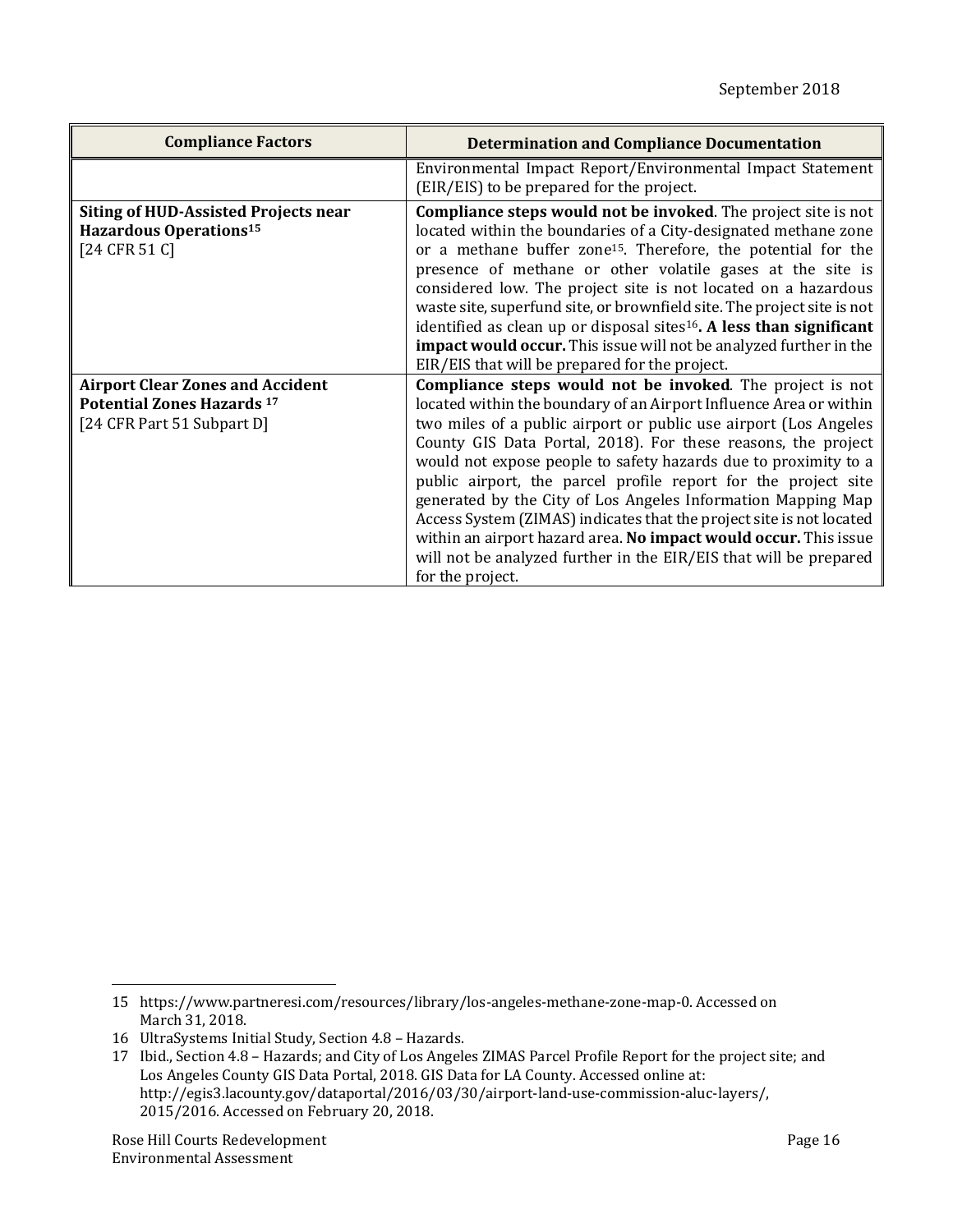# **ENVIRONMENTAL ASSESSMENT FACTORS**

[Environmental Review Guide HUD CPD 782, 24 CFR 58.40; Ref. 40 CFR 1508.8 and1508.27]

Evaluate the significance of the effects of the proposal on the character, features and resources of the project area. Enter relevant base data and verifiable source documentation to support the finding. Then enter the appropriate impact code from the following list to make a determination of impact:

### **Impact Codes**:

- **(1)** No impact anticipated;
- **(2)** Potentially beneficial;
- **(3)** Potentially adverse;
- **(4)** Requires mitigation; and
- **(5)** Requires project modification.

Note names, dates of contact, telephone numbers and page references. Attach additional material as appropriate. Note conditions or mitigation measures required.

| <b>Topical Area</b>                                                 | Code | <b>Source or Determination</b>                                                                                                                                                                                                                                                                                                                                                                                                                                                                                                                                                                                                       |
|---------------------------------------------------------------------|------|--------------------------------------------------------------------------------------------------------------------------------------------------------------------------------------------------------------------------------------------------------------------------------------------------------------------------------------------------------------------------------------------------------------------------------------------------------------------------------------------------------------------------------------------------------------------------------------------------------------------------------------|
| <b>LAND USE</b>                                                     |      |                                                                                                                                                                                                                                                                                                                                                                                                                                                                                                                                                                                                                                      |
| Conformance with<br>Comprehensive Plans and<br>Zoning <sup>18</sup> |      | The project is located within the Northeast Los Angeles<br>Community area of the City of Los Angeles. As such, the City of<br>Los Angeles Municipal Code, General Plan, Citywide Design<br>Guidelines, and the Northeast Los Angeles Community Plan would<br>guide development of the project.<br>The project site is designated as Low Medium I by the Northeast                                                                                                                                                                                                                                                                    |
|                                                                     | 3    | Community Plan. The site is zoned for residential uses with a<br>zoning designation of $[Q]R1-1D$ . The " $[Q]$ " represents a<br>permanent [Q] Qualified Classification that establishes<br>development standards relating to infrastructure, building<br>design, retaining walls, landscaping, and environmental<br>considerations. The "D" represents a "D" Development Limitation<br>that limits building height and floor area ratio (FAR).                                                                                                                                                                                     |
|                                                                     |      | The project would alter building coverage on the lot and would<br>increase the number of residents on the project site compared to<br>existing conditions. The project site has a current zoning<br>designation for single-family residential development, however<br>the project proposes multi-family development and will require<br>Public Benefits Project Alternative Compliance approval under<br>LAMC Section 14.00.B. A potentially significant impact could<br>occur. This issue will be further analyzed in an Environmental<br>Impact Report/Environmental Impact Statement (EIR/EIS) to be<br>prepared for the project. |
| Compatibility and Urban<br>Design $19$                              | 3    | Development of the project would demolish historic buildings on<br>site. A potentially significant impact could occur. This issue                                                                                                                                                                                                                                                                                                                                                                                                                                                                                                    |

<sup>&</sup>lt;u> 1989 - Johann Stein, fransk politik (d. 1989)</u> 18 Ibid. Section 4.10 – Land Use and Planning.

<sup>19</sup> Ibid. Section 4.1 - Aesthetics.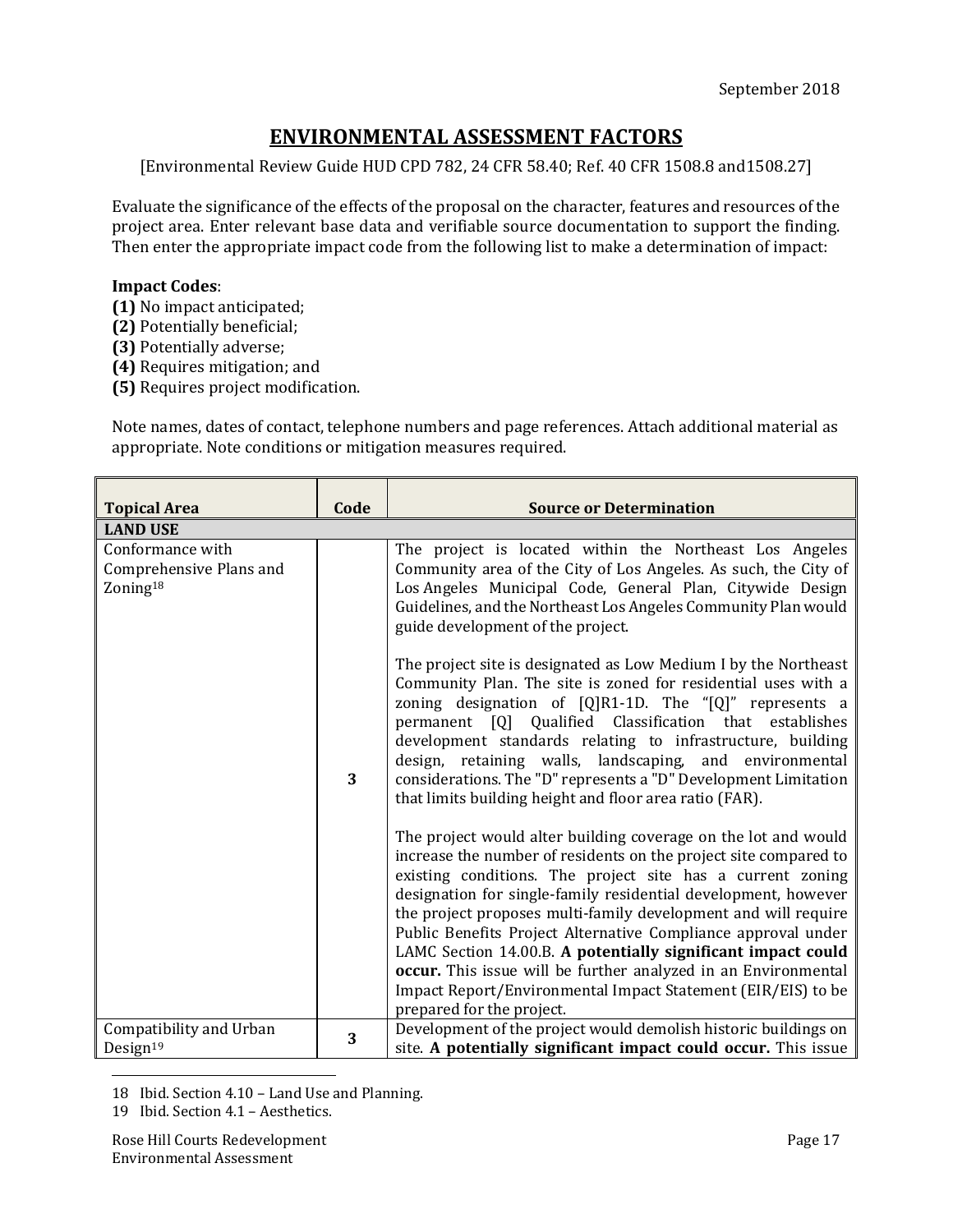| <b>Topical Area</b>                            | Code             | <b>Source or Determination</b><br>further<br>analyzed in an Environmental<br>will<br>Impact<br>be                                                                                                                                                                                                                                                                                                                                                                                                                                                                                                                                                                                                                                                               |
|------------------------------------------------|------------------|-----------------------------------------------------------------------------------------------------------------------------------------------------------------------------------------------------------------------------------------------------------------------------------------------------------------------------------------------------------------------------------------------------------------------------------------------------------------------------------------------------------------------------------------------------------------------------------------------------------------------------------------------------------------------------------------------------------------------------------------------------------------|
|                                                |                  | Report/Environmental Impact Statement (EIR/EIS)<br>to be                                                                                                                                                                                                                                                                                                                                                                                                                                                                                                                                                                                                                                                                                                        |
|                                                |                  | prepared for the project.                                                                                                                                                                                                                                                                                                                                                                                                                                                                                                                                                                                                                                                                                                                                       |
| Slope <sup>20</sup>                            | $\mathbf{1}$     | Topography within the project site is relatively flat. The site<br>slopes to the southeast at a gradient flatter than 5:1 (H:V). The site<br>is located within a City of Los Angeles Hillside Grading Area and a<br>Hillside Ordinance Area. However, the site is not located within<br>an area identified as having a potential for seismic slope<br>instability by the state of California. There are no known<br>landslides near the site, nor is the site in the path of any known or<br>potential landslides. Therefore, the probability of slope stability<br>hazards affecting the site is considered very low. Less than<br>significant impacts would occur. This will not be analyzed<br>further in the EIR/EIS that will be prepared for the project. |
| Erosion <sup>21</sup>                          | 3                | The project site has a low potential for soil erosion because it is<br>relatively flat and is considered urban land where almost<br>90 percent of the surface has been covered by asphalt, concrete,<br>buildings, and other structures. The proposed project would alter<br>the existing ground cover, and drainage patterns would be<br>modified with development of the project. A potentially<br>significant impact could occur. This issue will be further<br>analyzed in an Environmental Impact Report/Environmental<br>Impact Statement (EIR/EIS) that will be prepared for the project.                                                                                                                                                                |
| Slope Suitability <sup>22</sup>                | $\mathbf{1}$     | Topography within the project site is relatively flat. The site<br>slopes to the southeast at a gradient flatter than 5:1 (H:V). The site<br>is located within a City of Los Angeles Hillside Grading Area and a<br>Hillside Ordinance Area. However, the site is not located within<br>an area identified as having a potential for seismic slope<br>instability by the state of California. There are no known<br>landslides near the site, nor is the site in the path of any known or<br>potential landslides. Therefore, the probability of slope stability<br>hazards affecting the site is considered very low. Less than<br>significant impacts would occur. This will not be analyzed<br>further in the EIR/EIS that will be prepared for the project. |
| Hazards and Nuisances<br>including Site Safety | $\boldsymbol{4}$ | Refer to the Toxic/Hazardous/Radioactive Materials,<br>Contamination, Chemicals or Gases discussion above.<br>According to the Phase I ESA, there are Potential Recognized<br>Environmental Conditions (REC) in the following areas: (1) lead<br>in soil; (2) lead in drinking water. Additionally, potential impacts<br>would occur from indoor radon gas, LBP and ACMs. A potentially<br>significant impact could occur. This issue will be further<br>analyzed in an Environmental Impact Report/Environmental<br>Impact Statement (EIR/EIS) to be prepared for the project.                                                                                                                                                                                 |

22 Ibid.

<sup>20</sup> Ibid. Appendix C - Geotechnical Investigation.

<sup>21</sup> Ibid.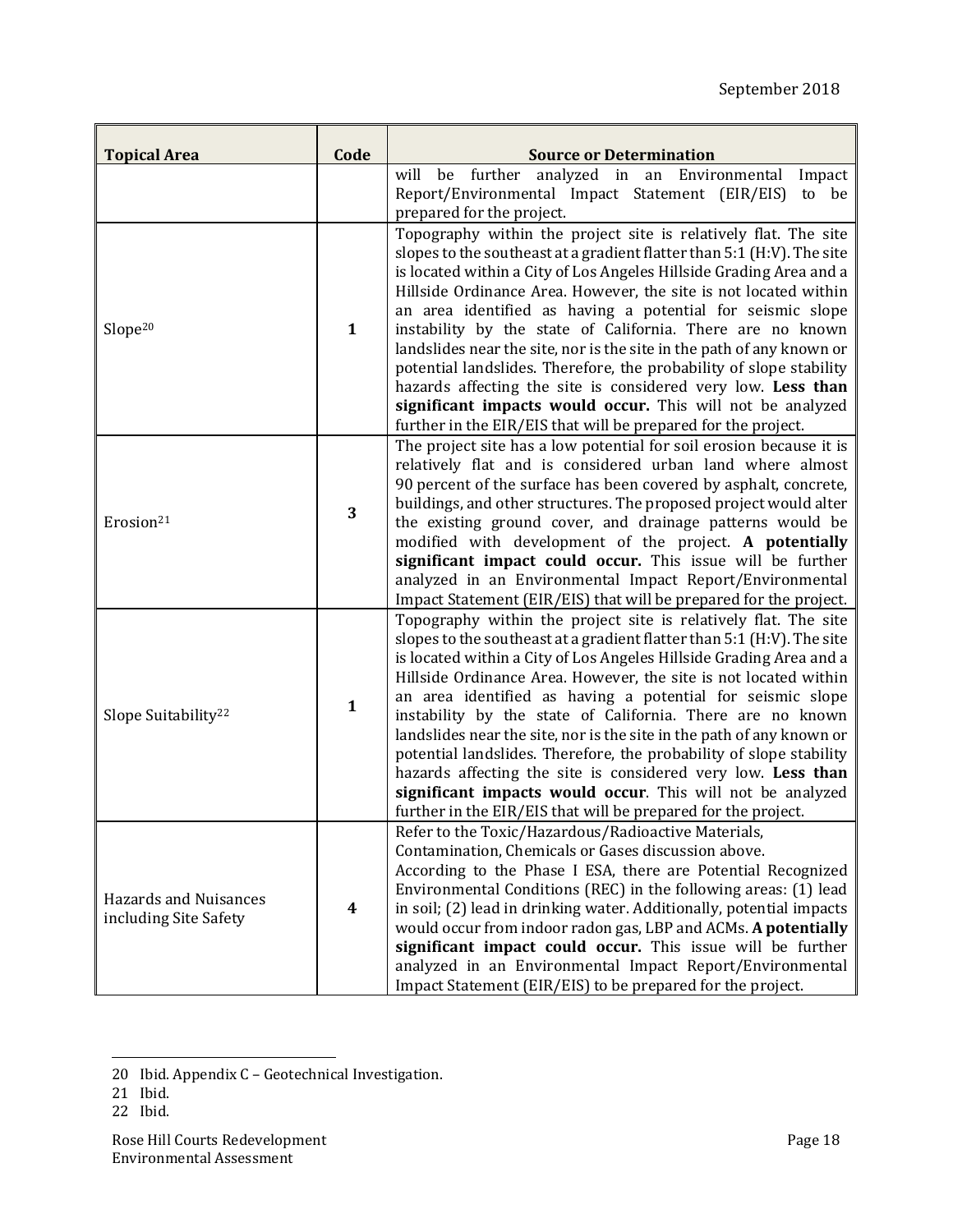| <b>Topical Area</b>                                                                                                                   | Code | <b>Source or Determination</b>                                                                                                                                                                                                                                                                                                                                                                                                                                                                                                                                                                                                                                                                                                                                                                                                                                                                                                                                                                                                                                                                                                                                                                                                                                            |
|---------------------------------------------------------------------------------------------------------------------------------------|------|---------------------------------------------------------------------------------------------------------------------------------------------------------------------------------------------------------------------------------------------------------------------------------------------------------------------------------------------------------------------------------------------------------------------------------------------------------------------------------------------------------------------------------------------------------------------------------------------------------------------------------------------------------------------------------------------------------------------------------------------------------------------------------------------------------------------------------------------------------------------------------------------------------------------------------------------------------------------------------------------------------------------------------------------------------------------------------------------------------------------------------------------------------------------------------------------------------------------------------------------------------------------------|
| <b>Energy Consumption</b> <sup>23</sup>                                                                                               | 3    | Public Resources Code section 21000(b)(3) states that an<br>Environmental Impact Report (EIR) must discuss "mitigation<br>measures proposed to minimize significant effects on the<br>environment, including, but not limited to, measures to reduce<br>the wasteful, inefficient, and unnecessary consumption of<br>energy." Section 15126.4(a)(1)(C) of the CEQA Guidelines<br>provides that: "energy conservation measures, as well as other<br>appropriate mitigation measures, shall be discussed when<br>relevant." Appendix F of the CEQA Guidelines provides a list of<br>possible energy impacts and potential conservation measures<br>that are intended to assist the lead agency in preparation of an<br>EIR. (Perkinscoie, 2018) The analysis in the EIR/EIS to be<br>prepared for the project is required under CEQA Appendix F to<br>calculate the project's energy use attributable to project-<br>generated vehicle trips, and to also calculate the project's energy<br>consumption during construction and operational phases.<br>A potentially significant impact could occur. This issue will be<br>further<br>analyzed<br>Environmental<br>Impact<br>in<br>an<br>Report/Environmental Impact Statement (EIR/EIS) to be<br>prepared for the project. |
| Noise - Contribution to<br>Community Noise Levels <sup>24</sup>                                                                       | 3    | The construction activities associated with the project could have<br>an adverse impact on both sensitive structures (i.e., building<br>damage) and populations (i.e., annoyance). A significant impact<br>may occur if the project would generate excess noise that would<br>cause the ambient noise environment at the project site to exceed<br>noise level standards set forth in the City of Los Angeles General<br>Plan Noise Element (Noise Element) and the City of Los Angeles<br>Noise Ordinance (Noise Ordinance). See § 111.00 through<br>§116.01 of the LAMC, and LAMC §41.40. The project has the<br>potential to generate noise both during the construction phase<br>(from construction equipment) and the operational phase (from<br>persons residing at the project site and from vehicular traffic<br>generated by the project). A potentially significant impact<br>could occur. This issue will be further analyzed in an<br>Environmental Impact Report/Environmental Impact Statement<br>(EIR/EIS) to be prepared for the project.                                                                                                                                                                                                                 |
| Air Quality Effects of<br>Ambient Air Quality on<br>Project and Contribution to<br><b>Community Pollution</b><br>Levels <sup>25</sup> | 3    | The project would demolish the existing onsite housing and<br>construct a new housing project that would house more people<br>than the existing project site and would also generate additional<br>vehicle trips compared to existing conditions. A significant impact<br>may occur if a project were to generate pollutant concentrations<br>to a degree that would significantly affect sensitive receptors.<br>Land uses that are considered more sensitive to changes in air<br>quality than others are referred to as sensitive receptors. Land<br>uses such as primary and secondary schools, hospitals, and                                                                                                                                                                                                                                                                                                                                                                                                                                                                                                                                                                                                                                                        |

<sup>23</sup> Ibid. Section 4.19 - Mandatory Findings of Significance.

<sup>24</sup> Ibid. Section 4.12 - Noise.

<sup>25</sup> Ibid. Section 4.3 - Air Quality.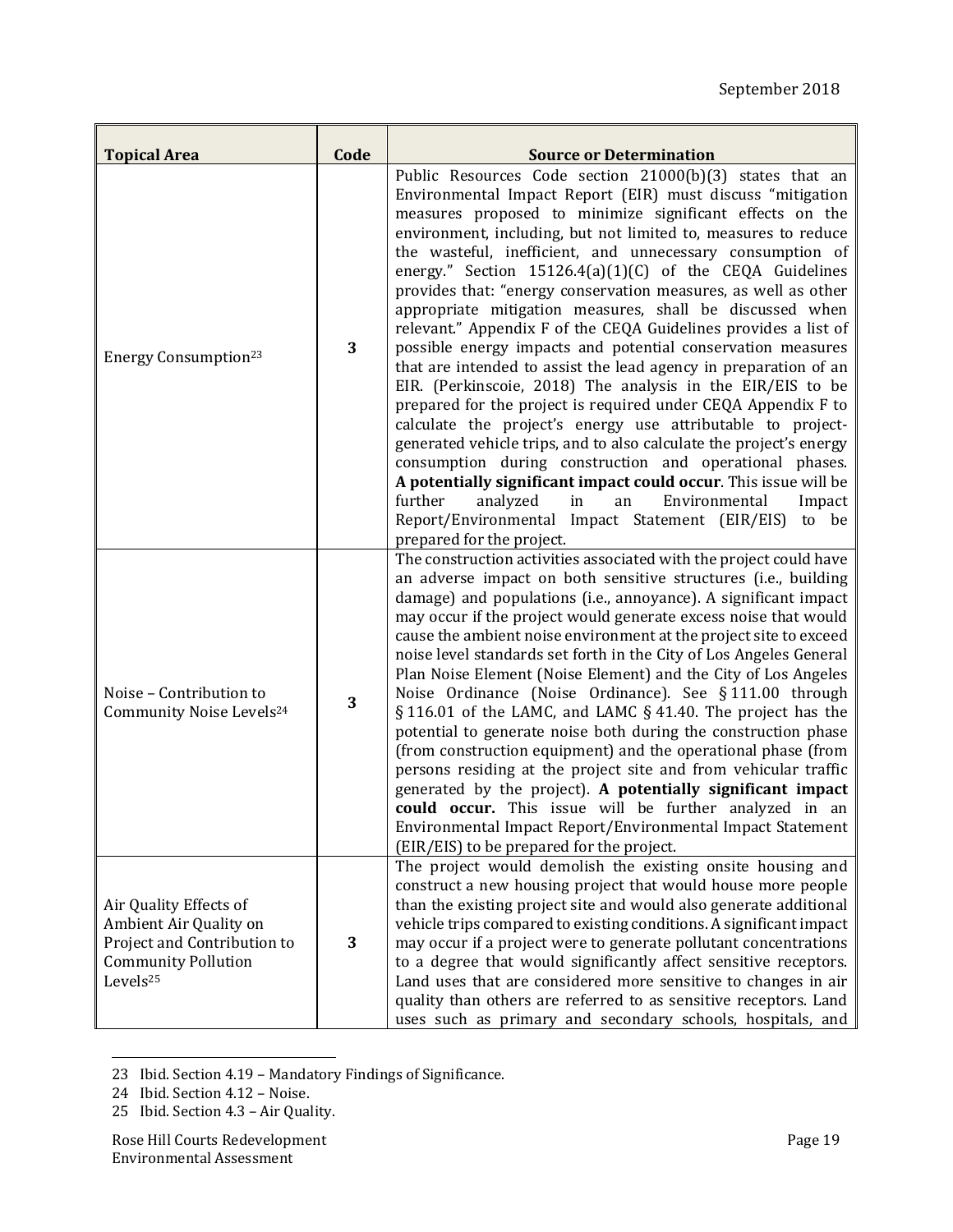| <b>Topical Area</b>                                                                                                | Code | <b>Source or Determination</b>                                                                                                                                                                                                                                                                                                                                                                                                                                                                                                                                                                                                                                                                                                                                                                                                                                                                                                                                                                                                                                                                                                                                                                                                                                                                                                                                                                                                                                                                                                                                                                                                                                                                                                                                                                                                                                               |
|--------------------------------------------------------------------------------------------------------------------|------|------------------------------------------------------------------------------------------------------------------------------------------------------------------------------------------------------------------------------------------------------------------------------------------------------------------------------------------------------------------------------------------------------------------------------------------------------------------------------------------------------------------------------------------------------------------------------------------------------------------------------------------------------------------------------------------------------------------------------------------------------------------------------------------------------------------------------------------------------------------------------------------------------------------------------------------------------------------------------------------------------------------------------------------------------------------------------------------------------------------------------------------------------------------------------------------------------------------------------------------------------------------------------------------------------------------------------------------------------------------------------------------------------------------------------------------------------------------------------------------------------------------------------------------------------------------------------------------------------------------------------------------------------------------------------------------------------------------------------------------------------------------------------------------------------------------------------------------------------------------------------|
|                                                                                                                    |      | convalescent homes are considered to be sensitive to poor air<br>quality because the very young, the old, and the infirm are more<br>susceptible to respiratory infections and other air quality-related<br>health problems than the general public. Residential uses are<br>considered sensitive because people in residential areas are often<br>at home for extended periods of time, so they could be exposed to<br>pollutants for extended periods. The project has the potential to<br>impact sensitive receptors. A potentially significant impact<br>could occur. This issue will be further analyzed in an<br>Environmental Impact Report/Environmental Impact Statement<br>(EIR/EIS) to be prepared for the project.                                                                                                                                                                                                                                                                                                                                                                                                                                                                                                                                                                                                                                                                                                                                                                                                                                                                                                                                                                                                                                                                                                                                               |
| <b>Environmental Design Visual</b><br>Quality - Coherence,<br>Diversity, Compatible Use<br>and Scale <sup>26</sup> | 3    | The project site is located in the Rose Hill Courts neighborhood,<br>in the northeastern part of City of Los Angeles, which is<br>characterized by hilly topography and dense urban development.<br>Dominant natural visual resources in the project vicinity include<br>scenic vistas of numerous hillsides, natural open space and park<br>lands, including the Ernest Debs Regional Park and Rose Hill Park<br>to the north and Rose Hill Recreation Center to the south. The<br>project would alter building coverage on the lot and would<br>increase the number of residents on the project site compared<br>to existing conditions.<br>Under the project, existing buildings and landscaping on site<br>would be demolished and replaced with new multi-family<br>residential buildings, a property management and maintenance<br>office and landscaping. There are no views available through the<br>project site due to the existing buildings, landscaping and trees on<br>site. Development of the project would not have the potential to<br>block views because no scenic views are afforded on or near the<br>project site. Distant views of hills to the southeast from McKenzie<br>and Florizel would remain.<br>According to Caltrans, the closest officially designated scenic<br>highway is State Route 110 (Arroyo Seco Historic Parkway)<br>located approximately one mile to the east of the project site. <sup>27</sup><br>The Arroyo Seco Parkway is an officially designated National<br>Scenic Byway, California State Scenic Highway and Historic<br>Parkway. Therefore, the project site is not located along a state<br>scenic highway and as such, the project would have no impact in<br>this regard.<br>Development of the project would demolish historic buildings on<br>site which would change the visual character of the project site. |

 26 Ibid. Section 4.1 - Aesthetics.

<sup>27</sup> Caltrans, 2015. Caltrans GIS Data: Eligible and Officially Designated Scenic Highways. The Department of Transportation (Caltrans), Sacramento, California. Accessed: February 20, 2018 at: http://www.dot.ca.gov/hq/tsip/gis/datalibrary/Metadata/ScenicHwys.html.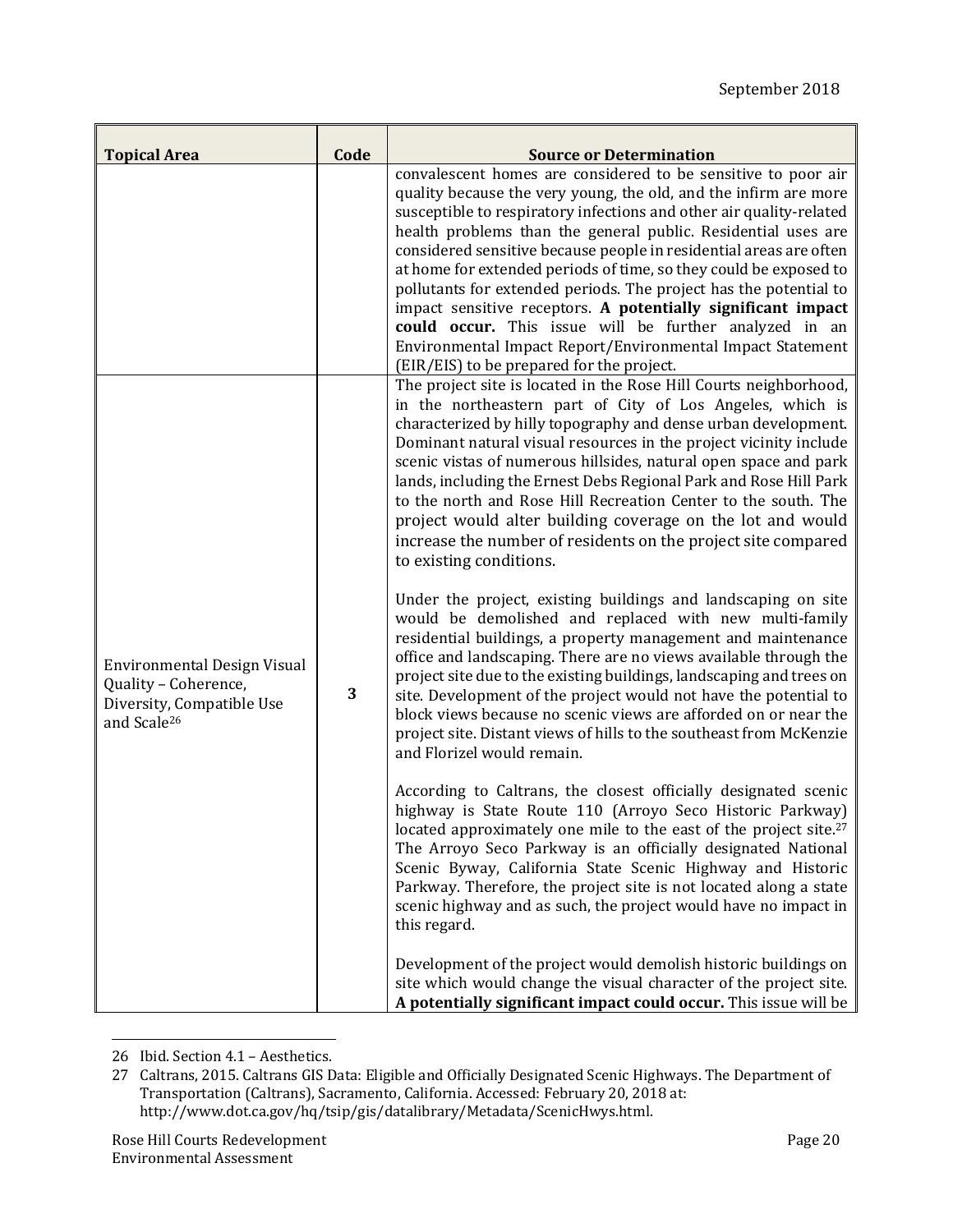| <b>Topical Area</b>                                    | Code           | <b>Source or Determination</b>                                                                                                                                                                                                                                                                                                                                                                                                                                                                                                                                                                                                                                                                                                                                             |
|--------------------------------------------------------|----------------|----------------------------------------------------------------------------------------------------------------------------------------------------------------------------------------------------------------------------------------------------------------------------------------------------------------------------------------------------------------------------------------------------------------------------------------------------------------------------------------------------------------------------------------------------------------------------------------------------------------------------------------------------------------------------------------------------------------------------------------------------------------------------|
|                                                        |                | further<br>analyzed<br>Environmental<br>Impact<br>in<br>an<br>Report/Environmental Impact Statement (EIR/EIS)<br>to be<br>prepared for the project.                                                                                                                                                                                                                                                                                                                                                                                                                                                                                                                                                                                                                        |
| SOCIOECONOMIC                                          |                |                                                                                                                                                                                                                                                                                                                                                                                                                                                                                                                                                                                                                                                                                                                                                                            |
| Demographic Character<br>Changes <sup>28</sup>         | $\overline{2}$ | All 191 dwelling units would be reserved as restricted affordable<br>units. This increase in housing, specifically as it relates to<br>affordable housing, is consistent with City of Los Angeles and<br>Southern California Association of Governments (SCAG) growth<br>projections and would not result in any significant impacts<br>associated with substantial growth. The project would not result<br>in changes to the community's demographic character. The<br>project is not expected to result in any gentrification of the area.<br>Further, the project is expected to create a positive impact by<br>promoting the City of Los Angeles' goal of increasing the supply of<br>affordable housing within the City. A beneficial impact is<br>expected to occur. |
| Displacement <sup>29</sup>                             | 3              | The existing housing units would be demolished under the<br>project, and some of the existing residents would temporarily be<br>displaced. A potentially significant impact could occur. This<br>issue will be further analyzed in an Environmental Impact<br>Report/Environmental Impact Statement (EIR/EIS)<br>to be<br>prepared for the project.                                                                                                                                                                                                                                                                                                                                                                                                                        |
| <b>Employment and Income</b><br>Patterns <sup>30</sup> | $\overline{2}$ | The project would develop 191 dwelling units reserved for low-<br>income families earning between 30 to 50 percent of the area<br>median income. The project supports the City's goal of increasing<br>affordable housing within the City of Los Angeles. The project<br>would continue to provide housing stock and housing options for<br>low-income residents within the Northeast Los Angeles<br>Community area, and the project would continue to provide<br>housing near employment opportunities. A beneficial impact is<br>expected to occur.                                                                                                                                                                                                                      |
| <b>COMMUNITY FACILITIES AND SERVICES 31, 32</b>        |                |                                                                                                                                                                                                                                                                                                                                                                                                                                                                                                                                                                                                                                                                                                                                                                            |
| <b>Educational and Cultural</b><br>Facilities          | $\mathbf{1}$   | The project would generate 282 permanent residents in the first<br>phase of development and 350 permanent residents in the second<br>phase of development (Related, 2018), resulting in a total of<br>632 residents, which is 412 more residents, compared to existing<br>(August 2018) conditions.<br>Implementation of the project has the potential add students to<br>the LAUSD's school facilities because the project would add<br>additional dwelling units that could result in additional students<br>residing at the project site. The project would be required to pay<br>all applicable school impact fees to the Los Angeles Unified School                                                                                                                   |

- <u> 1989 Johann Stein, fransk politik (d. 1989)</u> 28 Ibid. Section 4.13 - Population and Housing.
- 29 Ibid. Section 4.13 Population and Housing.
- 30 Ibid. Section  $4.10 -$  Land Use and Planning.
- 31 Ibid. Section 4.13 Population and Housing.
- 32 Ibid. Section 4.14 Public Services.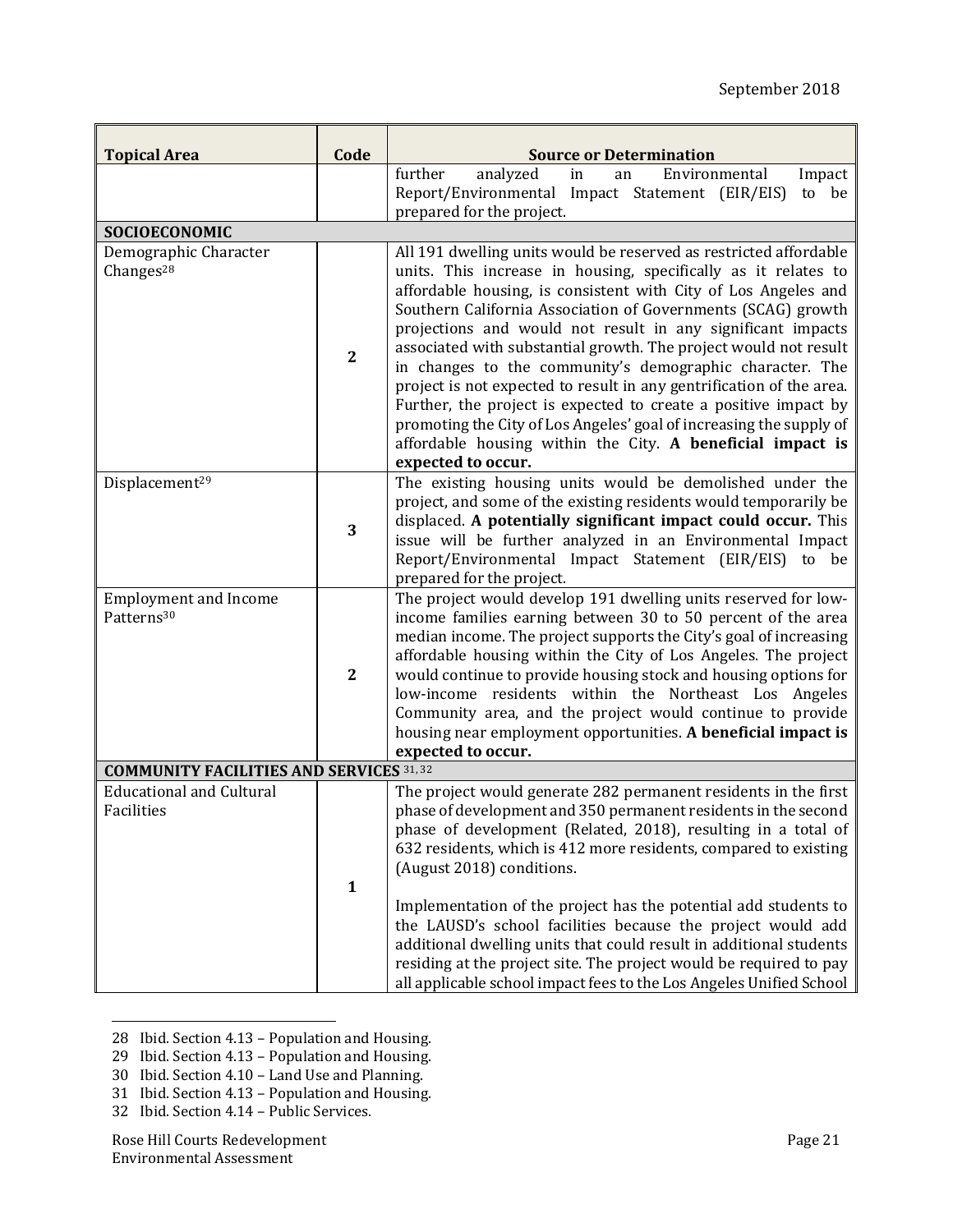| <b>Topical Area</b>          | Code         | <b>Source or Determination</b>                                                                                                                                                                                                                                                                                                                                                                                                                                                                                                                                                                                                                                                                                                                                                                                                                                                                                                                                             |
|------------------------------|--------------|----------------------------------------------------------------------------------------------------------------------------------------------------------------------------------------------------------------------------------------------------------------------------------------------------------------------------------------------------------------------------------------------------------------------------------------------------------------------------------------------------------------------------------------------------------------------------------------------------------------------------------------------------------------------------------------------------------------------------------------------------------------------------------------------------------------------------------------------------------------------------------------------------------------------------------------------------------------------------|
|                              |              | District. Therefore, potential impacts to schools would be less<br>than significant. Less than significant impacts would occur.<br>This will not be analyzed further in the EIR/EIS that will be<br>prepared for the project.                                                                                                                                                                                                                                                                                                                                                                                                                                                                                                                                                                                                                                                                                                                                              |
| <b>Commercial Facilities</b> | $\mathbf{2}$ | Development of the project would not hinder existing commercial<br>facilities in the area. The project would continue to support<br>existing commercial facilities by keeping residents to the area,<br>adding units which would increase the number of persons living<br>at the project site, and in turn, these residents could be potential<br>customers and employees. A beneficial impact is expected to<br>occur.                                                                                                                                                                                                                                                                                                                                                                                                                                                                                                                                                    |
| <b>Health Care</b>           |              | As detailed in the City of Los Angeles General Plan EIR, County of<br>Los Angeles and private healthcare facilities are responsible for<br>providing a wide range of health services to the population of the<br>City of Los Angeles. When the City's General Plan EIR was written,<br>there were 70 health care facilities within the City of<br>Los Angeles. <sup>33</sup> The four emergency services provided by hospitals<br>throughout the City of Los Angeles include: 1) comprehensive<br>care; 2) basic care; 3) standby care; and 4) no care, where the<br>facility provides no in-house physician and a patient must arrive<br>with a physician lined up. <sup>34</sup>                                                                                                                                                                                                                                                                                         |
|                              | $\mathbf{1}$ | The nearest major hospitals to the project site are as follows:<br>1) Keck Hospital of University of Southern California, located at<br>1500 San Pablo Street in Los Angeles, approximately 2.4 miles<br>southwest of the project site; 2) Children's Hospital Los Angeles,<br>located at 4650 Sunset Boulevard in Los Angeles, approximately<br>10.5<br>of<br>northwest<br>the<br>miles<br>project<br>site;<br>and<br>3) Martin Luther King Jr. Community Hospital, located at<br>1680 E 120th Street in Los Angeles, approximately 19 miles<br>southwest of the project site. The project is anticipated to<br>generate a net increase of 412 persons, compared to the current<br>(August 2018) population living at the project site. This increase<br>in persons represents a de minimis impact to existing nearby<br>healthcare facilities. No impact would occur. This issue will not<br>be analyzed further in the EIR/EIS that will be prepared for the<br>project |
| <b>Social Services</b>       | $\mathbf{1}$ | The project would continue to comply with applicable required<br>taxes and fees to manage public resources including, but not<br>limited to schools. Therefore, the project would not exacerbate<br>demand on any social services in the project area or the City of<br>Los Angeles. No impact would occur. This issue will not be<br>analyzed further in the EIR/EIS that will be prepared for the<br>project.                                                                                                                                                                                                                                                                                                                                                                                                                                                                                                                                                            |

 33 City of Los Angeles General Plan EIR. P. 2.16-1. Accessed online on June 3, 2018 at: http://cityplanning.lacity.org/HousingInitiatives/HousingElement/FrameworkEIR/GPF\_DraftEIR/GPF\_F EIR\_DEIR2.16.pdf.

<sup>34</sup> Ibid. page 2.16-3.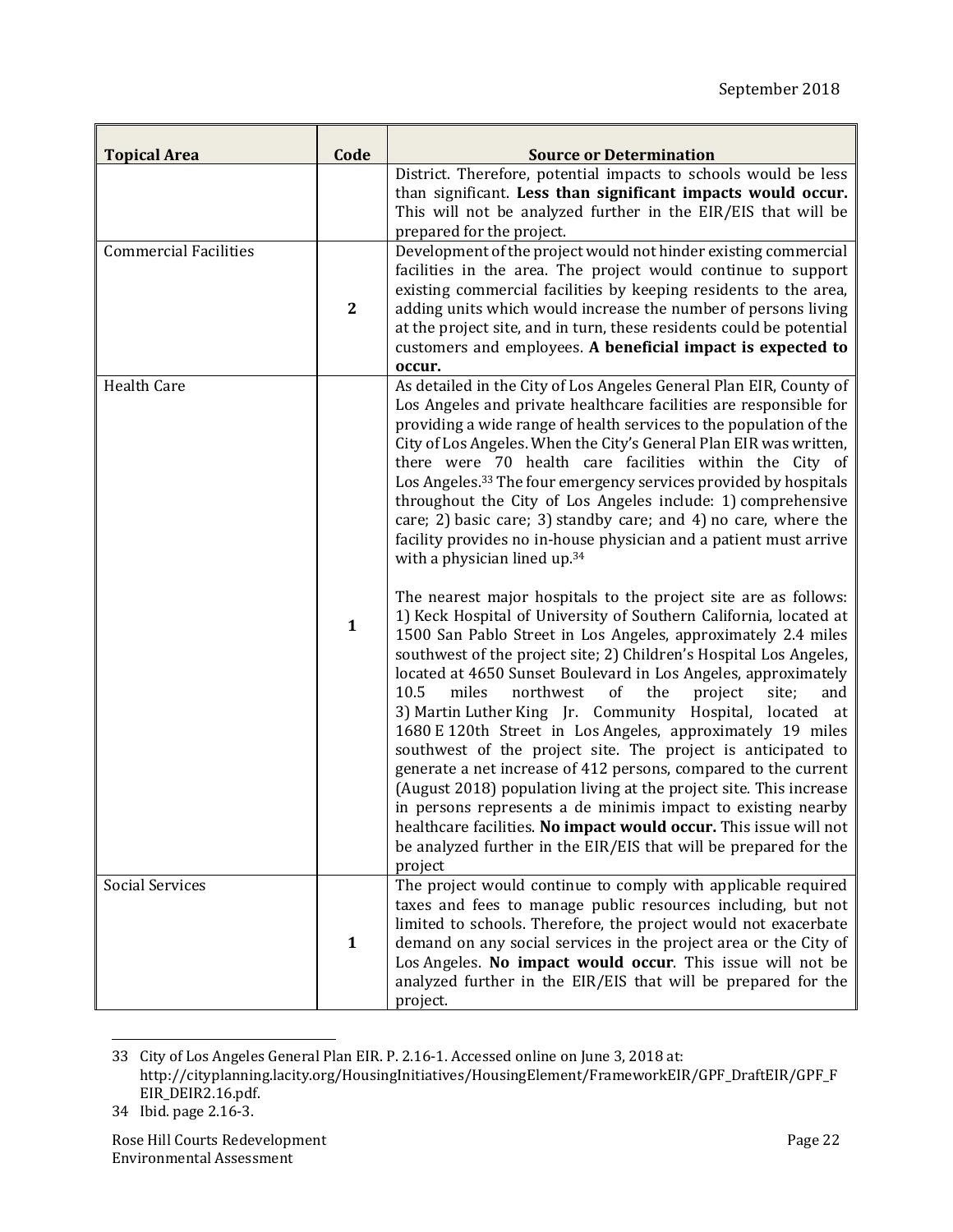| <b>Topical Area</b>       | Code         | <b>Source or Determination</b>                                                                                                                                                                                                                                                                                                                                                                                                                                                                                                                                                                                                                                                                                                                                                                                                                                                                                                                                                                                                                                                                                                                                                                                                                                                                                            |
|---------------------------|--------------|---------------------------------------------------------------------------------------------------------------------------------------------------------------------------------------------------------------------------------------------------------------------------------------------------------------------------------------------------------------------------------------------------------------------------------------------------------------------------------------------------------------------------------------------------------------------------------------------------------------------------------------------------------------------------------------------------------------------------------------------------------------------------------------------------------------------------------------------------------------------------------------------------------------------------------------------------------------------------------------------------------------------------------------------------------------------------------------------------------------------------------------------------------------------------------------------------------------------------------------------------------------------------------------------------------------------------|
| Solid Waste <sup>35</sup> | $\mathbf{1}$ | LA Sanitation (LASAN) is responsible for the collection and<br>removal of all solid materials and waste in the City of Los Angeles.<br>LA Sanitation (LASAN) is responsible for the collection and<br>removal of all solid materials and waste in the City of Los Angeles.<br>The City collects an average of 6,652 tons per day of refuse,<br>recyclables, yard trimmings, horse manure and bulky items from<br>more than 750,000 homes. Per the City of Los Angeles<br>LA Sanitation website, trash service is currently provided to the<br>project site by LA Sanitation on Mondays. <sup>36</sup> LASAN has over 500<br>collection vehicles. The total permitted capacity of the landfill<br>facilities used by the City of Los Angeles is approximately 63,400<br>tons per day with annual daily throughput of approximately<br>41,700 tons per day. Sufficient landfill capacity is available to<br>meet the City demand for years to come. <sup>37</sup> Since sufficient<br>permitted landfill capacity exists to support occupancy of the<br>project, no adverse impact to either solid waste collection service<br>or the landfill disposal system would occur. A less than<br>significant impact would occur. This issue will not be analyzed<br>further in the EIR/EIS that will be prepared for the project. |
| Waste Water <sup>38</sup> | $\mathbf{1}$ | The project includes the development of sewer lines to provide an<br>adequate wastewater flow from the project site. The project<br>would comply with applicable requirements of the City of<br>Los Angeles Department of Public Works such that the project<br>would provide adequate infrastructure for wastewater flows<br>from the project site. The volume of wastewater generated by the<br>project represents only a fraction (approximately .0040 percent)<br>of the existing daily capacity of the wastewater treatment facility<br>providing service in the area. Therefore, the project would be<br>within the existing capacity of the wastewater treatment<br>provider. No impact would occur. This issue will not be analyzed<br>further in the EIR/EIS that will be prepared for the project.                                                                                                                                                                                                                                                                                                                                                                                                                                                                                                              |
| Stormwater <sup>39</sup>  | $\mathbf{1}$ | The project would result in a 19 percent decrease in the amount<br>of landscaped area on the project site, compared to existing<br>conditions. Overall, impervious surfaces cover approximately<br>49 percent of the existing project site. With the project, the total<br>area of impervious surfaces would be increased to 68 percent,<br>which is a 19 percent increase in impervious surfaces.<br>The existing site conditions and drainage infrastructure includes:<br>one (1) curb catch basin along Florizel Street (some 100 feet west<br>of Mackenzie Avenue); two (2) catch basins along the driveway                                                                                                                                                                                                                                                                                                                                                                                                                                                                                                                                                                                                                                                                                                           |

 35 Ibid. Section 4.18 - Utilities and Service Systems.

- 38 Ibid. Section 4.18 Utilities and Service Systems.
- 39 Ibid. Section 4.18 Utilities and Service Systems.

<sup>36</sup> LA Sanitation Residential Collection, 2018. Website accessed on July 20, 2018 at http://neighborhoodinfo.lacity.org/index.cfm?streetAddress=4446%20florizel%20street. 

<sup>37</sup> HDR Engineering, Inc., 2014. City of Los Angeles Solid Waste Integrated Resources Plan Final EIR, p. 4.13-8, December Accessed on February 13, 2018 at: http://www.zerowaste.lacity.org/pdf/SWIRP%20Final%20PEIR%20Dec2014.pdf.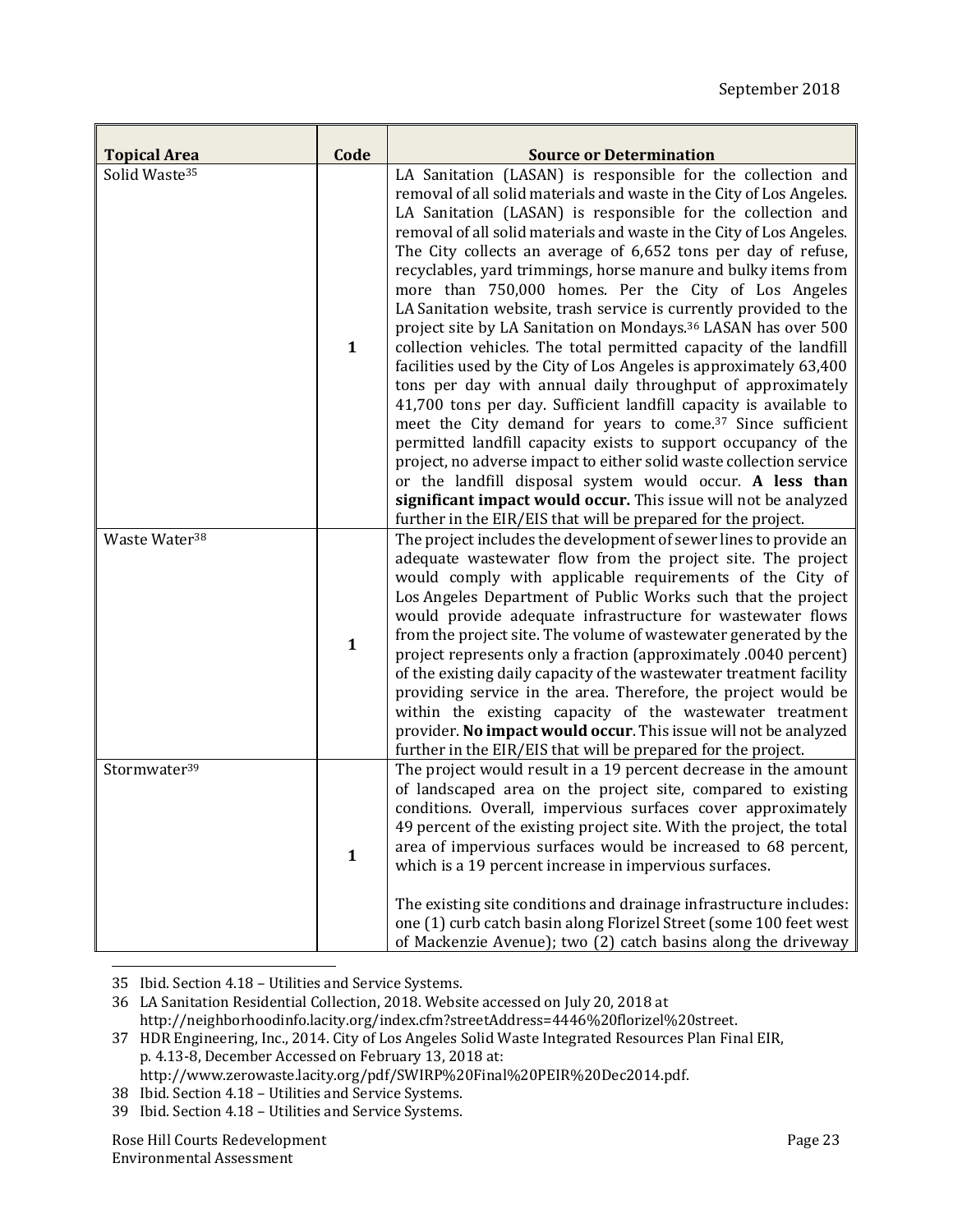| <b>Topical Area</b> | Code | <b>Source or Determination</b>                                                                                                                                                                                                                                                                                                                                                                                                                                                                                                                                                                                                                                                                                                                                                                                                                                                                                                                                                                                                                                                                                                   |
|---------------------|------|----------------------------------------------------------------------------------------------------------------------------------------------------------------------------------------------------------------------------------------------------------------------------------------------------------------------------------------------------------------------------------------------------------------------------------------------------------------------------------------------------------------------------------------------------------------------------------------------------------------------------------------------------------------------------------------------------------------------------------------------------------------------------------------------------------------------------------------------------------------------------------------------------------------------------------------------------------------------------------------------------------------------------------------------------------------------------------------------------------------------------------|
|                     |      | (at Mackenzie Avenue), and two (2) curb catch basins at the site's<br>southeast corner (along Mercury Avenue and Mackenzie Avenue).<br>The proposed project grading/drainage design intends to re-use<br>these existing catch basin features and/or possibly replace with<br>new basin structures in similar locations. The existing site's<br>general drainage pattern (from northwest to southeast) will not<br>change with the new onsite improvements, and therefore, the<br>existing street drainage scheme will not be significantly altered.<br>The project's onsite improvements would include LID/SUSMP<br>BMPs for "store & re-use" that will retain and treat the 85th<br>percentile 24-hour runoff event onsite. It is estimated that the<br>project's post development storm water run-off flowing into<br>drainage infrastructure would be less than the current/exiting<br>conditions.                                                                                                                                                                                                                            |
|                     |      | The project would be required to infiltrate, evapotranspire, store<br>for use, and/or treat through a high removal efficiency<br>biofiltration/biotreatment system, without any stormwater<br>runoff leaving the site to the maximum extent feasible. The<br>proposed project would be designed in compliance with all<br>applicable City of Los Angeles regulations regarding stormwater<br>runoff and the project would be reviewed by the City of<br>Los Angeles Department of Public Works to ensure that the<br>development would not create or contribute runoff water which<br>would exceed the capacity of existing or planned storm water<br>drainage systems or provide substantial additional sources of<br>polluted runoff. The project applicant is responsible for providing<br>the necessary storm drain infrastructure to serve the proposed<br>project as well as any necessary extensions to the existing storm<br>drain system in the project area. Thus, the project would have less<br>than significant impact regarding exceedance of storm drain<br>system capacity or the generation of polluted runoff. |
|                     |      | The City of Los Angeles Bureau of Engineering would review the<br>project during the final plan check stage and prior to project<br>approval, the Bureau would ensure that the storm drain system<br>has adequate capacity to handle potential runoff from the project<br>site. Related, the project developer, would provide the necessary<br>storm drain infrastructure to serve the project site, including any<br>required connections to the existing storm drain system.<br>Additionally, the project would be required to implement best<br>management practices (BMPs) in compliance with the City of<br>Los Angeles' low impact development (LID) Ordinance to ensure<br>that stormwater flows from the project site would not increase<br>compared to existing conditions. A less than significant impact<br>would occur. This issue will not be analyzed further in the<br>EIR/EIS that will be prepared for the project.                                                                                                                                                                                             |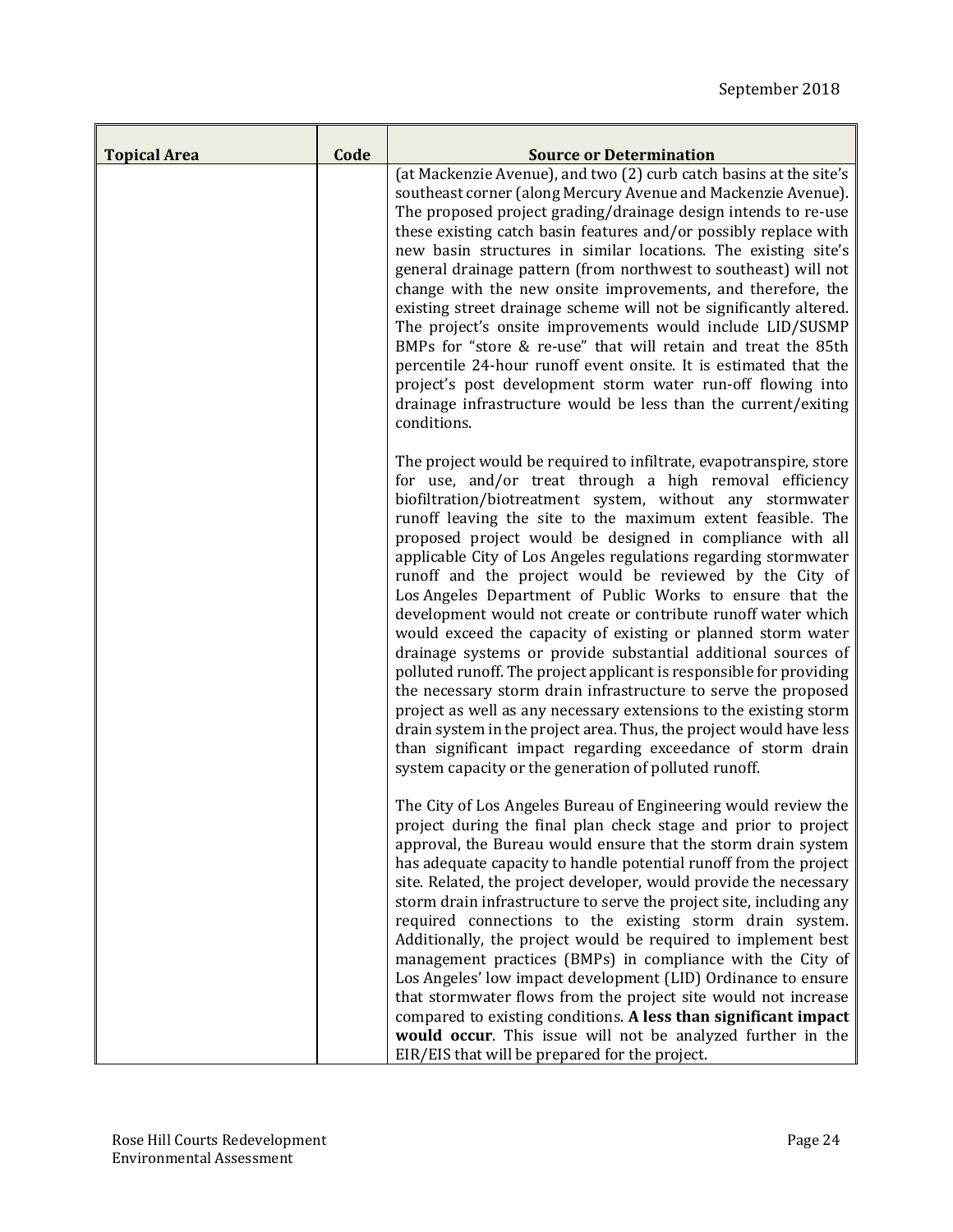|                                                                     | Code         | <b>Source or Determination</b>                                                                                                                                                                                                                                                                                                                                                                                                                                                                                                                                                                                                                                                                                                                                                                                                                                                                                                                                                                                                                                                                                                                                                                                                                         |
|---------------------------------------------------------------------|--------------|--------------------------------------------------------------------------------------------------------------------------------------------------------------------------------------------------------------------------------------------------------------------------------------------------------------------------------------------------------------------------------------------------------------------------------------------------------------------------------------------------------------------------------------------------------------------------------------------------------------------------------------------------------------------------------------------------------------------------------------------------------------------------------------------------------------------------------------------------------------------------------------------------------------------------------------------------------------------------------------------------------------------------------------------------------------------------------------------------------------------------------------------------------------------------------------------------------------------------------------------------------|
| <b>Topical Area</b>                                                 |              |                                                                                                                                                                                                                                                                                                                                                                                                                                                                                                                                                                                                                                                                                                                                                                                                                                                                                                                                                                                                                                                                                                                                                                                                                                                        |
| Water Supply <sup>40</sup>                                          | $\mathbf{1}$ | The City's LADWP manages the water supply for Los Angeles.<br>LADWP's goal is to ensure that the City's water quality and<br>demand are met by available water supplies. The primary sources<br>of water supply for the City of Los Angeles are the Los Angeles<br>Aqueducts, local groundwater, recycled water and supplemental<br>water purchased from the Metropolitan Water District of<br>Southern California (MWD). Water from the MWD is delivered<br>through the Colorado River Aqueduct and the State Water<br>Project's California Aqueduct. LADWP is a member agency that<br>relies on imported water from MWD. For the five fiscal years<br>ending June 30, 2015, L.A.'s water purchases from MWD averaged<br>280<br>million<br>gallons per<br>day<br>(mgd)<br>(approximately<br>314,000 acre-feet per year), which constituted approximately<br>57 percent of the LADWP's total water supply. (Los Angeles<br>Department of Water & Power 2013a). The quantities of water<br>obtained from these sources vary from year to year and are<br>dependent on weather conditions and water demand.<br>The project's net increase in water demand of 14,833 gpd<br>(16.62 acre-feet per year) is approximately .008 percent <sup>41</sup> of the |
|                                                                     |              | UWMP's projected demand for multi-family housing at project<br>buildout (2025). Therefore, the project would comprise a<br>de minimis demand compared to the anticipated demand or<br>multifamily housing. As such, population growth and an increase<br>in water demand for the project is captured by the UWMP's<br>forecasts for increased water demand between 2015 and 2040.<br>The UWMP found that with its current water supplies, planned<br>future water supplies and water conservation, LADWP will be<br>able to reliably provide water to its customers through 2040.<br>Sufficient water supplies are available to meet all demand within<br>the City's service area through all hydrologic cycles during the<br>term of the latest UWMP. A less than significant impact would<br>occur. This issue will not be analyzed further in the EIR/EIS that<br>will be prepared for the project.                                                                                                                                                                                                                                                                                                                                                 |
| Public Safety - Police, Fire<br>and Emergency Medical <sup>42</sup> | 3            | Implementation of the project has the potential to adversely affect<br>the City's existing fire/emergency medical and police protection<br>service because the project would add additional dwelling units<br>and persons to the project site. A potentially significant impact<br>could occur. This issue will be further analyzed in an                                                                                                                                                                                                                                                                                                                                                                                                                                                                                                                                                                                                                                                                                                                                                                                                                                                                                                              |
|                                                                     |              | Environmental Impact Report/Environmental Impact Statement<br>(EIR/EIS) to be prepared for the project.                                                                                                                                                                                                                                                                                                                                                                                                                                                                                                                                                                                                                                                                                                                                                                                                                                                                                                                                                                                                                                                                                                                                                |

<sup>40</sup> Ibid. Section 4.18 - Utilities and Service Systems.

<u> 1989 - Johann Stein, fransk politik (d. 1989)</u>

<sup>41</sup> The proposed project's net increase in water demand of 14,833 gallons per day equates to approximately 16.62 acre-feet per year. 16.62 acre-feet per year from the proposed project, divided by 206,065 acre-feet per year (projected water demand for multi-family housing at project build out (2025), equates to approximately .008 percent.

<sup>42</sup> UltraSystems Initial Study, Section 4.14 - Public Services.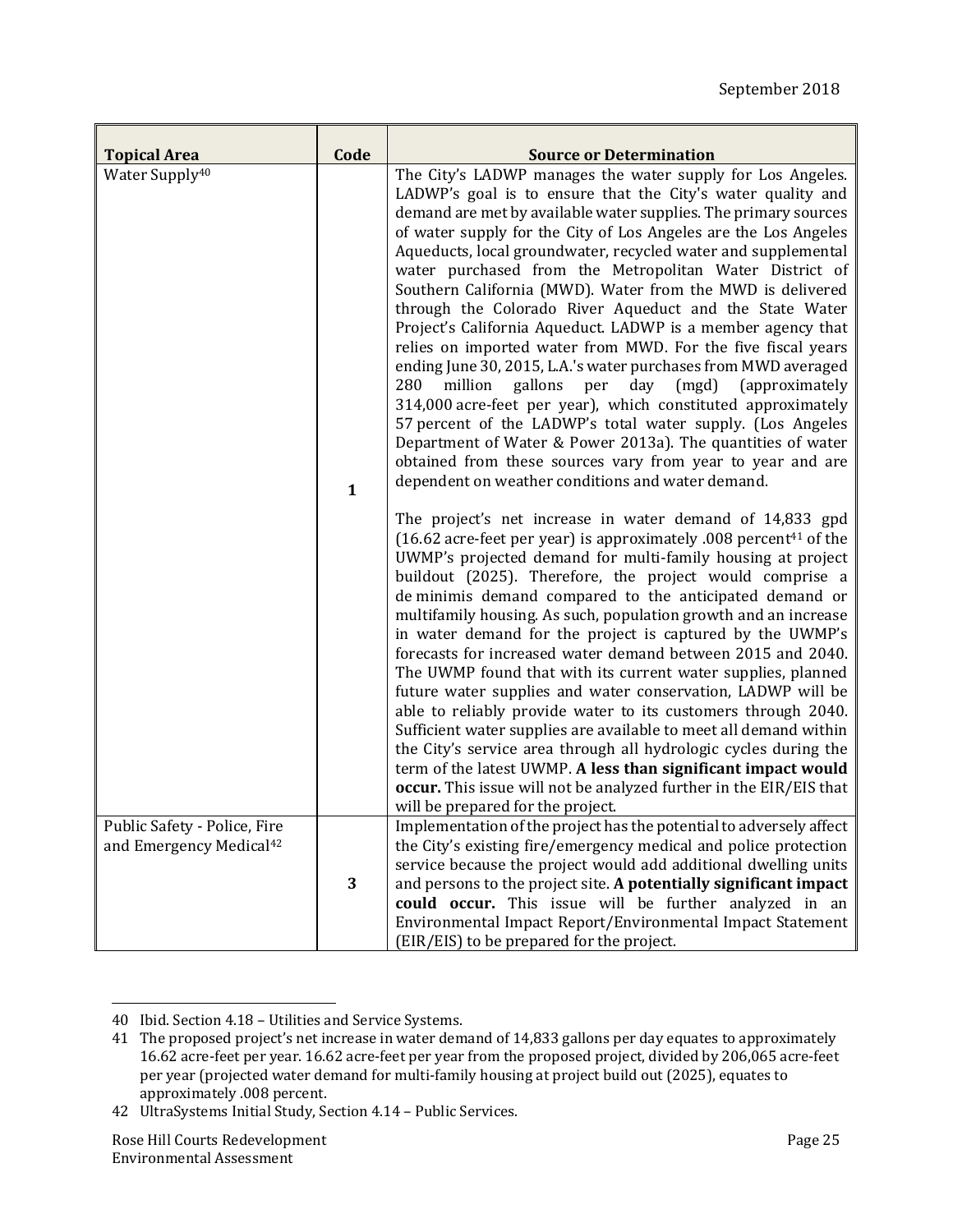| <b>Topical Area</b>                                                    | Code         | <b>Source or Determination</b>                                                                                                                                                                                                                                                                                                                                                                                                                                                                                                                                                                                                                    |
|------------------------------------------------------------------------|--------------|---------------------------------------------------------------------------------------------------------------------------------------------------------------------------------------------------------------------------------------------------------------------------------------------------------------------------------------------------------------------------------------------------------------------------------------------------------------------------------------------------------------------------------------------------------------------------------------------------------------------------------------------------|
| Open Space and Recreation <sup>43</sup>                                | 3            | Due to the increased population generated from the proposed<br>project, it is anticipated that the project could have a potentially<br>significant impact to parks and recreational facilities.<br>A potentially significant impact could occur. This issue will be<br>further<br>analyzed<br>Environmental<br>in<br>an<br>Impact<br>Report/Environmental Impact Statement (EIR/EIS)<br>to be<br>prepared for the project.                                                                                                                                                                                                                        |
| Transportation <sup>44</sup>                                           | 3            | During the construction period, the project would generate<br>temporary construction-related truck and automobile traffic.<br>Traffic during the construction phase would include construction<br>workers traveling to and from the project site, trucks hauling<br>construction materials to the site, and transporting material away<br>from the site. Additionally, the project would generate vehicle<br>trips from project operations. A potentially significant impact<br>could occur. This issue will be further analyzed in an<br>Environmental Impact Report/Environmental Impact Statement<br>(EIR/EIS) to be prepared for the project. |
| <b>NATURAL FEATURES</b>                                                |              |                                                                                                                                                                                                                                                                                                                                                                                                                                                                                                                                                                                                                                                   |
| <b>Water Resources45</b>                                               | $\mathbf{1}$ | Development of the project would not substantially modify the<br>amount of groundwater infiltration and recharge on the project<br>site. The project would not substantially deplete groundwater<br>supplies or result in a substantial net deficit in the aquifer volume<br>or lowering of the local groundwater table. A less than<br>significant impact would occur. This issue will not be analyzed<br>further in the EIR/EIS that will be prepared for the project.                                                                                                                                                                          |
| Surface Water                                                          | $\mathbf{1}$ | The U.S. Fish and Wildlife Service indicates that there are no wild<br>or scenic rivers that run through or near the project site. No<br>surface water exists in the immediate project vicinity. No impact<br>would occur. This issue will not be analyzed further in the<br>EIR/EIS that will be prepared for the project.                                                                                                                                                                                                                                                                                                                       |
| <b>Unique Natural Features and</b><br>Agricultural Lands <sup>46</sup> | $\mathbf{1}$ | The project site and surrounding land uses are designated by the<br>FMMP (Department of Conservation, 2016) as "Area Not Mapped<br>(Z)," which falls outside of the Natural Resources Conservation<br>Service (NRCS) soil survey and not mapped by the FMMP. The<br>project is located within an urbanized area, and all construction<br>activities and onsite improvements would occur within an<br>existing developed site. Therefore, no farmland would be<br>converted to non-agricultural use. No impact would occur. This<br>issue will not be analyzed further in the EIR/EIS that will be<br>prepared for the project.                    |
| Vegetation, Wildlife <sup>47</sup>                                     | $\mathbf{1}$ | The project site is located in a highly-urbanized setting which<br>provides low habitat value for special-status plant and wildlife<br>species. The literature review and reconnaissance biological                                                                                                                                                                                                                                                                                                                                                                                                                                               |

<sup>&</sup>lt;u> 1989 - Johann Stein, fransk politik (d. 1989)</u> 43 UltraSystems Initial Study, Section 4.15 -Recreation.

<sup>44</sup> Ibid. Section 4.16 - Transportation and Traffic.

<sup>45</sup> Ibid. Section 4.9 - Hydrology and Water Resources.

<sup>46</sup> Ibid. Section 4.2 - Agriculture and Forestry Resources.

<sup>47</sup> UltraSystems Environmental. Initial Study, Section 4.4 - Biological Resources.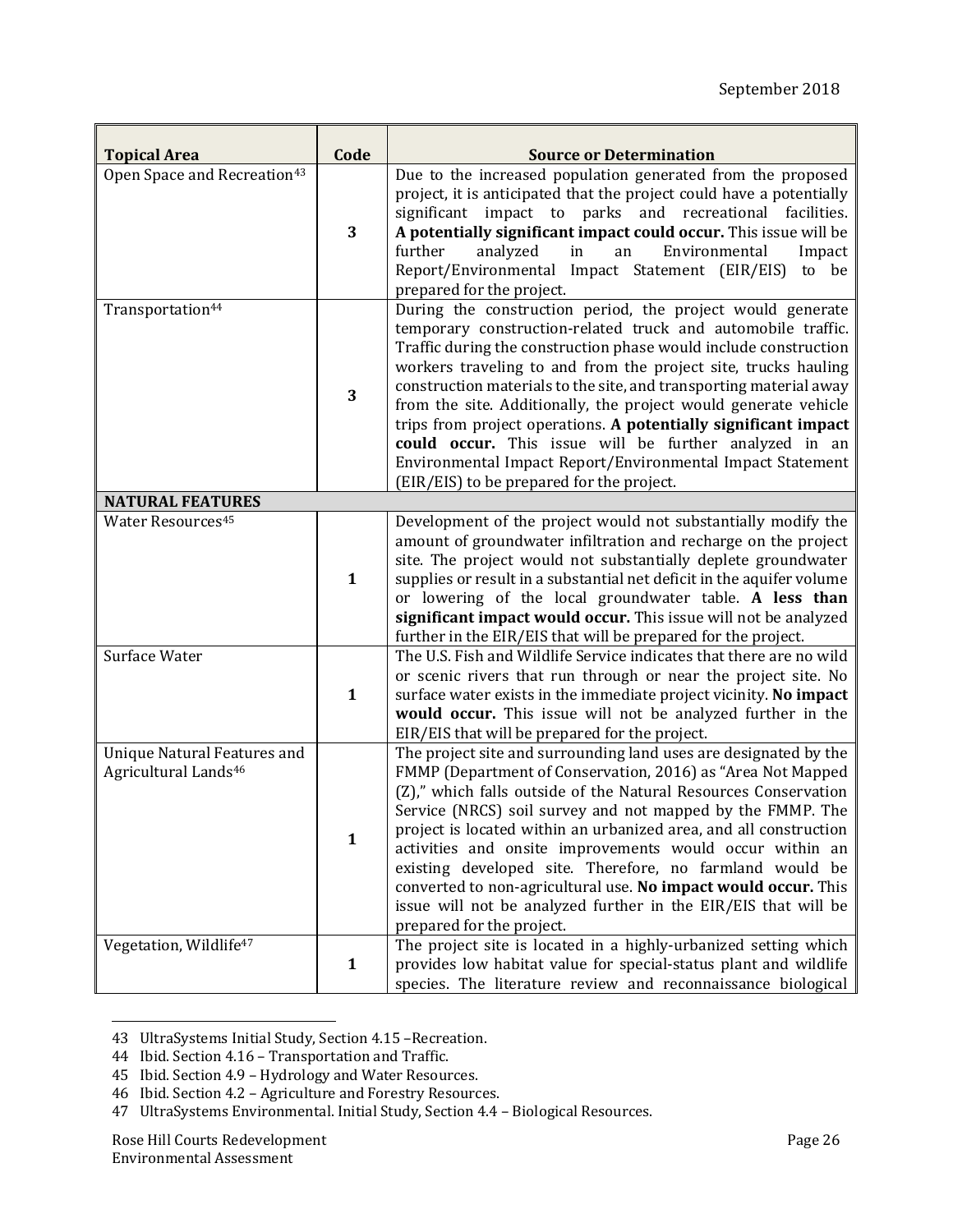| <b>Topical Area</b>                                                                 | Code         | <b>Source or Determination</b>                                                                                                                                                                                                                                                                                                                                                                                                                                                                                                                                                                                                                                                                                           |
|-------------------------------------------------------------------------------------|--------------|--------------------------------------------------------------------------------------------------------------------------------------------------------------------------------------------------------------------------------------------------------------------------------------------------------------------------------------------------------------------------------------------------------------------------------------------------------------------------------------------------------------------------------------------------------------------------------------------------------------------------------------------------------------------------------------------------------------------------|
|                                                                                     |              | survey conducted in May 2018 assessed that the project site<br>contains structures, sidewalks, multiple paved surface areas with<br>impervious surfaces, and lacks suitable soils, biological resources,<br>and physical features to support any candidate, sensitive, or<br>special-status plant and animal species. Additionally, no<br>special-status plants or wildlife were observed within the project<br>site during any site surveys. Therefore, no direct or indirect<br>impacts on special-status plant or animal species are anticipated<br>as a result of the project activities. No impact would occur. This<br>issue will not be analyzed further in the EIR/EIS that will be<br>prepared for the project. |
| <b>OTHER FACTORS</b>                                                                |              |                                                                                                                                                                                                                                                                                                                                                                                                                                                                                                                                                                                                                                                                                                                          |
| <b>Flood Disaster Protection</b><br>Act <sup>48</sup> [§58.6(a)]                    | $\mathbf{1}$ | As discussed above, the project site is located in an area<br>designated as Zone X by the Federal Emergency Management<br>System (Map Number 0601371629F), which signifies that the<br>project is outside of a 100-year flood zone. No impact would<br>occur. This issue will not be analyzed further in the EIR/EIS that<br>will be prepared for the project.                                                                                                                                                                                                                                                                                                                                                           |
| <b>Coastal Barrier Resources</b><br>Act/Improvement Act <sup>49</sup><br>[§58.6(c)] | $\mathbf{1}$ | As detailed on the Coastal Barrier Resources System Map, coastal<br>barriers exist along the East Coast, Gulf of Mexico, and along the<br>Great Lakes. No designated coastal barriers exist along the West<br>Coast. No impact would occur. This issue will not be analyzed<br>further in the EIR/EIS that will be prepared for the project.                                                                                                                                                                                                                                                                                                                                                                             |
| Airport Runway Clear Zone<br>or Clear Zone Disclosure <sup>50</sup><br>[§58.6(d)]   | $\mathbf{1}$ | The project is not located within the boundary of an Airport<br>Influence Area, or within two miles of a public airport or public<br>use airport (Los Angeles County GIS Data Portal, 2018). For these<br>reasons, the project would not expose people to safety hazards<br>due to proximity to a public airport. No impact would occur. This<br>issue will not be analyzed further in the EIR/EIS that will be<br>prepared for the project.                                                                                                                                                                                                                                                                             |
| <b>Other Factors</b>                                                                | $\mathbf{1}$ | The project is located within a fully developed area within the<br>Northeast Los Angeles Community Plan area in the City of<br>Los Angeles. The project is consistent with the City of Los Angeles'<br>goals of increasing the housing stock and providing low-income<br>housing in the City. There are no other factors associated with the<br>project that have not already been addressed in the analysis<br>above. No impact would occur. This issue will not be analyzed<br>further in the EIR/EIS that will be prepared for the project.                                                                                                                                                                           |

### **Summary of Findings and Conclusions:**

The Rose Hill Courts complex is located at 4446 Florizel Street, on an improved 5.24-acre site. The site is located within the Northeast Los Angeles Community Plan, in the Montecito Heights neighborhood area of the City of Los Angeles. The project involves redevelopment of Rose Hill Courts,

<sup>48</sup> Ibid. Section 4.9 - Hydrology and Water Quality.

<sup>49</sup> United States Fish and Wildlife Service, Coastal Barrier Resources System.

https://www.fws.gov/ecological-services/habitat-conservation/coastal.html. Accessed on May 30, 2018.

<sup>50</sup> UltraSystems Environmental. Initial Study, Section 4.8 - Hazards.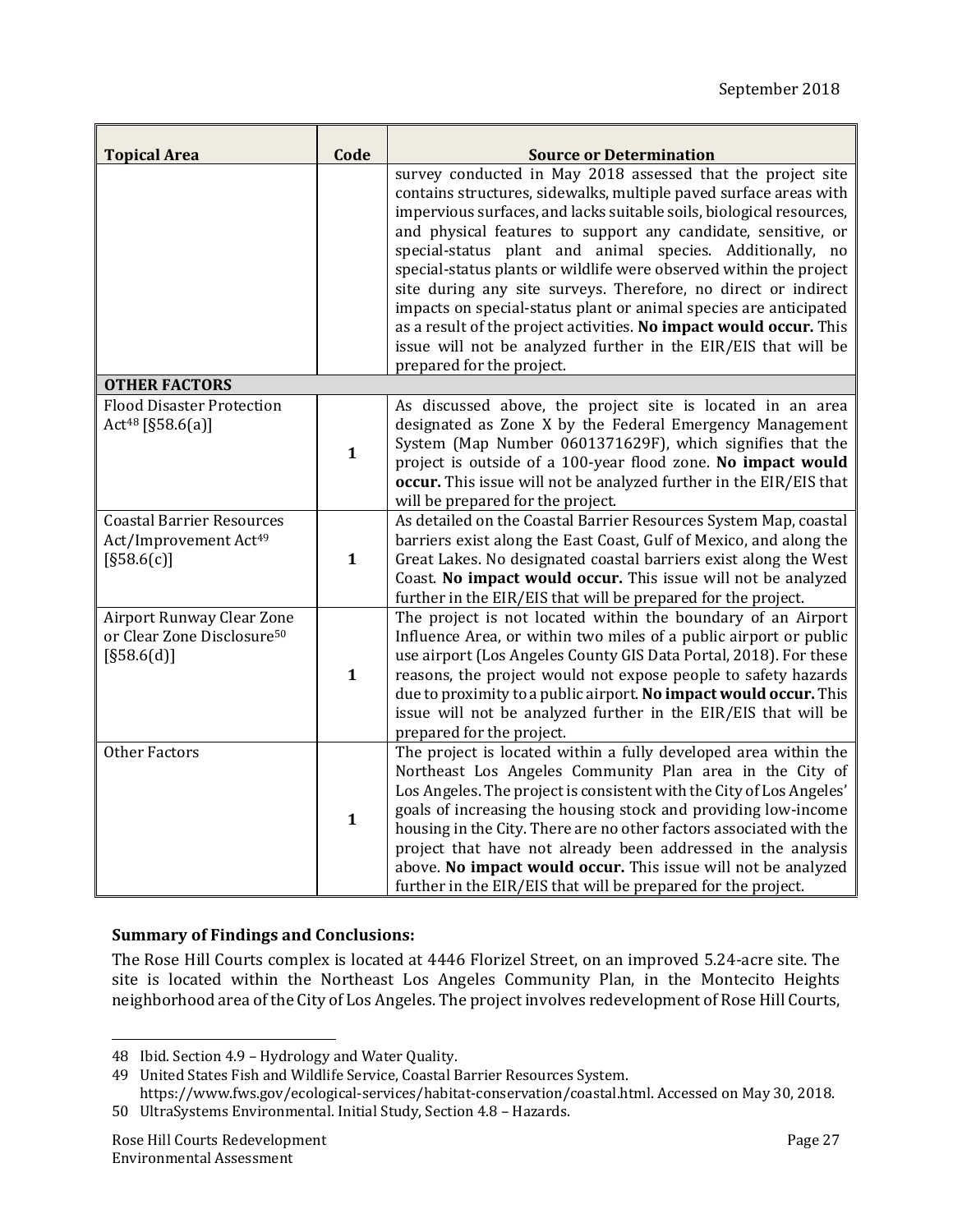which consists of demolition of 100 existing units and 1 administration building and the construction of 191 affordable housing units to be developed in two phases.

Construction improvements are expected to occur in two phases. Construction for each phase is expected to be completed within a 18-24-month time frame. During Phase I 94 units would be constructed and during Phase II 97 units would be constructed. Opening years for the two phases are estimated to be: 2022 for Phase I and 2025 for Phase II. Residents would need to be temporarily re-located during project construction and would be able to return to the project site upon completion of Phase I.

As detailed in this Environmental Assessment as well as the Initial Study prepared for the project, the project would have less than significant impacts regarding agriculture and forestry resources, hydrology and water quality, mineral resources, and utilities and service systems.

Development of the project has the potential to produce or result in adverse impacts to aesthetics, air quality, biological resources, cultural resources, geology and soils, greenhouse gas emissions, hazards and hazardous materials, land use and planning, noise, population and housing, public services, recreation, transportation and traffic, and tribal cultural resources. Based on this Environmental Assessment, the project has the potential to result in adverse impacts to the natural environment or impair quality of the human environment. The project will be further analyzed in an EIR/EIS to be prepared for the project.

### **Alternatives to the Proposed Actions:**

*Alternative and Project Modifications Considered [24 CFR 58.40(e), Ref. 40 CFR 1508.9] Identify other reasonable courses of action that were considered and not selected, such as other sites, design modifications, or other uses of the subject site. Describe the benefits and adverse impacts of each alternative and reasons for its rejection.*

At this time, it is anticipated that the following alternatives will be analyzed in the EIR/EIS to be prepared for the project:

**No Action Alternative** *[24 CFR 58.40(e)] Discuss the benefits and adverse impacts to the human environment of not implementing the preferred alternative.*

As detailed in Section 3.0 of the Initial Study, this alternative would involve the continuation of uses on the site; therefore, existing buildings and tenants would remain at the project site and no new buildings or uses would be constructed or demolished. The Rose Hill Courts complex would remain the same. The adverse impacts to the human environment would be that without adequate maintenance, the existing buildings (interiors and exteriors) would continue to deteriorate, including termite damaged buildings, due to their age.

#### **Non‐Historically Compliant Rehabilitation Alternative**

This alternative would redevelop the existing units at Rose Hill Courts but not in a way that would preserve the historic integrity. However, the Non-Historically Compliant Rehabilitation Alternative would retain the existing 100 units on the project site and would not allow for the opportunity to increase the number of affordable housing units on the project site.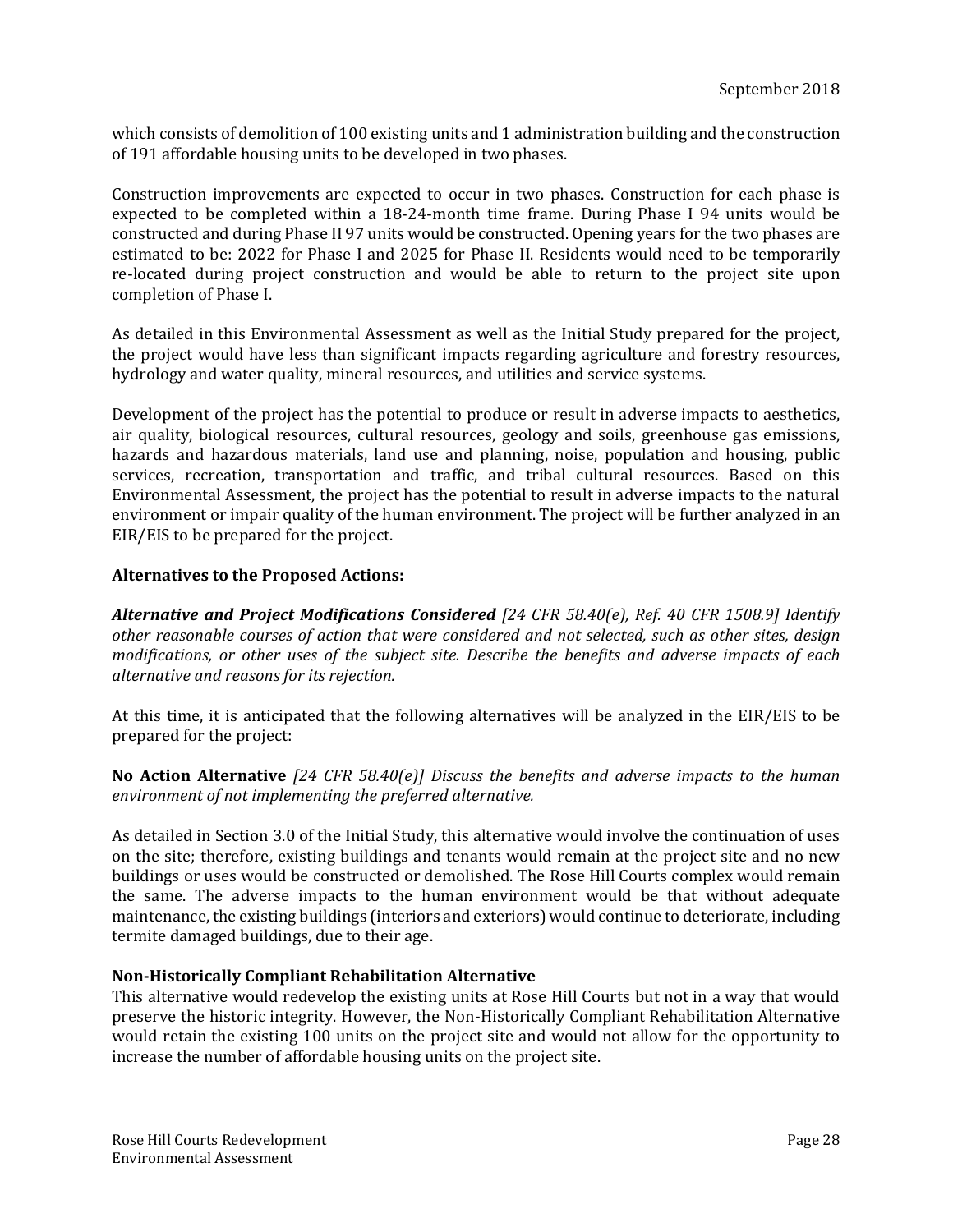### **Historic Rehabilitation Alternative**

This alternative would redevelop the existing units at Rose Hill Courts in a way that would preserve their historic integrity of the buildings. This alternative would restore the characteristics of the Garden Style design utilized in the Rose Hill Courts development, including but not limited to low-slung buildings, large open spaces, and recreational amenities.

**Mitigation Measures Recommended**: [24 CFR 58.40(d), 40 CFR 1508.20] *Recommend feasible ways in which the proposal or its external factors should be modified in order to minimize adverse environmental impacts and restore or enhance environmental quality.*

No mitigation measures are recommended in the IS or this EA because the project will be further analyzed in the  $EIR/EIS$  to be prepared for the project and mitigation measures, as applicable, will be provided in the EIR/EIS, if warranted.

#### **Mandatory Findings of Significance**

The conditions outlined in this document which are not already required by law shall be required as condition(s) of approval by the decision-making body except as noted on the face page of this document. It is concluded that no significant impacts are apparent which might result from this project's implementation. The potential impacts of the project will be analyzed in the EIR/EIS to be prepared for the project.

### **Additional Studies Performed**:

- Environmental Site Assessment: Altec, Phase I Environmental Site Assessment, April 20, 2018.
- Geotechnical Report: Geocon West, Inc., Geotechnical Investigation, Proposed Multi-Family Residential Structures Rose Hill Courts Redevelopment, May 16, 2018.
- Historical Report: GPA, Historical Resource Report for Rose Hill Courts, September 30, 2016.
- Limited Lead Testing: Altec, Limited Lead Testing for Rose Hills Courts, June 7, 2016 and December 5, 2016.
- Limited Asbestos Sampling: Altec, Limited Lead Testing for Rose Hills Courts, June 7, 2016.
- Tree Inventory Report: Jan C. Scow, Consulting Arborists, LLC, December 27, 2016.

### **List of Sources, Agencies and Persons Consulted** [40 CFR 1508.9(b)]**:** Reference footnotes herein and **Section 5.0 - References** within the Initial Study.

#### **List of Permits Obtained:**

Currently the project applicant Related has not obtained any permits. Refer to **Table 2** above which lists the permits and approvals being sought by the project applicant for the project.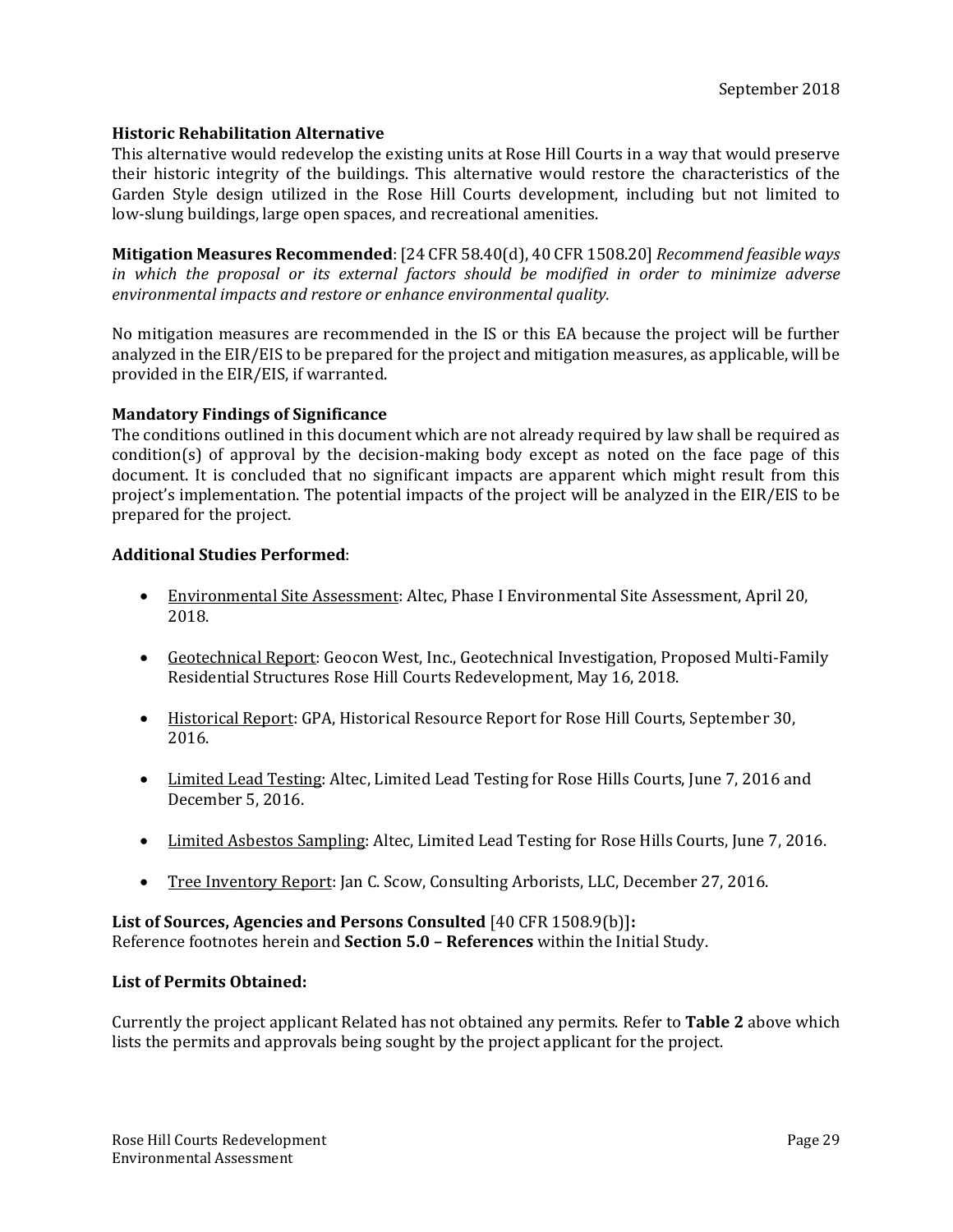### **Public Outreach** [24 CFR 50.23 & 58.43]:

The following information depicts the resident and community outreach that has occurred regarding the Rose Hill Courts project. Between 2014 and 2016, Related had considered development options that included rehabilitation and demolition with new development. *Ultimately, as described below, the project (Year 2018) includes demolition of onsite structures and redevelopment of the project site.*

### **YEAR 2014.**

HACLA conducted five meetings with the Rose Hill Courts Resident Advisory Committee (RAC) and tenants from May through November 2014. At these meetings, tenants were informed about the existing physical conditions, the extent of termite damage onsite, and progress updates and steps HACLA had been taking.<sup>51</sup>. From a health and safety standpoint, HACLA informed the residents that it would take the following steps and procedures, including:  $(1)$  monitoring and treating (as necessary), all occupied units and buildings; and (2) vacant and damaged units deemed uninhabitable would not be leased out. Only 10 units were considered uninhabitable, due to extensive termite damage. If the modernization option (see below) were chosen, these units would be improved so that they could be occupied.

The following potential long-term options and solutions were also discussed with the residents:

- 1. Comprehensive Modernization Rehabilitation;
- 2. Demolition and redevelopment of the project site with new construction;

Residents were informed that these options might require temporary or permanent relocation and that the residents would be provided relocation assistance per federal and state regulations. Residents were informed of HACLA plans to secure an experienced development partner (Related California was ultimately chosen) who will work with HACLA and the community to determine the most feasible solution with respect to the Rose Hill Courts complex. Residents were also informed that HACLA would continue to solicit resident feedback, inform them about the development process, and have a participatory dialogue with them throughout the development process.

**Resident Feedback and Comments.** Although all the residents were invited, tenant participation ranged from 30 to 35 residents at the initial RAC meeting, with a smaller group of 10-13 residents participating at the latter two meetings. Tenants were generally supportive of HACLA efforts and believed that the site was in dire need of improvements. Many residents voiced support for tearing down and rebuilding the entire complex. Tenants had questions about relocation; specifically, how and where they might be relocated, and whether any assistance will be provided. Long-tenured senior residents expressed their interest in continuing to remain within the neighborhood during relocation. Some residents asked about how this might affect families, especially those with children in local schools. Others were worried about leaving and not being able to return once the construction work was finished at the complex.

In November 2014, HACLA discussed with residents that short-term termite control measures were being undertaken. Residents were also provided an update on the developer procurement process, and the next steps.

<sup>51</sup> Simultaneous Spanish and Vietnamese interpretation services were provided at each tenant meeting. In addition, all HACLA and Related California documents presented at these meetings, aimed at informing residents about the improvements to Rose Hill Courts project. All information was provided in English, Spanish, and Vietnamese.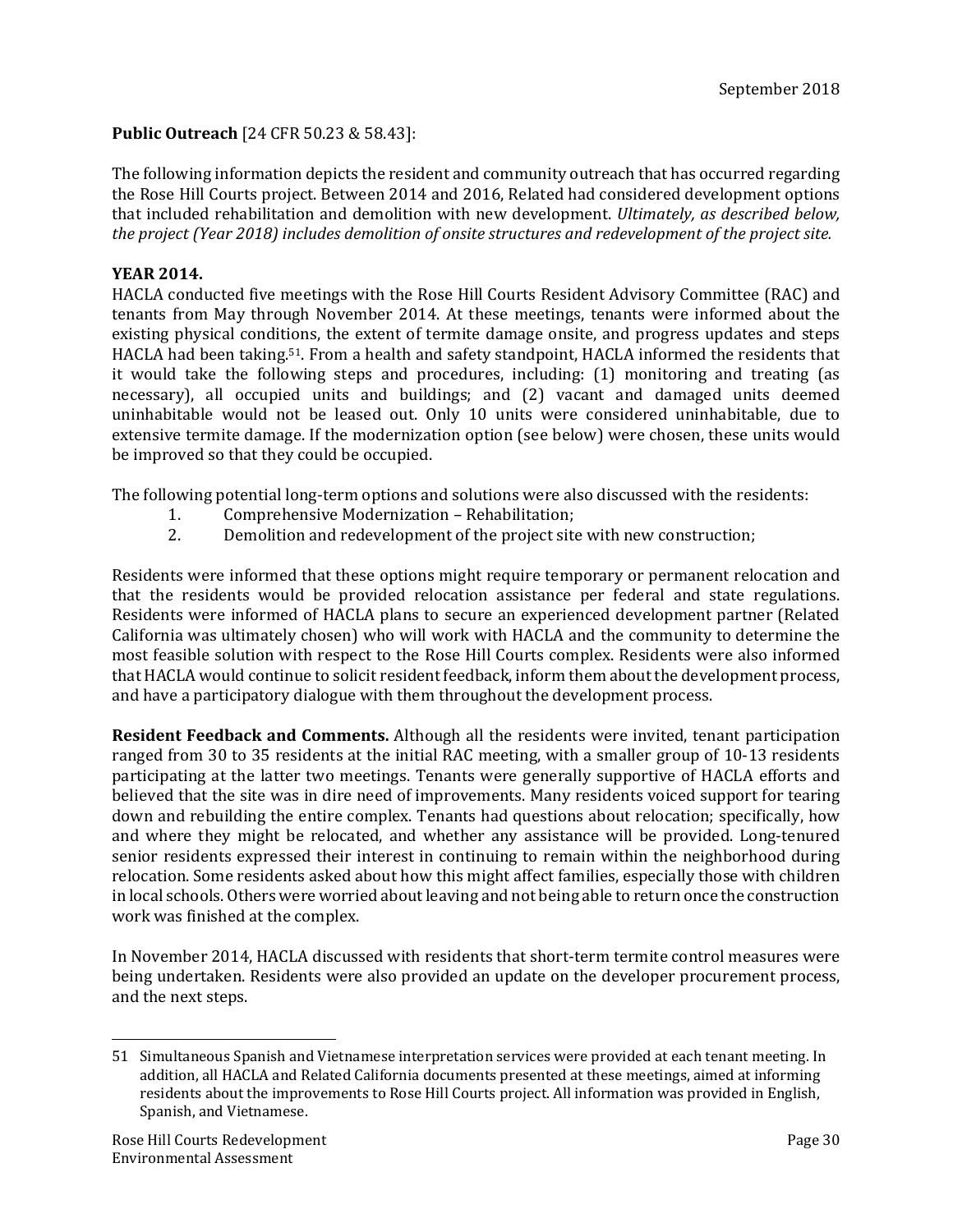At this meeting, community members were interested in understanding how the community and HACLA residents would be included in further discussions. These members also requested that HACLA link up the park and playgrounds (open space) that currently exist on both sides of the project site, and potentially develop sports facilities, an indoor soccer field, computer lab, and other amenities for residents and the community. They also suggested that HACLA could acquire a parcel of land across Huntington Boulevard, to move and re-house many of the existing residents. They also wanted to see more senior-related housing and facilities on the Rose Hill Courts site.

#### **YEAR 2015**

During the first half of the year, HACLA and Related met with tenants on five different occasions. Two meetings occurred with the RAC, two meetings were open to all residents, and one meeting occurred to provide information to Vietnamese-speaking residents. The two open meetings were attended by approximately 20 residents and 35 residents, respectively.

**Resident Feedback and Comments.** In June 2015, Related provided a written survey to Rose Hill Courts residents; 36 surveys were completed. The most important findings were:

- 87 percent of the residents have lived at the complex for 10 years or more.
- Affordability, access to transportation, surrounding community, and convenience were cited by residents as reasons why they like living at the complex.
- Almost all of the respondents indicated that they would like to return to the complex, after demolition, new construction, and/or rehabilitation has been completed.

In late 2015 and after extensive study, HACLA and Related decided on the substantial rehabilitation option. Rose Hill residents were informed of the decision at a tenant meeting held on October 6, 2015, with preliminary information about the estimated scope and timeframe. On December 1, 2015, HACLA and Related representatives provided similar information to staff at the Council District #14 field office. 

### **YEAR 2016**

**Design Charrette for the Residents.** The first design charrette with tenants and community members was held on January 21, 2016. This charrette created an opportunity for community members to let HACLA and Related know what type of improvements and amenities they wanted to see once the rehabilitation process was completed.

**Key Stakeholder Meetings.** During the spring of 2016, outreach was conducted by HACLA and Related, and focused on informing key stakeholder groups within the community about the substantial rehabilitation, the rationale for selection of this alternative, and to discuss the preliminary scope of work that would be conducted by Related. This outreach included meetings with the Arroyo Seco Neighborhood Council; LA32 Neighborhood Council; Council District #14 field office, and the Rose Hills Homeowners Association.

Another design charrette was held on June 29, 2016. This meeting had 55 residents and community members in attendance. The meeting was an opportunity to receive feedback on the preliminary site plan. Many of the comments received reiterated the previous feedback that HACLA obtained during its January 2016 design charrette meeting.

A resident meeting was conducted on October 19, 2016 by HACLA at the apartment complex. This meeting focused on the temporary relocation of the tenants during the rehabilitation work at the complex.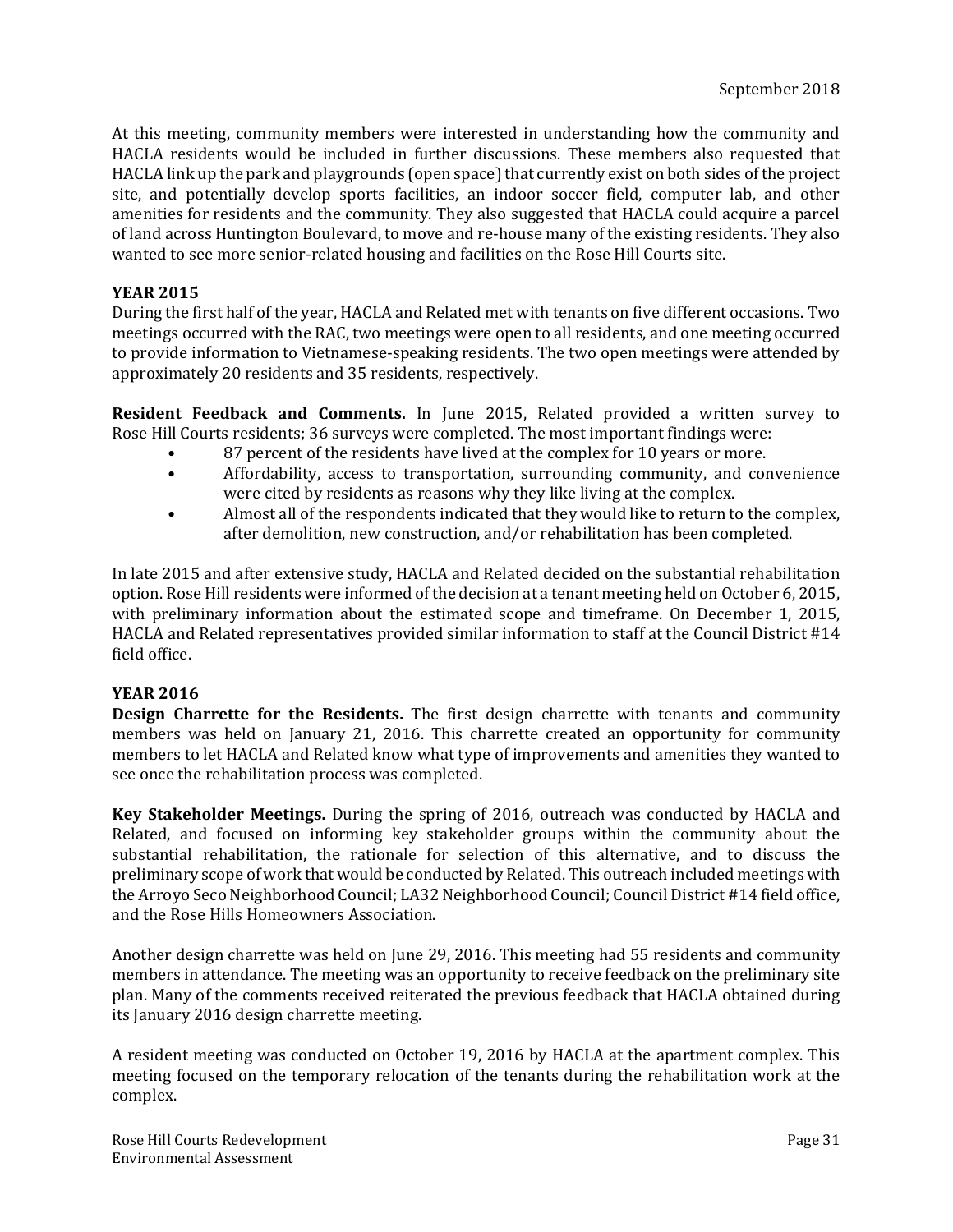### **YEAR 2017**

**Transition of Redevelopment Strategy from Substantial Rehabilitation to Complete Demolition and New Construction.** In January 2017, Related and HACLA took residents and RAC members on a site tour of Harbor Village. Harbor Village is a former public housing site that has been jointly redeveloped into an affordable mixed-income community by HACLA and Related. The tour was a chance for residents to tour a previously converted public housing site and to see how Related manages the site. It was important for HACLA and Related to demonstrate to residents how things will be different under different ownership and management. The residents met with the management staff, the social service provider over lunch and later toured some of the units. The Rose Hill Courts residents also had good conversations with current Harbor Village residents who were returning tenants from the former Normont Terrace public housing site. The returning residents spoke about their experiences living in the new community and relocation benefits they received when they were displaced by the demolition and during the recent rehabilitation of the site.

In the 2nd quarter of 2017, Related and HACLA entered more detailed discussions regarding the scope of the substantial rehabilitation of Rose Hill Courts. Based on the scope of rehabilitation and the existing RHC resident population, it was revealed that many residents would not be able to return to their rehabilitated units due to HUD's right-sizing regulations. Rightsizing requires that residents who temporarily relocate must be permanently located in a unit based on their actual family size. Many RHC residents are living in units that are either too large or too small and based on the existing unit mix therefore under the rehabilitation scenario, many families would not be eligible to return. HACLA's policy is for every resident to have the right to return so this became a big issue. In addition to the right-sizing issue, there is the soaring need for affordable housing in Los Angeles. With the site currently having mostly 2-story buildings and very low density, HACLA and Related believed there was an opportunity with new construction to increase the density which would: 1) solve the right-sizing issue and 2) provide an opportunity to increase the housing units.

In July, Related and HACLA met with the residents to discuss a summary of the redevelopment progress thus far, share the results of the resident survey and discuss redevelopment ideas with an indication toward switching from rehabilitation to new construction. The resident response was favorable toward new construction but their biggest concerns remained about when the project will happen and relocation. In the ensuing month, HACLA and Related met with the City and key stakeholders to gauge support for a new construction approach. In the fall of 2017, with both HACLA staff and Related fully behind the strategic switch to the new construction, HACLA's Board agreed to the change.

In December 2017, Related and HACLA met with residents to discuss the formal strategic change to new construction. Residents were given a Fact Sheet that provided a high-level overview of the new construction approach and the steps that would need to be taken in the process. Related and HACLA informed the residents of an upcoming January 2018 a meeting to discuss the proposed concept plan and get resident feedback in a charrette format.

### **YEAR 2018**

### **Stakeholder Feedback for New Construction Concept Plan**

The year began with a design charrette that gave residents a first look at the proposed new construction concept and provided a forum for residents to give feedback. The meeting was hosted by Related and HACLA along with lead architect, Withee Malcolm. Withee Malcom presented an overview of the proposed redevelopment by using a 3D flythrough video to communicate the scale and context of the project's vision. Residents were then broken out into six groups, each led by a